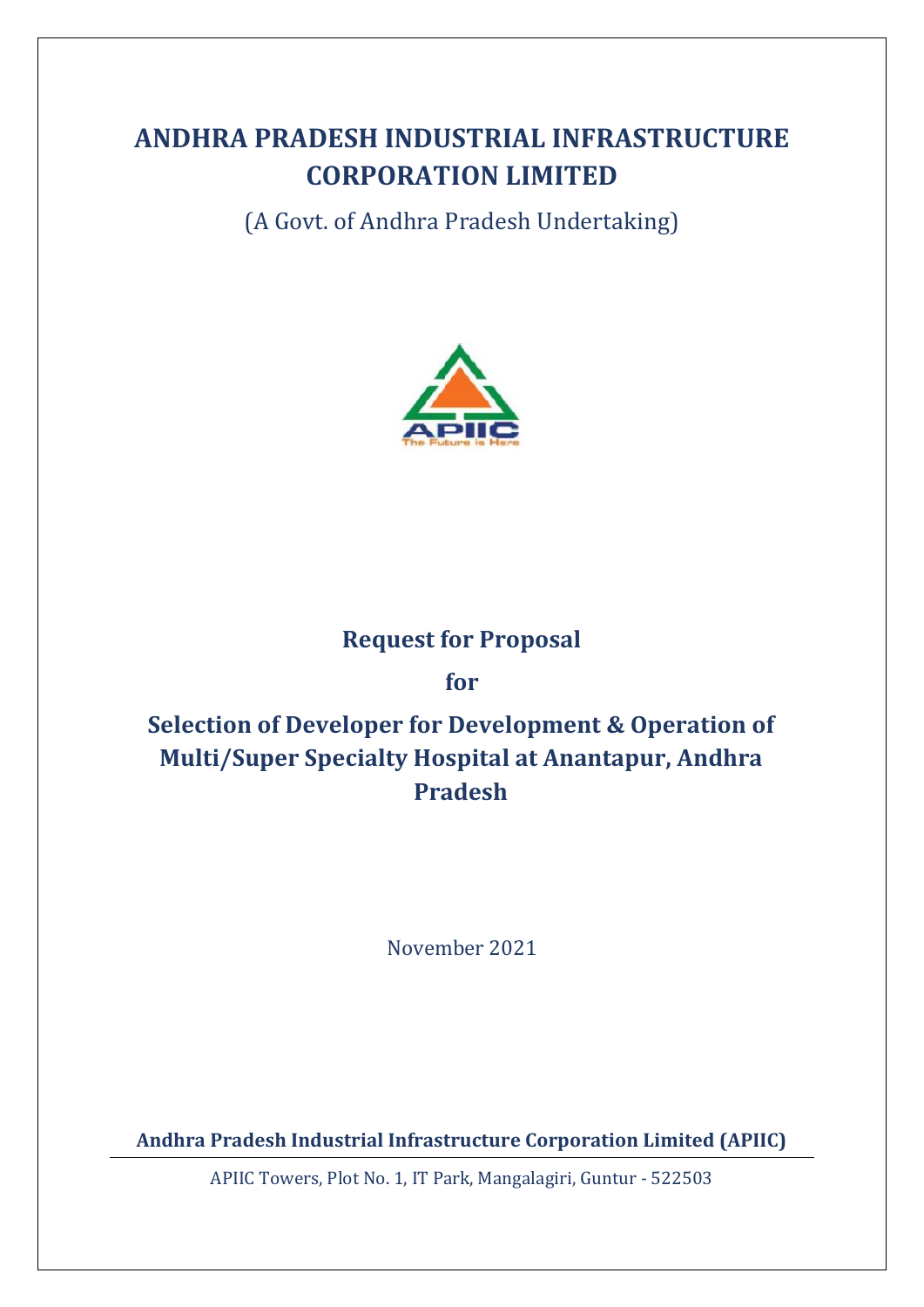## **TABLE OF CONTENTS**

| 1.  |                                                                           |
|-----|---------------------------------------------------------------------------|
| 2.  |                                                                           |
| 3.  |                                                                           |
| 4.  |                                                                           |
| 5.  |                                                                           |
| 6.  |                                                                           |
| 7.  |                                                                           |
| 8.  |                                                                           |
| 9.  | EXHIBIT-2: FORMAT OF LETTER OF ACCEPTANCE (IN CASE OF A BIDDING           |
| 10. | EXHIBIT-3: PROFORMA OF BANK GUARANTEE FOR BID SECURITY  36                |
| 11. | EXHIBIT-4: DESCRIPTION OF THE BIDDING ENTITY/ BIDDING CONSORTIUM  38      |
| 12. | EXHIBIT-5: PRINCIPLES OF THE MEMORANDUM OF UNDERSTANDING (MOU) TO BE      |
| 13. | EXHIBIT-6: FORMAT FOR INFORMATION SUBMISSION FOR BUSINESS PROPOSAL        |
| 14. | <b>EXHIBIT-7: PROFORMA OF BANK GUARANTEE FOR PERFORMANCE SECURITY  42</b> |
| 15. |                                                                           |
| 16. | ANNEXURE-2: FEES AND DEPOSITS TO BE PAID BY THE BIDDERS FOR THE PROPOSED  |
| 17. |                                                                           |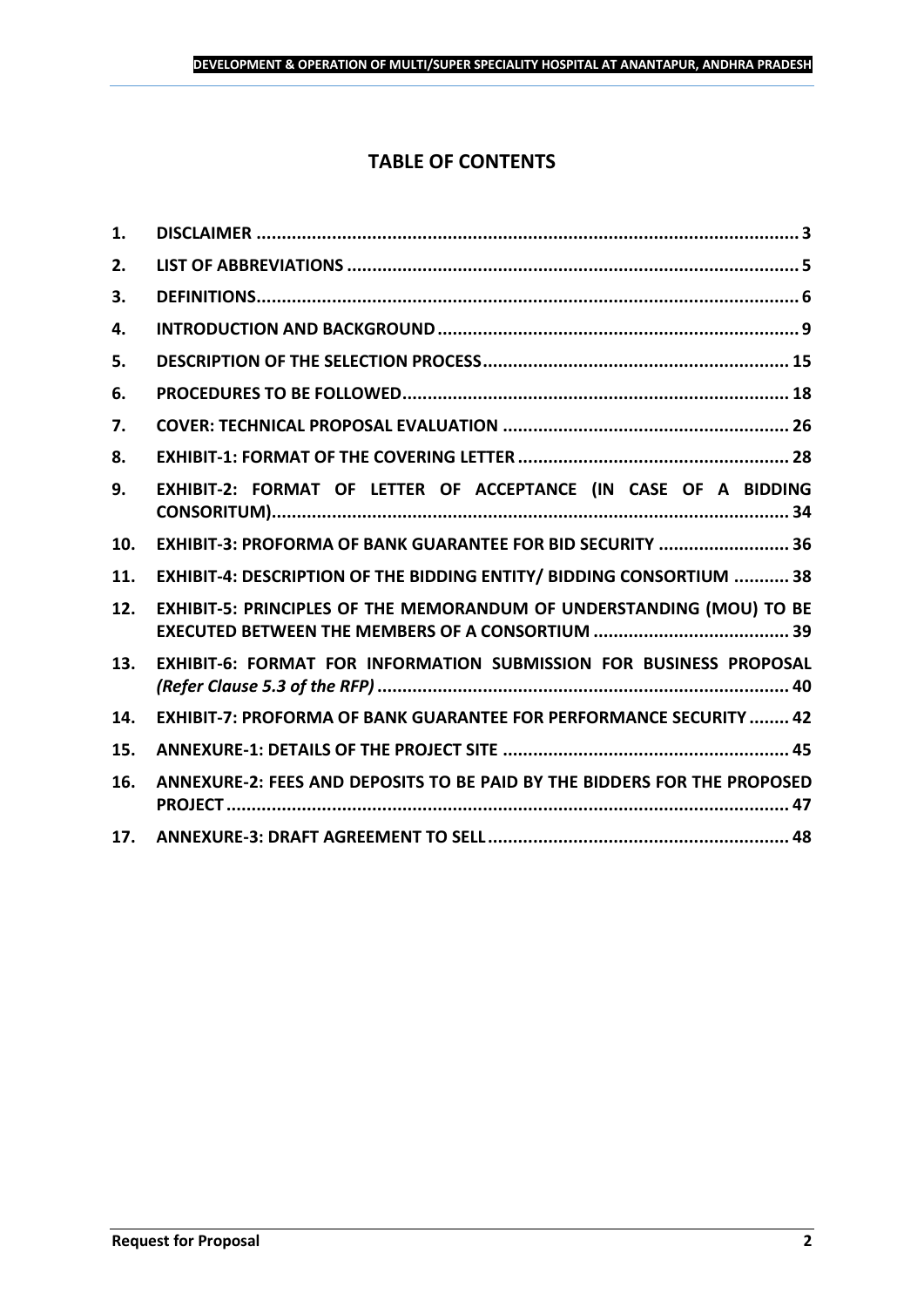## <span id="page-2-0"></span>**1. DISCLAIMER**

The information contained in this Request for Proposal ("RFP") or subsequently provided to Bidder(s), whether verbally or in documentary or any other form by or on behalf of APIIC or any of its employees or advisers, is provided to Bidder(s) on the terms and conditions set out in this RFP and such other terms and conditions subject to which such information is provided.

This RFP is not an agreement and is neither an offer nor invitation by APIIC to the prospective Bidders or any other person. The purpose of this RFP is to provide interested parties with information that may be useful to them in making their financial offers pursuant to this RFP (the "Bid"). This RFP includes statements, which reflect various assumptions and assessments arrived at by APIIC in relation to the Project. Such assumptions, assessments and statements do not purport to contain all the information that each Bidder may require. This RFP may not be appropriate for all persons, and it is not possible for APIIC, its employees or advisors to consider the investment objectives, financial situation and particular needs of each party who reads or uses this RFP. The assumptions, assessments, statements and information contained in this RFP, may not be complete, accurate, adequate or correct. Each Bidder should, therefore, conduct its own investigations and analysis and should check the accuracy, adequacy, correctness, reliability and completeness of the assumptions, assessments, statements and information contained in this RFP and obtain independent advice from appropriate sources.

Information provided in this RFP to the Bidder(s) is on a wide range of matters, some of which depends upon interpretation of law. The information given is not an exhaustive account of statutory requirements and should not be regarded as a complete or authoritative statement of law. APIIC accepts no responsibility for the accuracy or otherwise for any interpretation or opinion on law expressed herein.

APIIC, its employees and advisors make no representation or warranty and shall have no liability to any person, including any Applicant or Bidder under any law, statute, rules or regulations or tort, principles of restitution or unjust enrichment or otherwise for any loss, damages, cost or expense which may arise from or be incurred or suffered on account of anything contained in this RFP or otherwise, including the accuracy, adequacy, correctness, completeness or reliability of the RFP and any assessment, assumption, statement or information contained therein or deemed to form part of this RFP or arising in any way in this Bid Stage.

APIIC also accepts no liability of any nature whether resulting from negligence or otherwise howsoever caused arising from reliance of any Bidder upon the statements contained in this RFP. APIIC may in its absolute discretion, but without being under any obligation to do so, update, amend or supplement the information, assessment or assumptions contained in this RFP.

The issue of this RFP does not imply that APIIC is bound to select a Bidder or to appoint the Selected Bidder, as the case may be, for the Project and APIIC reserves the right to reject all or any of the Bidders or Bids without assigning any reason whatsoever.

The Bidder shall bear all its costs associated with or relating to the preparation and submission of its Bid including but not limited to preparation, copying, postage, delivery fees, expenses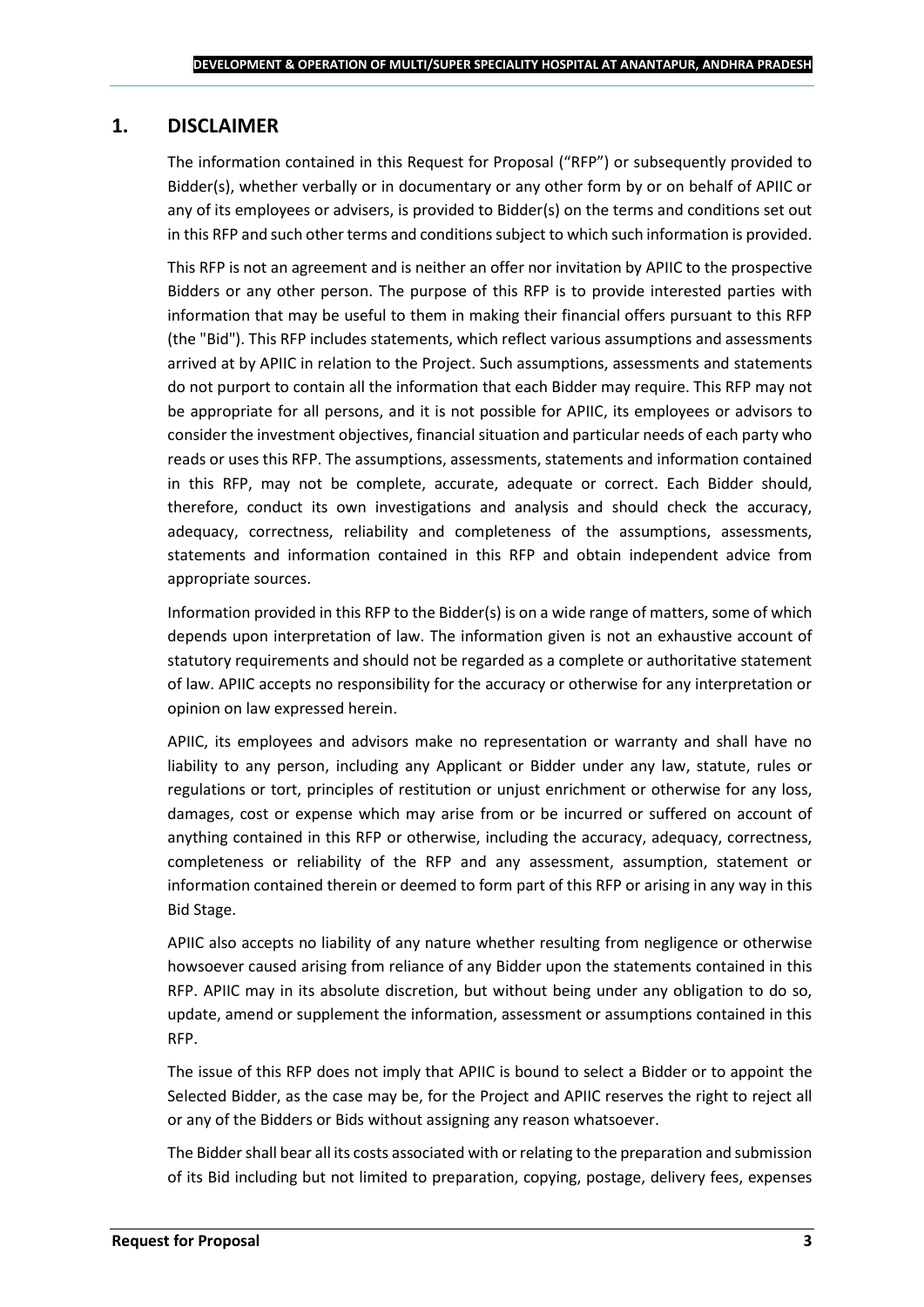associated with any demonstrations or presentations which may be required by APIIC or any other costs incurred in connection with or relating to its Bid. All such costs and expenses will remain with the Bidder and APIIC shall not be liable in any manner whatsoever for the same or for any other costs or other expenses incurred by a Bidder in preparation or submission of the Bid, regardless of the conduct or outcome of the Bidding Process.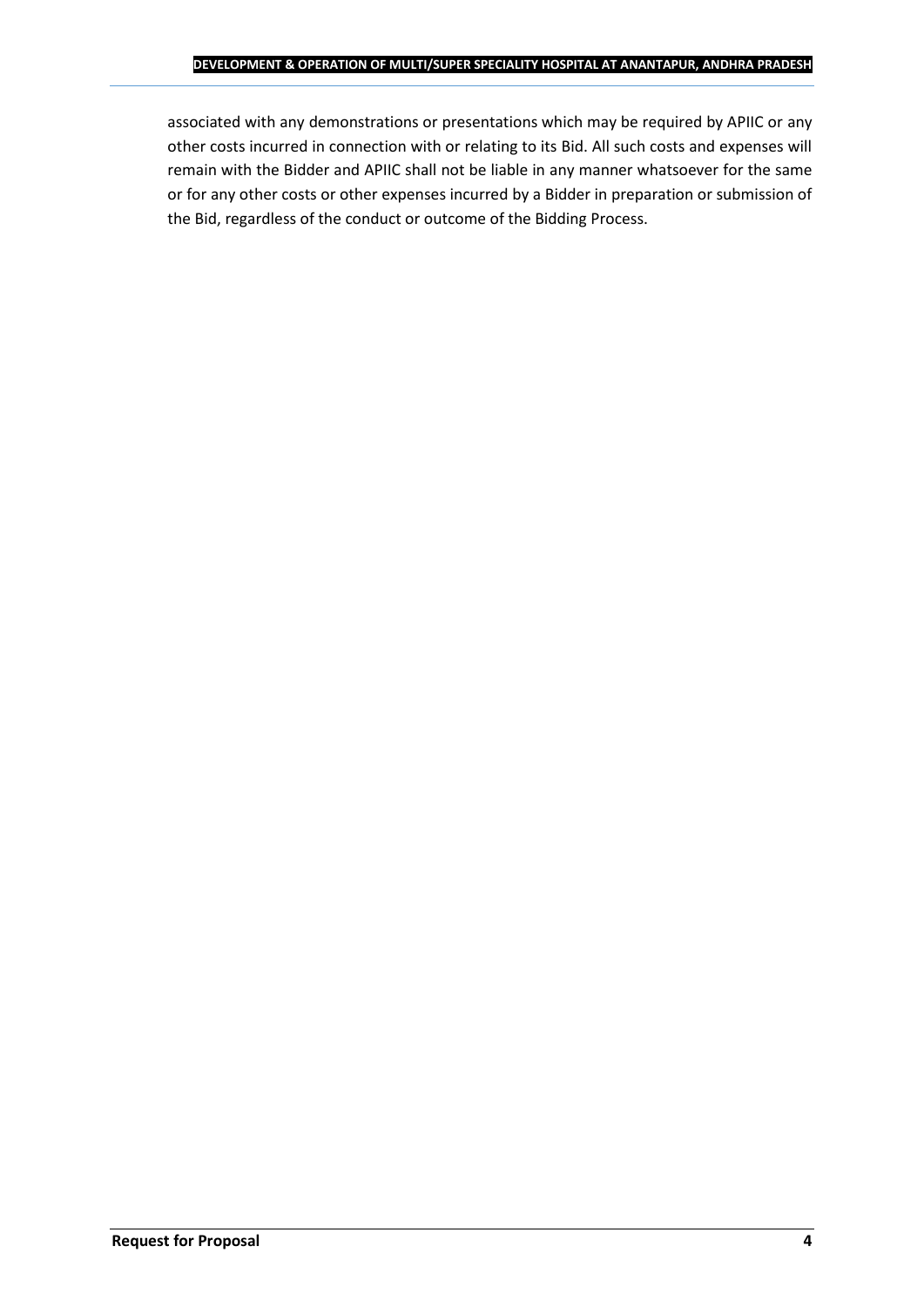## <span id="page-4-0"></span>**2. LIST OF ABBREVIATIONS**

| <b>APIIC</b> | Andhra Pradesh Industrial Infrastructure Corporation Limited |
|--------------|--------------------------------------------------------------|
| <b>DPR</b>   | Detailed Project Report                                      |
| <b>FAR</b>   | Floor Area Ratio                                             |
| FSI          | Floor Space Index                                            |
| GoAP         | Government of Andhra Pradesh                                 |
| LoA          | Letter of Award                                              |
| <b>MOU</b>   | Memorandum of Understanding                                  |
| 0&M          | <b>Operation and Maintenance</b>                             |
| <b>ORS</b>   | Outright Sale                                                |
| <b>RFP</b>   | Request for Proposal                                         |
| <b>SPV</b>   | Special Purpose Vehicle                                      |
|              |                                                              |

sqm Square Meter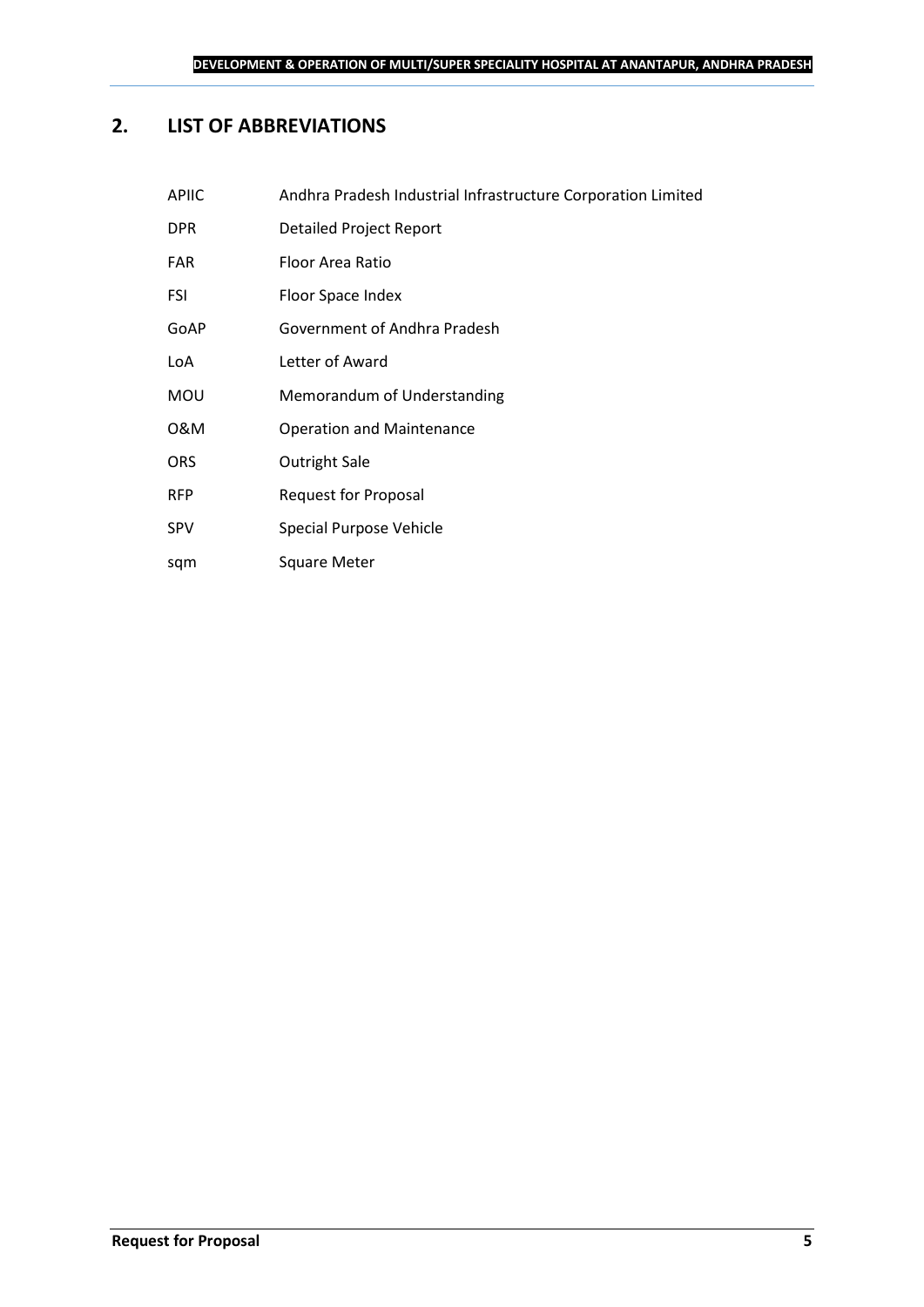#### <span id="page-5-0"></span>**3. DEFINITIONS**

### **3.1 AGREEMENT**

The 'Agreement to Sell' that would be entered between APIIC and the Developer

#### **3.2 BID**

The Proposals submitted by the prospective Bidders in response to this Request for Proposal issued by APIIC.

#### **3.3 BIDDER**

Bidding Entity or Bidding Consortium, as defined below.

#### **3.4 BIDDING ENTITY**

If the bid for the Project is made by a single entity (Individual/ Proprietorship/ Partnership/ Firm/ Company), it shall be referred to as a Bidding Entity.

#### **3.5 BIDDING CONSORTIUM**

If the bid for the Project is made by more than one entity, then this group of entities shall be referred to as a Bidding Consortium.

#### **3.6 COMMENCEMENT DATE**

Commencement Date means the date of signing of the Agreement or the date of handing over of the Project Site, whichever is later.

#### **3.7 CONSORTIUM MEMBER**

Each entity in the Bidding Consortium shall be referred to as a Consortium Member.

#### **3.8 CRITICAL CLEARANCES**

All such clearances, licenses and permits, the obtaining of which are necessary for the construction of the Project.

#### **3.9 DEVELOPER**

Developer shall mean the corporate entity to be floated by the Selected Bidder under the Indian Companies Act 2013, to serve as the Special Purpose Vehicle for the execution of the Project. In the event that the Selected Bidder is a Consortium, the Consortium Members would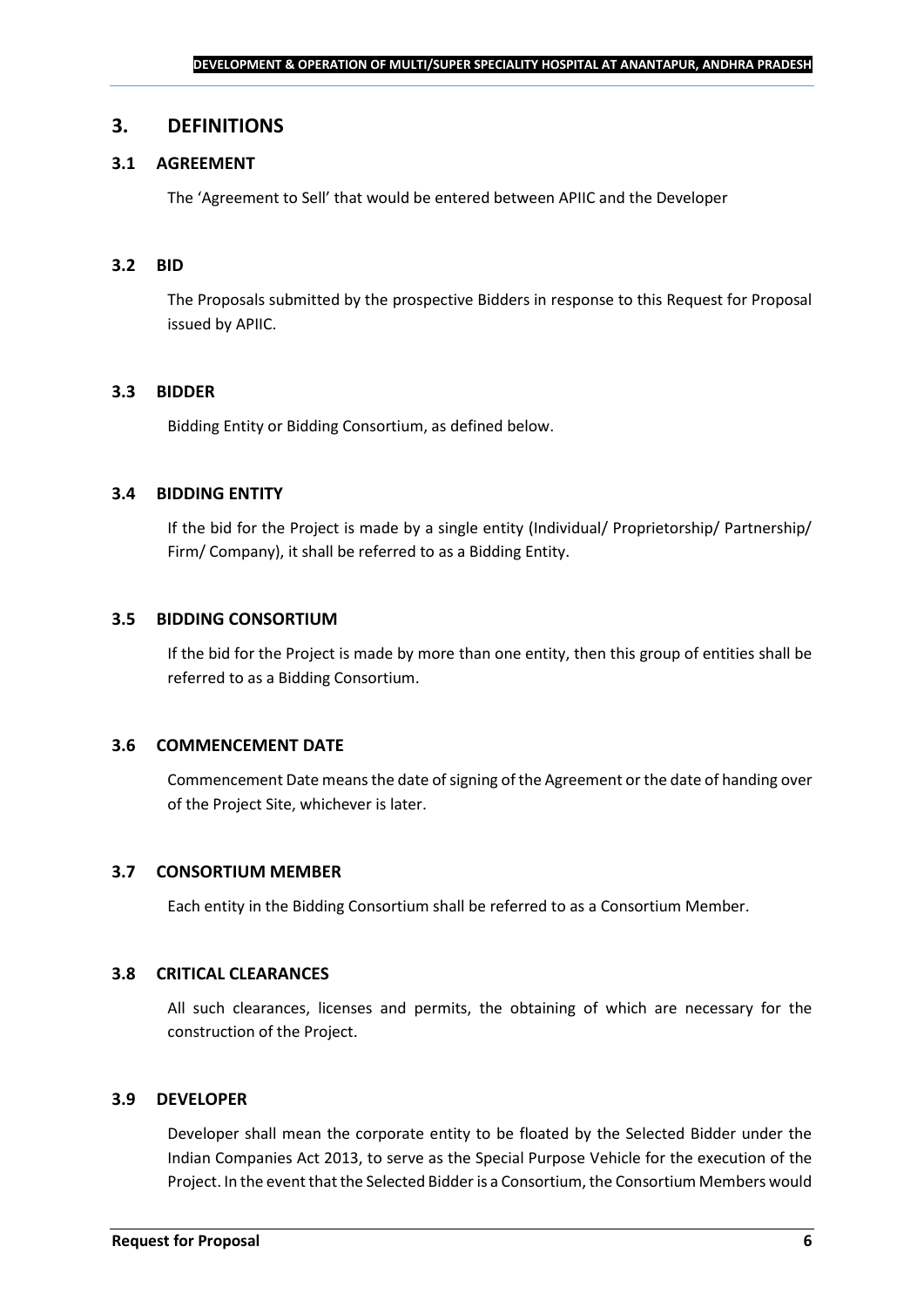be required to form the Developer with the same representative equity stock holding as was proposed by the Consortium Members in their Bid and reflecting the same roles and responsibilities detailed in the MOU submitted with the Bid, there shall not be any change in equity holding without prior approval of APIIC. The Agreements will be executed by APIIC with the Developer

#### **3.10 FINANCIALLY SIGNIFICANT CONSORTIUM MEMBER**

A Consortium Member having more than 26% (twenty six percent) shareholdings in the Bidding Consortium would be considered as a Financially Significant Consortium Member.

#### **3.11 LEAD MEMBER**

In case of a Bidding Consortium, members of the Bidding Consortium shall nominate one of the Financially Significant Consortium Member as the Lead Member, who shall have an equity share of at least 51% (fifty one percent) paid up and subscribed equity of the Developer.

#### **3.12 MEMORANDUM OF UNDERSTANDING**

The memorandum of understanding as described in Section 12/ Exhibit-5 of this RFP.

## **3.13 PROJECT**

The Project is to be developed on land parcel mentioned in Annexure  $-1$  of this RFP. The Hospital development in the Project shall be developed as per the conditions laid out in Annexure-3 of this RFP. The Project is to be developed as per the terms of this RFP and all items contracted to be created as per Agreement to be signed with the Selected Bidder.

## **3.14 PROJECT COMPLETION DATE**

Project Completion Date is the date of completion of construction of the Project as per the provisions of the Agreement to be entered between APIIC and the Developer.

## **3.15 REQUEST FOR PROPOSAL**

The document, issued to the prospective Bidders, asking for their Proposals.

## **3.16 RUPEES (Rs.)**

The official currency of the Republic of India.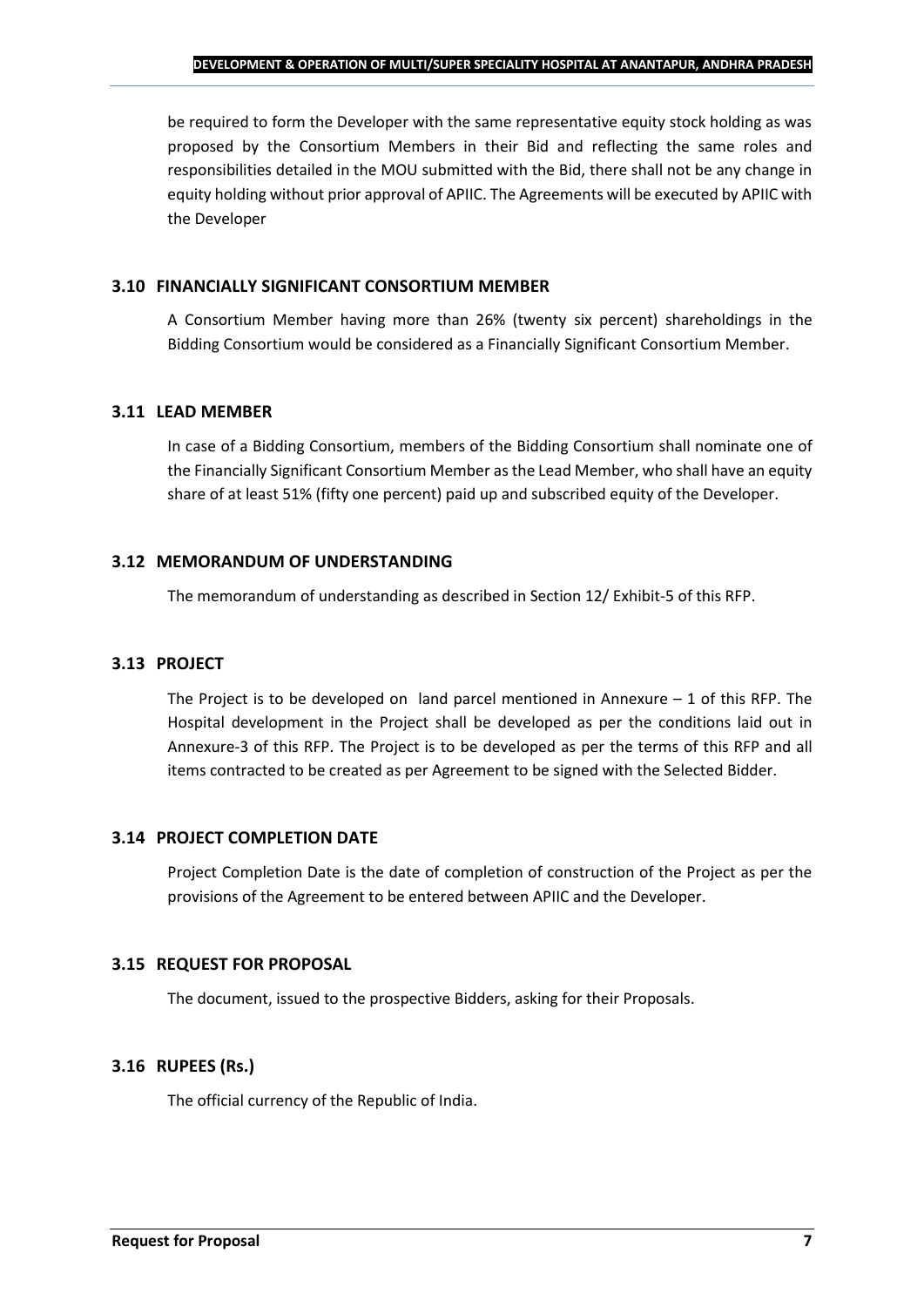#### **3.17 SELECTED BIDDER/ PREFERRED BIDDER**

The Bidder finally selected to develop the Project.

#### **3.18 SELECTION COMMITTEE**

The Selection Committee shall comprise of officers chosen by the Government of Andhra Pradesh to oversee the entire Bidding Process and exercise its discretion in recommendation of the Selected Bidders through the RFP Process in a fair and transparent manner.

#### **3.19 TECHNICAL MEMBER**

In case of a Bidding Consortium, a member who brings in substantial/ part project experience over and above the minimum Project experience as specified in RFP to qualify the consortium's proposal for the Bid shall be designated as the Technical Member.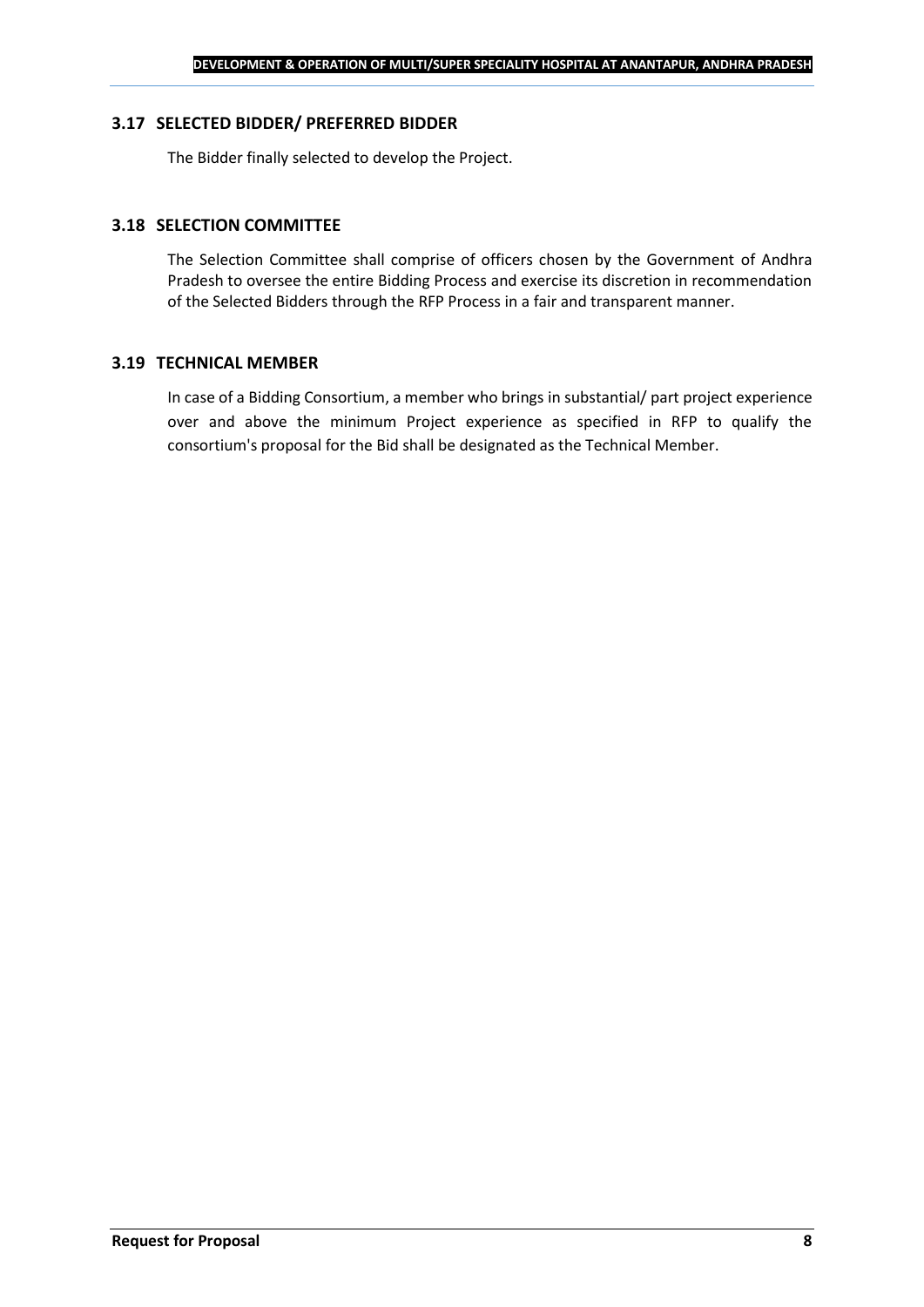## <span id="page-8-0"></span>**4. INTRODUCTION AND BACKGROUND**

#### **4.1 INTRODUCTION**

Andhra Pradesh is one of the most progressive, forward-looking and advanced states in the country when it comes to infrastructure development & employment generation efforts. Andhra Pradesh Industrial Infrastructure Corporation Limited (the **"APIIC"**), fully owned by the GoAP, is a progressive organization responsible for development of Industrial Infrastructure in the state of Andhra Pradesh. APIIC is known for creating landmark infrastructure projects in the state, which are fueling the economic growth in the state. APIIC has so far developed about 475 industrial parks/estates and created land banks for the future industrial development.

During the Covid-19 pandemic, it was realized that post bifurcation of the Andhra Pradesh, the state became deficient in tertiary healthcare sector as most of the multi/specialty hospitals were located in Hyderabad.

To overcome the said deficiency, APIIC has identified prime land parcels at multiple locations in Andhra Pradesh which would be handed over to Multi/Super Specialty Hospital Developers cum Operators free of cost provided that they commit the minimum investment threshold fixed by APIIC for that particular land parcel for which it chooses to bid so that it shall be handed over to the Developer on a free hold basis if it is the Selected Bidder.

Further the Selected Bidder shall also have to commit the presence of doctors and equipment for atleast one Multi/Super Specialty treatment and minimum 50% of the total bed capacity committed by the Selected Bidder has to be reserved for enrollment of patients under the Dr. YSR Aarogyasri Scheme. The method of selection of the Selected Bidder is described in this RFP.

#### **4.2 PROPOSED PROJECT**

With above background, APIIC has planned for the development of a Multi/Super Specialty Hospital over a 1 acre land parcel located at Anantapur, Anantapur District which shall cater to the tertiary healthcare requirements of people settled in Anantapur District primarily and people from neighboring districts as well by collaborating with the experienced private sector healthcare players. APIIC has decided to undertake the development of the Project through private sector participation by allotting the land on Outright Sale (ORS) basis and has decided to carry out the bidding process for selection of a private entity to whom the Project may be awarded as per the terms and conditions laid down in this Request for Proposal (**"RFP"**).

Following is the burden of disease for the Anantapur district location for the period of Financial Year 2020 as per the data made available by Dr. YSR Aarogyasri Trust.

| <b>S. No.</b> | <b>Name of Specialty</b>           | No. of patients |
|---------------|------------------------------------|-----------------|
|               | <b>ONCOLOGY</b>                    | 6,293           |
|               | CARDIAC AND CARDIOTHORACIC SURGERY | 1,156           |
| 3             | <b>GENITO URINARY SURGERIES</b>    | 910             |
|               | <b>NEPHROLOGY</b>                  | 659             |
|               | POLY TRAUMA                        | 630             |
| 6             | <b>CARDIOLOGY</b>                  | 515             |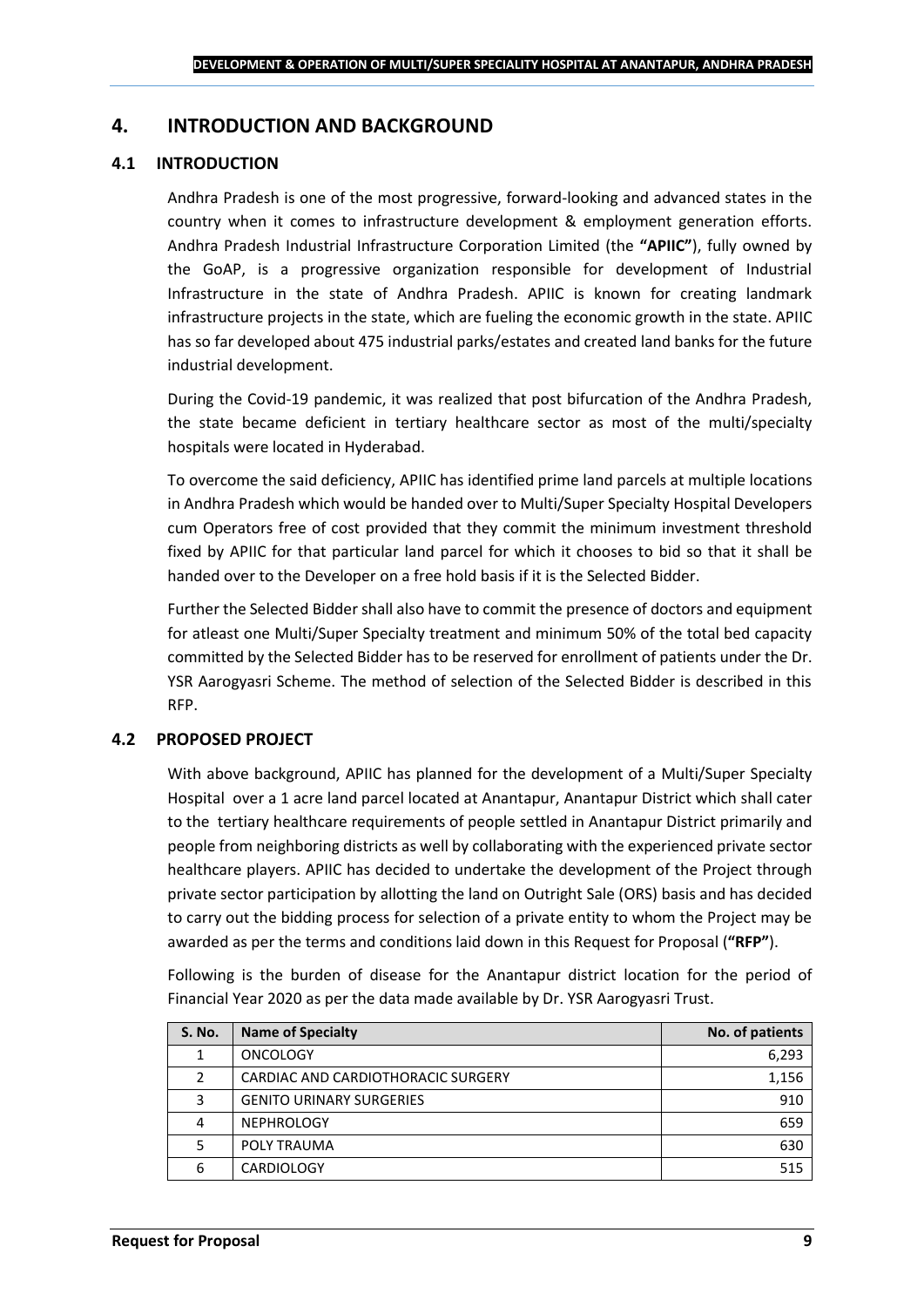| <b>S. No.</b>  | <b>Name of Specialty</b>                  | No. of patients |  |  |
|----------------|-------------------------------------------|-----------------|--|--|
| $\overline{7}$ | <b>NEUROSURGERY</b>                       | 478             |  |  |
| 8              | <b>GENERAL SURGERY</b>                    |                 |  |  |
| 9              | <b>NEUROLOGY</b>                          | 358             |  |  |
| 10             | <b>GYNAECOLOGY AND OBSTETRICS SURGERY</b> | 332             |  |  |
| 11             | ORTHOPEDIC SURGERY AND PROCEDURES         | 288             |  |  |
| 12             | <b>GASTROENTEROLOGY</b>                   | 242             |  |  |
| 13             | OPHTHALMOLOGY SURGERY                     | 206             |  |  |
| 14             | <b>PEDIATRICS</b>                         | 180             |  |  |
| 15             | PULMONOLOGY                               | 155             |  |  |
| 16             | PEDIATRIC SURGERIES                       | 135             |  |  |
| 17             | <b>ENT SURGERY</b>                        | 114             |  |  |
| 18             | SURGICAL GASTRO ENTEROLOGY                | 106             |  |  |
| 19             | <b>PLASTIC SURGERY</b>                    | 103             |  |  |
| 20             | <b>GENERAL MEDICINE</b>                   | 85              |  |  |
| 21             | <b>ENDOCRINOLOGY</b>                      | 42              |  |  |
| 22             | <b>RHEUMATOLOGY</b>                       | 15              |  |  |
| 23             | <b>CRITICAL CARE</b>                      | 9               |  |  |
| 24             | <b>COCHLEAR IMPLANT SURGERY</b>           | 6               |  |  |
| 25             | <b>DERMATOLOGY</b>                        | $\mathbf{1}$    |  |  |
| 26             | <b>INFECTIOUS DISEASES</b>                | $\mathbf{1}$    |  |  |
|                | <b>TOTAL</b>                              | 13,418          |  |  |

For this purpose, Proposals are invited from Bidders with the objective to select a developer, having the financial capability, project management and development experience to successfully develop, finance, build, operate and maintain the Project, who offers the highest and best investments and operational terms for bringing high quality and affordable healthcare to the residents of the state of Andhra Pradesh.

APIIC proposes to enter into an Agreement with the Bidder having the required strengths to:

- Design, finance and construct the proposed Project
- Operate and maintain the Project effectively.
- Market the Project to achieve optimum levels of capacity utilization and efficient, costcompetitive, value added service to the users.
- Provide at least 50% of the committed Bed Capacity towards patients enrolled under the Dr. YSR Aarogyasri Scheme.
- Commit certain minimum number of full time Anantapur city stationed specialist doctors and equipment to offer multi/super specialty healthcare treatment as per the choice of the Selected Bidder

Towards this end, APIIC invites proposals from interested parties for implementation of the Project as per the terms and conditions of this RFP.

## **4.3 PROJECT STRUCTURE**

APIIC would provide the land for the development of the Project on 'Outright Sale (ORS) Basis' to the Selected Bidder. The relationship between APIIC and the Selected Bidder would be set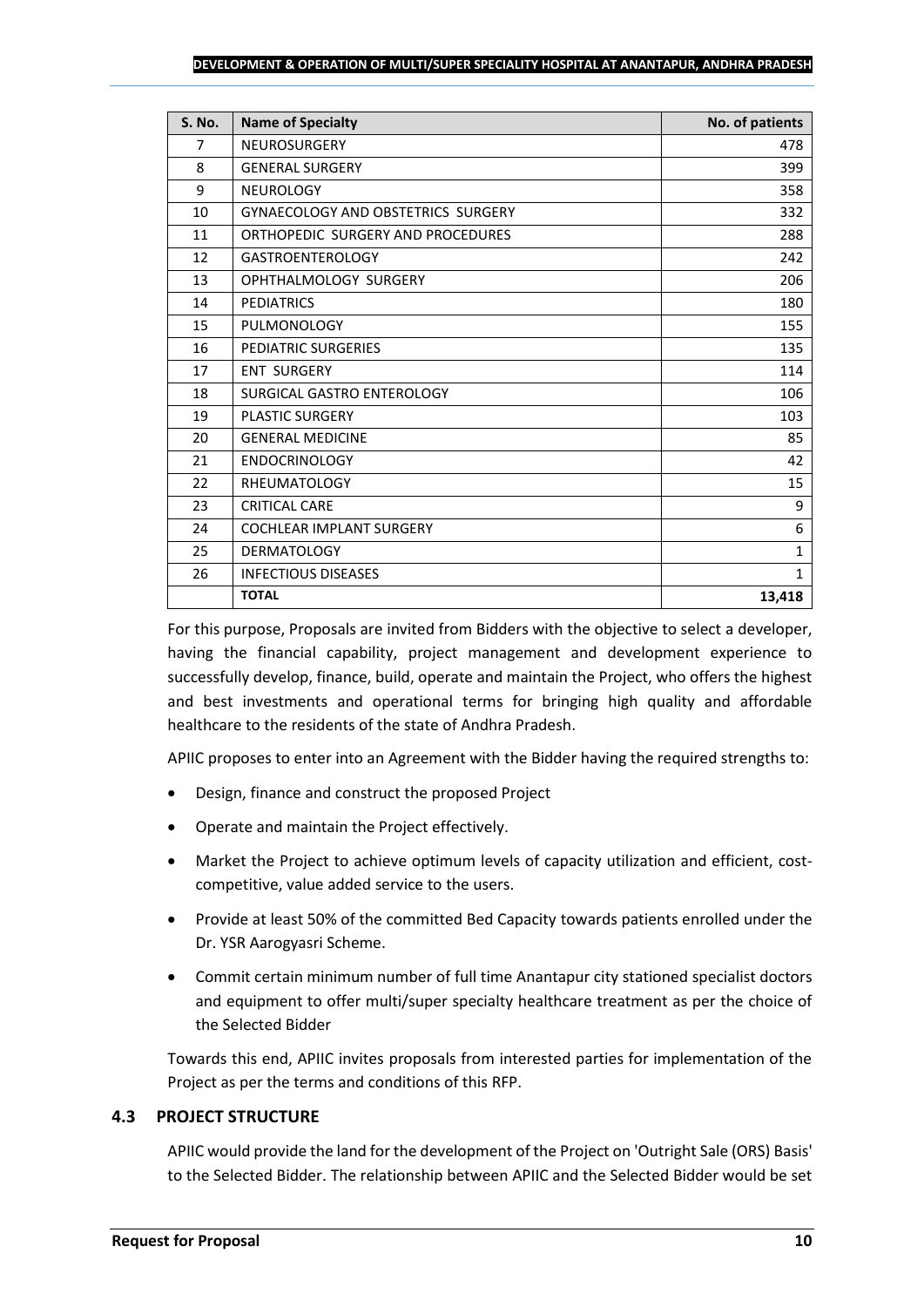forth and described under the terms and conditions of the Agreement to be entered between APIIC with the Developer.

#### **4.3.1 Responsibilities of the Selected Bidder**

The Selected Bidder shall be entirely responsible for:

- a) Payment of Performance Security to APIIC (as detailed in Annexure-2 of this RFP) within 30 (thirty) days of from the issuance of Letter of Award (LoA) by APIIC
- b) Submission of Detailed Project Report (DPR) within 30 (thirty) days from the date of issuance of Letter of Award (LoA) by APIIC. The DPR shall cover details including, but not limited to, detailed layout plan, building plans, elevation plans, construction schedule, cost estimates, no. of specialist doctors to be stationed at Anantapur, bed capacity, etc.

APIIC shall reserve the right to solicit any clarifications/ modifications to the DPR and suggest modifications to the technical and architectural specifications of the Project which may result in a change in the Project Cost up to a maximum of 5% (five percent) as compared to the one estimated in the DPR. APIIC shall examine the DPR in order to verify whether the DPR adheres to the general guidelines (as specified in the RFP) for development of the Project and specific approval for the layout plan and designs need to be obtained from the concerned authorities.

- c) Mobilizing funds for the Project and achievement of financial closure within 3 (three) months from the Commencement Date.
- d) Procurement of all necessary approvals, sanctions, permits etc. required for commencing and implementing the Project within 3 (three) months from the Commencement Date,
- e) Start construction within 3 (three) months from the Commencement Date,
- f) Implementation of the Project as per specifications and time schedule given in the RFP & subsequently in the Agreement,
- g) Achievement of Project Completion Date within 2 (two) years from the Commencement Date,
- h) Marketing and promotion of the Project,
- i) Operation and maintenance of the Project safely and securely as per the standards to provide the required levels of service to its users,
- j) The upkeep of safety and quality standards at all facilities of the Project,
- k) Collection, appropriation and allocation of revenue, fees, charges from the users of the Project,
- l) Payment of all dues under the Agreement to APIIC.

The Selected Bidder may sub-contract/ franchise-out functions of operations/ maintenance / management of the Project with such agencies as it may consider competent and fit. However, the Developer would at all times be responsible for discharging all its obligations under the Agreement without any reference to any other party operating in the premises and all such subcontracts/ franchise shall be dependent of and co-terminus with the agreement.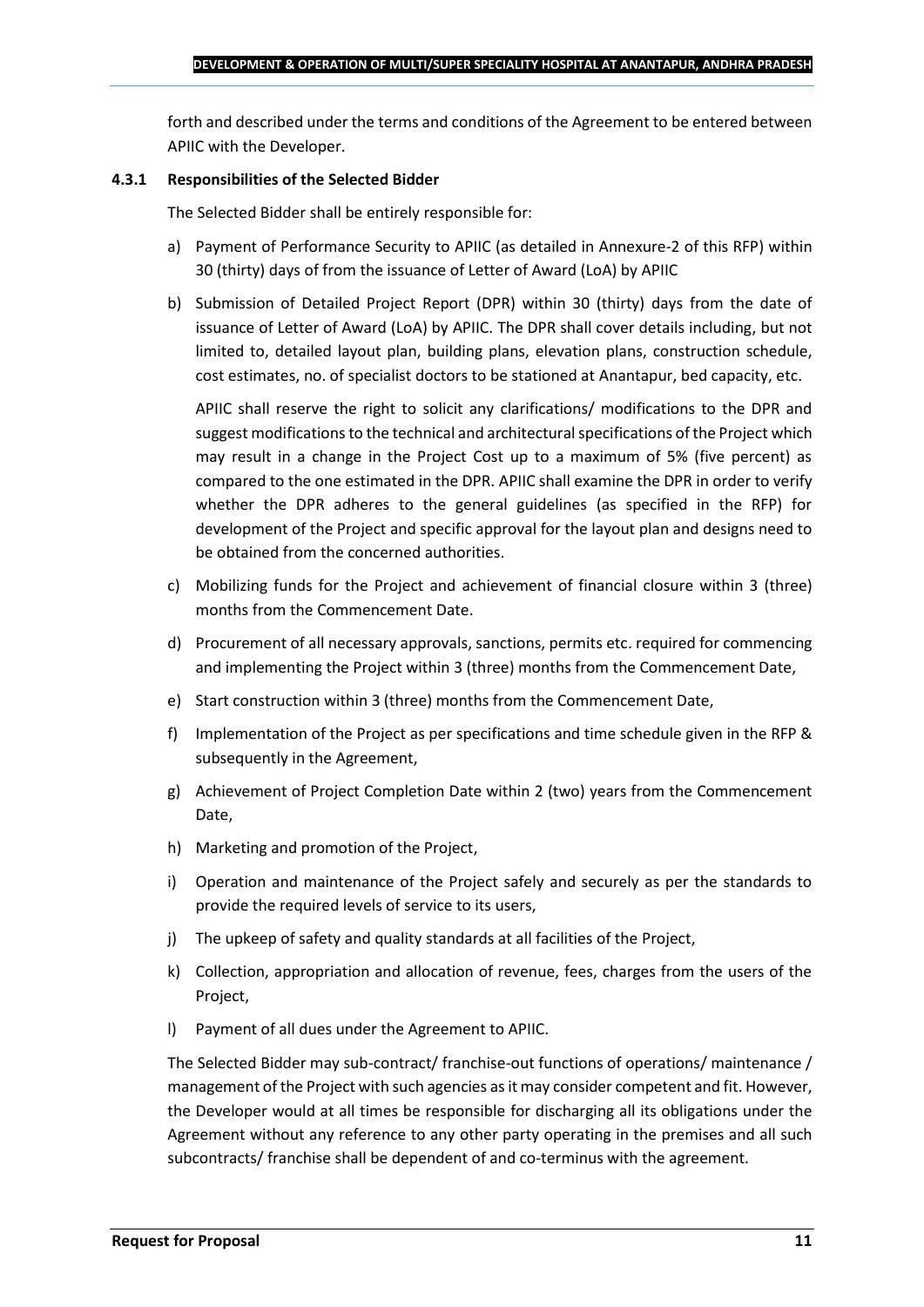#### **4.3.2 Role of APIIC**

- a) Allotment, transfer of land for free to the Selected Bidder on "as is where is basis", in accordance with the terms and conditions of the Agreement provided as Annexure-3 of this RFP, provided that the Concessionaire shall have given a bank guarantee to the APIIC as Performance Security in accordance with the terms hereof;
- b) Provide reasonable support and assistance to the Selected Bidder in procuring Applicable Permits required from any Government Instrumentality for implementation and operation of the Project
- c) Provide reasonable assistance to the Selected Bidder in obtaining access to all necessary infrastructure facilities and utilities, including water and electricity at rates and on terms no less favorable to the Selected Bidder than those generally available to commercial customers receiving substantially equivalent services

#### **4.3.3 Conditions Precedent for executing Agreement to Sell**

APIIC shall enter into an 'Agreement to Sell' with the Selected Bidder within 30 (thirty) days from the fulfillment of the below conditions:

a) Payment of Performance Security to APIIC (as detailed in Annexure-2 of this RFP) within 30 (thirty) days of from the issuance of Letter of Award (LoA) by APIIC

#### **4.3.4 Conditions Precedent for executing the Sale Deed**

Sale Deed will be issued by APIIC in favor of the Selected Bidder in one instance. Sale Deed for a particular land parcel will be issued upon meeting the following criteria: -

- a) 100% (hundred percent) construction completion of the built-up area proposed on that land parcel. The Selected Bidder shall achieve Project Completion Date within 2 (two) years from the Commencement Date. In case of failure to comply with this timeline, APIIC shall have right to cancel the allotment made through 'Agreement to Sell' and to resume the land.
- b) Achievement of license to operate the hospital with the bed capacity that shall be committed by the Selected Bidder in its Business Proposal in Section 13 / Exhibit – 6 of this RFP
- c) Installation of the bed capacity as per the number of Multi/Super Specialty that shall be committed by the Selected Bidder in its Business Proposal in Section 13 / Exhibit – 6 of this RFP.
- d) The Developer has on its rolls the number of Specialist Doctors that it commits in its Business Proposal in Section 13 / Exhibit – 6 of this RFP.
- e) The Developer has made the committed investment in the Project as stated in its Business Proposal in Section 13 / Exhibit – 6 of this RFP. The certificate for proof of investment shall be produced to certify the investment from a Chartered Accountant or Statutory Auditor of the SPV.
- f) The Developer has created a Board of Directors to oversee the proposed project and has appointed at least one official nominated by the Government, preferably of Joint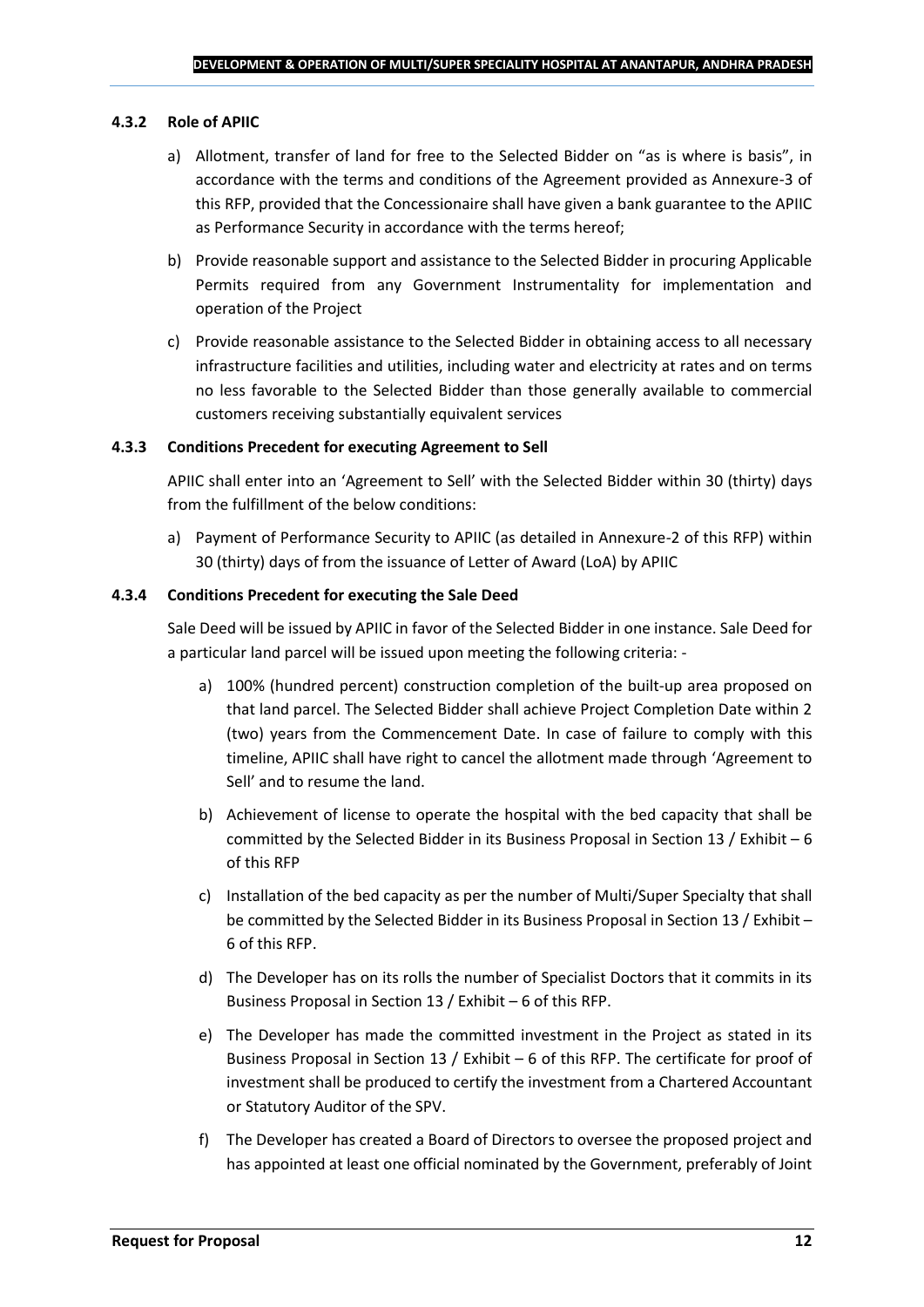Collector or above cadre, as recommended by the Government in the Board of SPV.

- g) The Developer has empaneled with the Dr. YSR Aarogyasri Health Care Trust and committed % of the Bed Capacity stated in the Business Proposal towards patients enrolled through the Dr. YSR Aarogyasri Health Care Scheme
- h) The Project is consistent with all applicable norms of the Andhra Pradesh Allopathic Private Medical Care Establishments (Registration and Regulation) Rules, 2007 published vide Notification No. G.O. Ms. No. 135, Health, Medical and Family Welfare (K2), dated 28.04.2007 and its subsequent modifications, if any

## **4.4 PROJECT CONCEPT**

The basic project concept conceived by APIIC requires the Selected Bidder to develop multi/super specialty hospital as per the terms of this RFP and all items contracted to be created/invested in as per Agreement to be signed with the Selected Bidder. The Bidders shall provide information concerning this as per the format specified in Exhibit-6.

## **4.5 CONFORMANCE TO STANDARDS**

The Selected Bidder shall conform and comply with all relevant laws, rules and regulations including the following:

- Project Design and Layout as approved by Competent Authority.
- Statutory guidelines issued by Central / State / Local Authority (ies) on development of Allopathic Private Medical Care Establishments .
- Compliance with relevant Zoning Regulations.
- Environmental Standards and Pollution Control Norms as laid down by Central / State Pollution Control Board.
- Standards / Restrictions as laid down by the relevant Central / State / Local Authority (ies) for proper treatment and discharge of solid and liquid waste.
- Energy efficient techniques to be utilized in the building design and operation.
- Rainwater management systems should be adopted to recharge ground water and reduce run-off.
- Existing local development controls, under law for the time being in force shall be binding if they are more limiting than the Project Specifications.

## **4.6 APPROVALS AND SUPPORT OF APIIC TO THE PROJECT**

It shall be the responsibility of the Bidder to secure all necessary approvals, sanctions, permits etc. from the concerned authorities for development & operation of the project at their cost and expense and APIIC and Department of Health, Medical and Family Welfare (GoAP) will provide reasonable assistance to the Selected Bidder in obtaining clearances and approvals.

## **4.7 COMMITMENT TO A FAIR AND TRANSPARENT PROCESS**

APIIC is keen to ensure that the process leading to the selection of the Bidder is fair, transparent, efficient, interactive, and protects the confidentiality of the information shared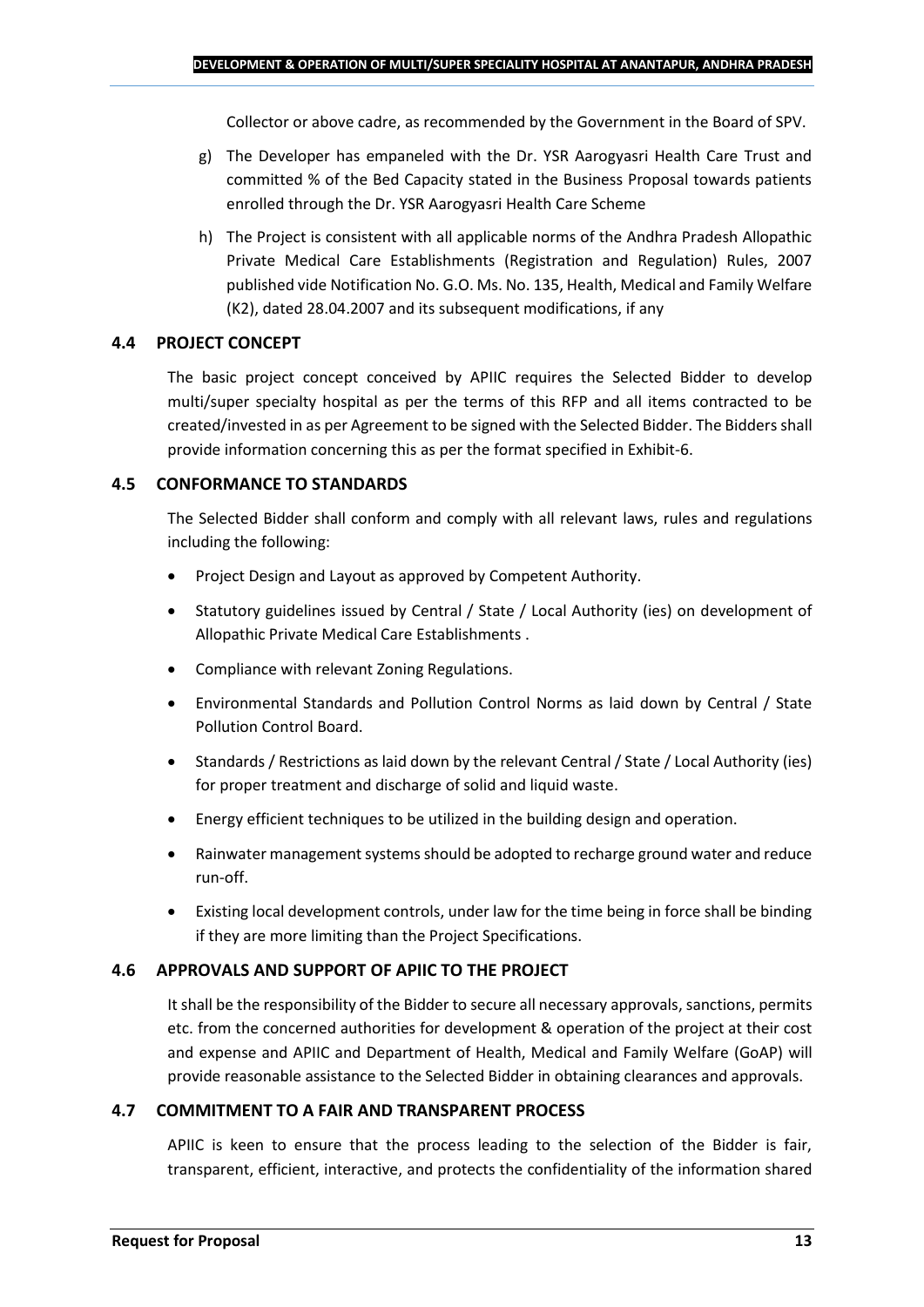by Bidders with it. The selection process has been designed keeping these objectives in mind, and APIIC shall take all steps to ensure that the above objectives are realized.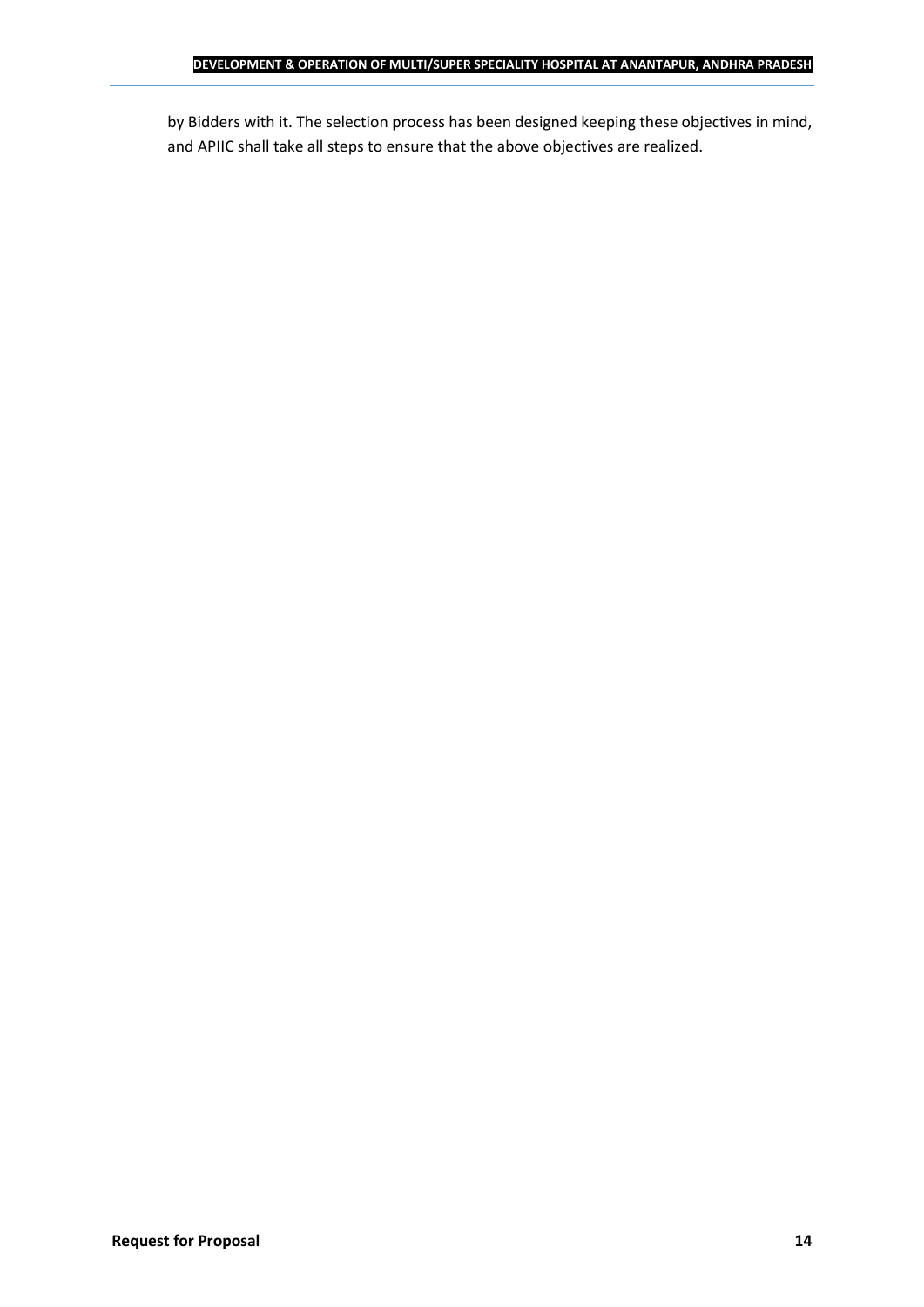## <span id="page-14-0"></span>**5. DESCRIPTION OF THE SELECTION PROCESS**

## **5.1 SELECTION PROCESS**

The submission of Bids by interested parties in response to the Request for Proposal is based on a single cover system as indicated below:

#### Cover: Business Proposal

The Bids received would be subject to a responsiveness check followed by a stepwise evaluation procedure as described below.

#### **5.2 RESPONSIVENESS OF BID**

The Bids submitted by Bidders shall be initially scrutinized to establish "Responsiveness". A Bid may be deemed "Non-responsive" if it does not satisfy any of the following conditions:

- It is not received within the time and date specified.
- It does not include sufficient information for evaluation and/or is not in the formats specified or incomplete in any respect.
- It is not signed and/or sealed in the manner and to the extent indicated in Section 6 of this RFP.
- It is not accompanied by the requisite Bid Processing Fee and/or the valid Bid Security.

Following is the process of Evaluation of Responsive Bids.

#### **5.3 EVALUATION OF BUSINESS PROPOSAL**

The Evaluation Criteria for the Business Proposal and the information to be submitted are detailed in Section 7 of this RFP. The contents of the Business Proposal shall be first examined towards meeting the key requirements from the Applicant i.e.: -

- a. Any individual / public entity / private entity / consortium / not-for-profit organization / Joint Venture or any combination of the above shall be considered as a Bidder who can submit Business Proposal in response to the RFP.
- b. At least ₹100 crore investment in the Project needs to be committed in the Business Proposal.
- c. At least 100 beds in the Project needs to be committed in the Business Proposal. Out of the proposed number of beds, at least 50% of the beds shall be committed for patients availing the benefit under Dr. YSR Aarogyasri scheme.
- d. At least 40% equity contribution from Bidder out of the investment committed in the proposed hospital.
- e. Bidder should propose at least 2 specialty/super-specialty treatment in the proposed hospital.
- f. Timelines committed for 100% operationalizing the Project shall be within a period of 2 years from handing over of possession of land to the Selected Bidder.

All the Bidders who satisfy the above-mentioned criteria, will be termed as a 'Qualified Bidder'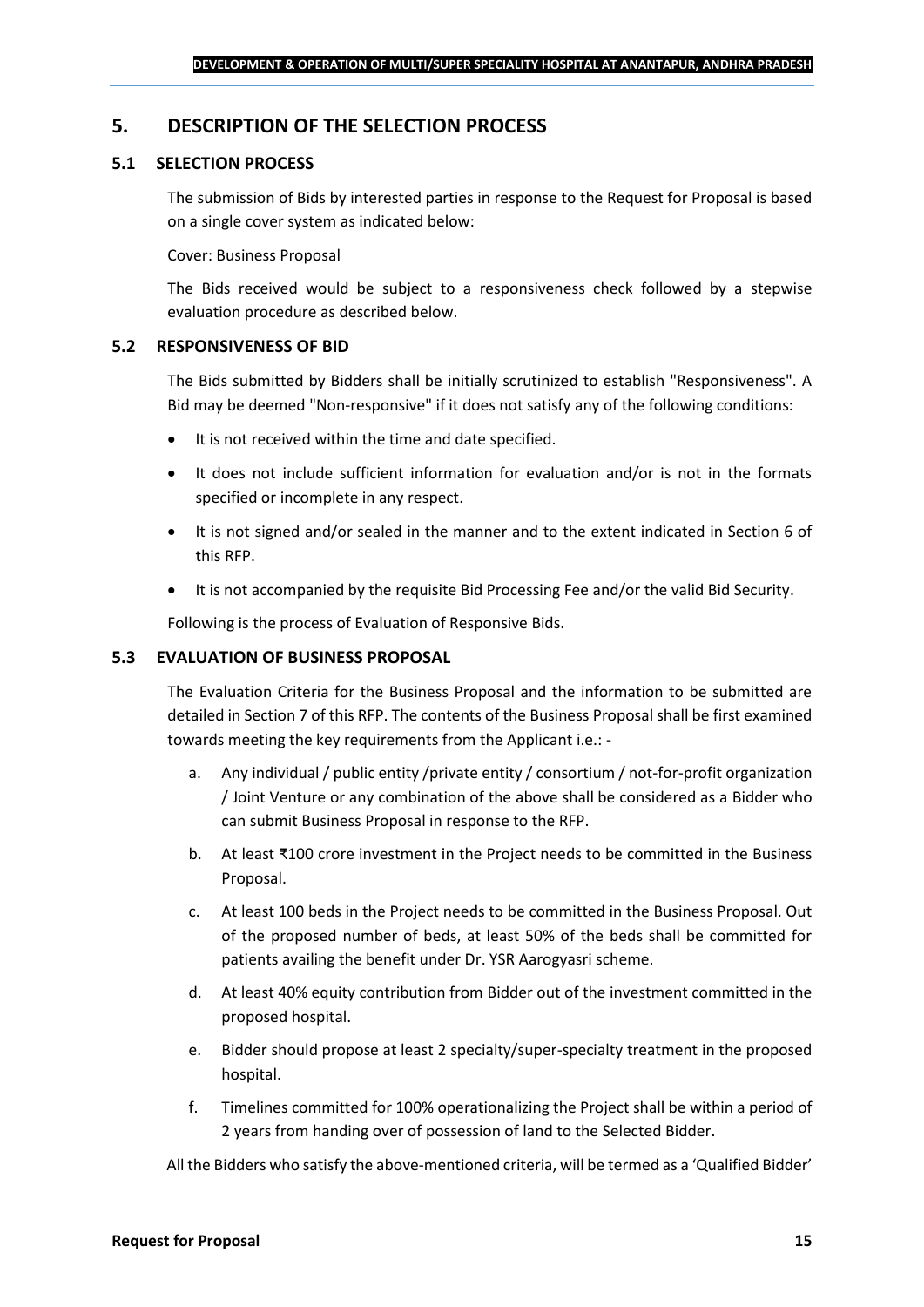and the bids submitted by the Qualified Bidders shall be shortlisted for scoring against the following parameters:

| <b>PARAMETERS</b>                                                                                                                                                                                                                                                                                                                                           | <b>Total Marks - 100</b> |
|-------------------------------------------------------------------------------------------------------------------------------------------------------------------------------------------------------------------------------------------------------------------------------------------------------------------------------------------------------------|--------------------------|
| A. INVESTMENT                                                                                                                                                                                                                                                                                                                                               | Max. Marks - 20          |
| Investment committed of ₹100 crore                                                                                                                                                                                                                                                                                                                          | 0 Mark                   |
| For every additional investment of ₹10 Crore proposed over<br>minimum stipulated investment of ₹100 crore                                                                                                                                                                                                                                                   | 1 Mark                   |
| <b>B. COMMITTED BED CAPACITY</b>                                                                                                                                                                                                                                                                                                                            | Max. Marks - 20          |
| Bed capacity committed for 100 beds                                                                                                                                                                                                                                                                                                                         | 0 Mark                   |
| For every 10 additional beds committed over minimum stipulated<br>bed capacity of 100 beds                                                                                                                                                                                                                                                                  | 1 Mark                   |
| PROPOSED NO. OF DR. YSR AAROGYASRI SCHEME BEDS<br>C. I                                                                                                                                                                                                                                                                                                      | Max. Marks $-25$         |
| For 100% of the bed capacity committed towards Dr. YSR Aarogyasri<br>Scheme                                                                                                                                                                                                                                                                                 | 25 marks                 |
| For bed capacity committed equal to or more than 90% and less<br>than 100 % towards Dr. YSR Aarogyasri Scheme                                                                                                                                                                                                                                               | 20 marks                 |
| For bed capacity committed equal to or more than 80% and less<br>than 90 % towards Dr. YSR Aarogyasri Scheme                                                                                                                                                                                                                                                | 15 marks                 |
| For bed capacity committed equal to or more than 70% and less<br>than 80 % towards Dr. YSR Aarogyasri Scheme                                                                                                                                                                                                                                                | 10 marks                 |
| For bed capacity committed equal to or more than 60% and less<br>than 70 % towards Dr. YSR Aarogyasri Scheme                                                                                                                                                                                                                                                | 05 marks                 |
| For bed capacity committed equal to or more than 50% and less<br>than 60 % towards Dr. YSR Aarogyasri Scheme                                                                                                                                                                                                                                                | 2.5 marks                |
| For bed capacity committed less than 50% towards Dr. YSR<br>Aarogyasri Scheme                                                                                                                                                                                                                                                                               | Disqualified             |
| <b>D. SPECIALTY TREATMENT</b><br>(The 'Selection Committee' shall be the adjudicator of<br>classification of the proposed treatment type by the Bidder as<br>Specialty/Super Specialty for award of marks. The decision of<br>the Committee in this regard shall be final and will hold true for<br>all the bidders who participate in the bidding process) | Max. Marks $-15$         |
| For Oncology related specialties/Super specialties                                                                                                                                                                                                                                                                                                          | 4 mark                   |
| For Cardiology related specialties/Super specialties                                                                                                                                                                                                                                                                                                        | 4 mark                   |
| For Neurology related specialties/Super specialties                                                                                                                                                                                                                                                                                                         | 3 mark                   |
| For any other Super Specialty other than in<br>Oncology/Cardiology/Neurology                                                                                                                                                                                                                                                                                | 2 mark                   |
| For any other Specialty other than in<br>Oncology/Cardiology/Neurology                                                                                                                                                                                                                                                                                      | 1 mark                   |
| NO OF SPECIALIST DOCTORS PROPOSED TO BE PERMANENTLY<br>Е.<br><b>STATIONED IN THE HOSPITAL</b>                                                                                                                                                                                                                                                               | Max. Marks $-20$         |
| No. of beds per specialist doctor is equal to or less than 10                                                                                                                                                                                                                                                                                               | 20 marks                 |
| No. of beds per specialist doctor is equal to or less than 11 and<br>more than 10                                                                                                                                                                                                                                                                           | 15 marks                 |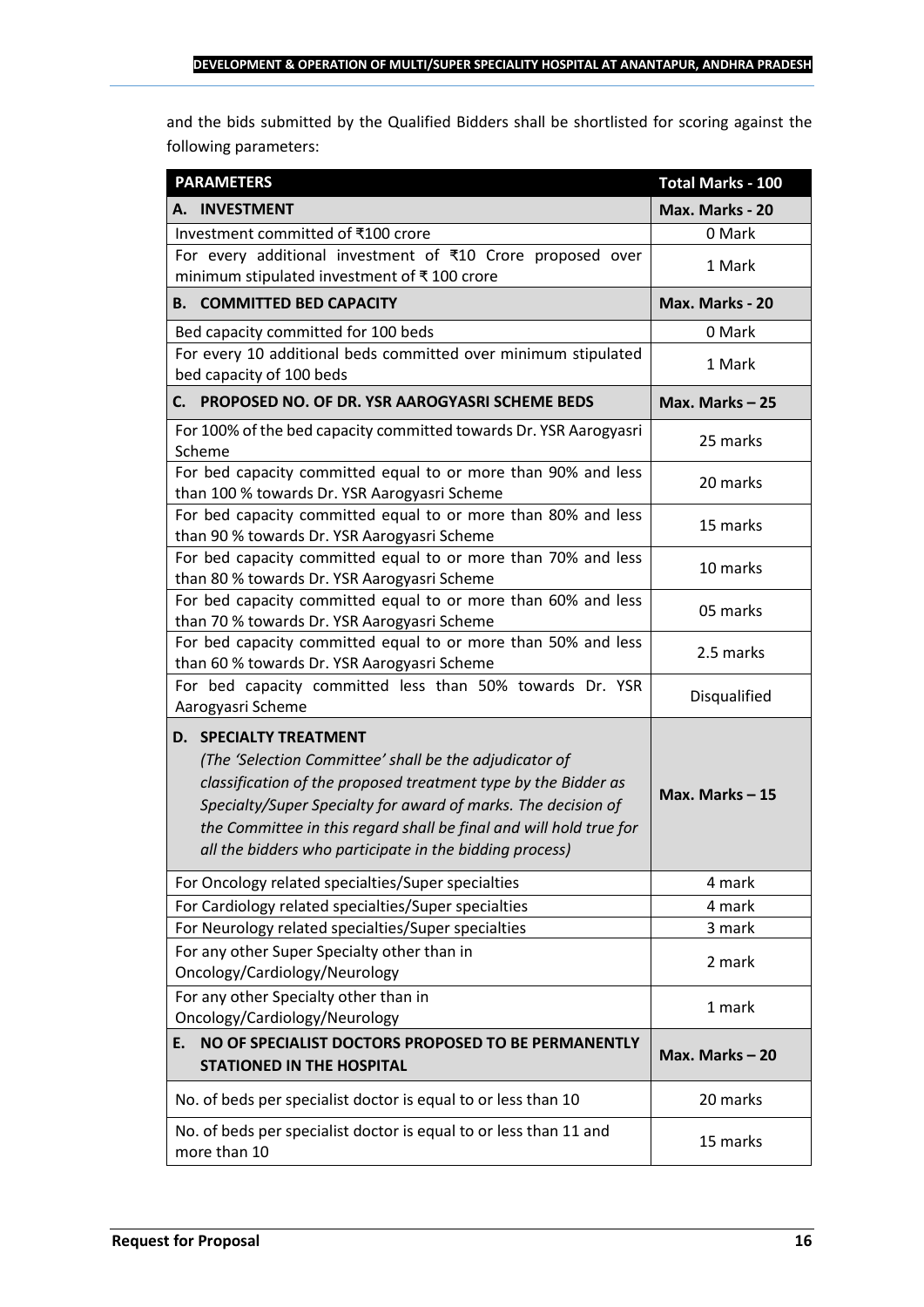#### **DEVELOPMENT & OPERATION OF MULTI/SUPER SPECIALITY HOSPITAL AT ANANTAPUR, ANDHRA PRADESH**

| <b>PARAMETERS</b>                                                                 | <b>Total Marks - 100</b> |
|-----------------------------------------------------------------------------------|--------------------------|
| No. of beds per specialist doctor is equal to or less than 12 and<br>more than 11 | 10 marks                 |
| No. of beds per specialist doctor is equal to or less than 13 and<br>more than 12 | 5 marks                  |
| No. of beds per specialist doctor is equal to or less than 14 and<br>more than 13 | 2.5 marks                |
| No. of beds per specialist doctor is more than 14                                 | 0 marks                  |

The Qualified Bidder who securesthe maximum marks out of 100 shall be the Selected Bidder. Ranking of the 'Qualified Bidders'shall be performed in the descending order of marks secured i.e. the Qualified Bidder who secures the highest marks shall be ranked  $1<sup>st</sup>$ , the Qualified Bidder who scores the next highest marks shall be ranked  $2^{nd}$  so on and so forth.

The 2<sup>nd</sup> and the 3<sup>rd</sup> ranked Bidder shall be kept in 'Reserve' and upon the sole discretion of the Selection Committee, the  $2^{nd}$  and the  $3^{rd}$  ranked Bidder may be invited to invest in 'Public Interest', if balance land is available in immediate vicinity after allotment to Selected Bidder.

## **5.4 TIMETABLE AND MILESTONES**

| <b>S. No.</b>  | <b>Milestones</b>                                                                                                                                                                                           | <b>Envisaged Schedule</b> |
|----------------|-------------------------------------------------------------------------------------------------------------------------------------------------------------------------------------------------------------|---------------------------|
| $\mathbf{1}$ . | Issuance of RFP                                                                                                                                                                                             | 05-11-2021                |
| 2.             | Last date for receiving queries/clarifications.<br>Bidders who are interested to participate in<br>Pre-Bid Meeting should confirm the same by<br>conformation<br>sending<br>an email<br>(Refer Section 6.3) | 12:00 Hours on 11-11-2021 |
| 3.             | Pre-bid Meeting with prospective bidders<br>through Video Conference (Refer Section 6.3).<br>Link shall be shared with Bidders who have<br>provided email confirmation                                      | 15:00 Hours on 11-11-2021 |
| 4.             | Proposal Due Date - Last date for submission of<br>Proposals/Bids                                                                                                                                           | 15:00 hours on 25-11-2021 |
| 5.             | Opening of Sealed Envelope                                                                                                                                                                                  | 15:30 hours on 25-11-2021 |
| 6.             | Declaration of Selected Bidder                                                                                                                                                                              | by 15.12.2021             |

In order to enable APIIC meet the target dates, Bidders are requested to respond expeditiously to clarifications, if any, requested during the evaluation process. APIIC will adhere to the above schedule to the extent possible. APIIC, however, reserve the right to modify the same. Intimation to this effect will be posted on the Official Website (http://www.apiic.in/downloads\_tenders.html) for the benefit of all Bidders.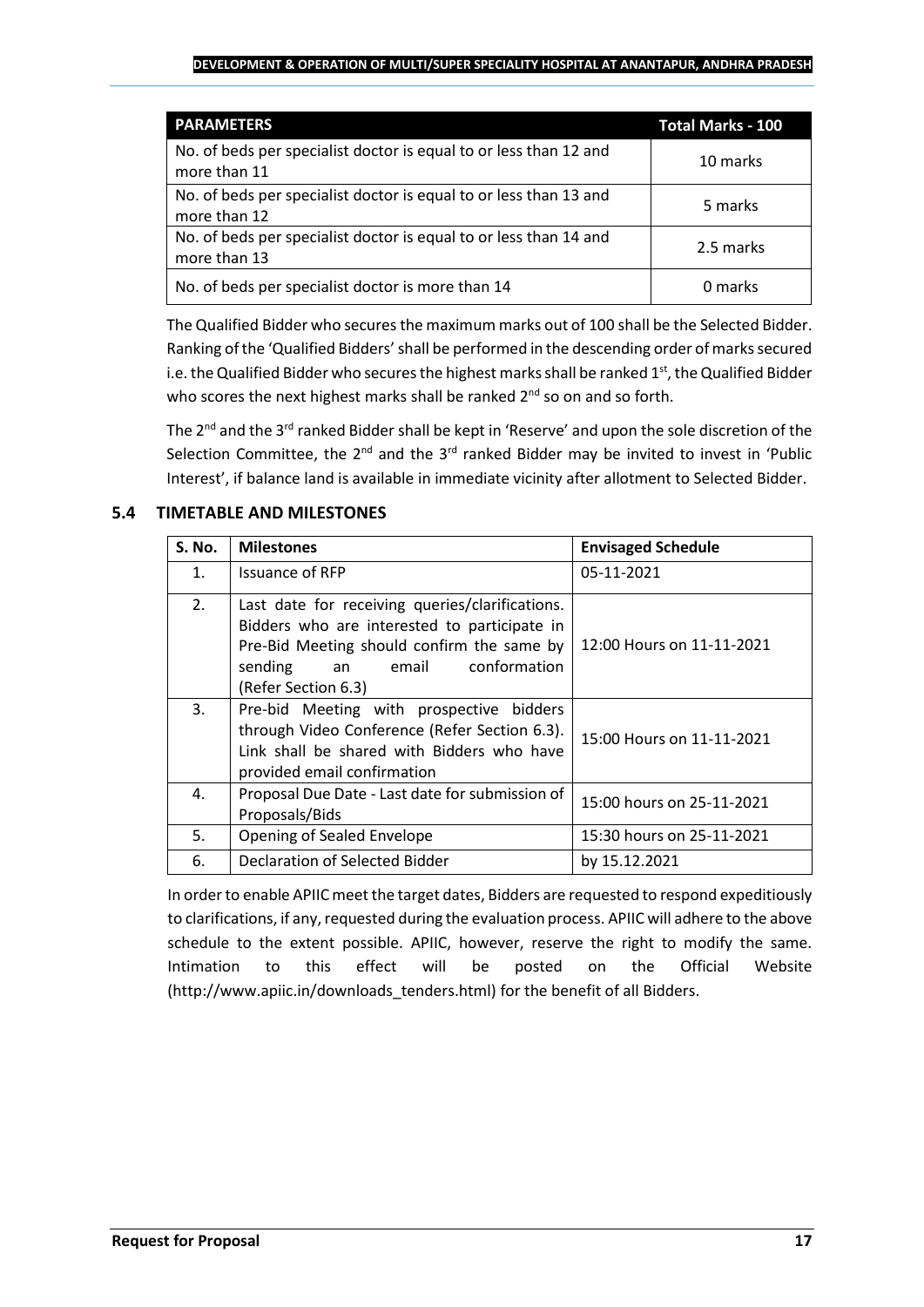## <span id="page-17-0"></span>**6. PROCEDURES TO BE FOLLOWED**

#### **6.1 REPLIES TO CLARIFICATIONS**

APIIC shall prepare a response to all the queries received on or before the date mentioned in Section 5.4. APIIC will post the reply to all such queries on the Official Website (specified in Section 5.4) without identifying the source of queries. APIIC reserves the right not to respond to any queries or provide any clarifications, in its sole discretion, and nothing in this RFP shall be construed as obliging APIIC to respond to any question or to provide any clarification.

Bidders are advised that their Bids be completely devoid of any conditions, whatsoever. Conditions, if any, may be addressed in writing before Proposal Due Date mentioned in Section 5.4 of this RFP. In respect of conditions received, the following shall apply:

- 1. APIIC reserves the right not to consider any condition that in the sole discretion of APIIC, is found unacceptable.
- 2. If in APIIC's opinion, certain conditions are acceptable, in whole or in part, the same shall be finalized by APIIC and the "Common Accepted Conditions" will be made available to all Bidders by posting it on the Official Website (specified in Section 5.4 of this RFP).
- 3. In respect of suggestions / alterations proposed in the Project Concept or other aspects of the Project, APIIC will consider them and the result will be made available to all Bidders by posting it on the Official Website (specified in Section 5.4 of this RFP).
- 4. In case any conditions accepted by APIIC has material impact on the proposal, the bidding process will be annulled, and fresh proposals will be invited.

At any time prior to the deadline for submission of Bids, APIIC may, for any reason, whether at its own initiative or in response to clarifications requested by a Bidder, modify the RFP by the issuance of Addendum/ Amendment and posting it on the Official Website (specified in Section 5.4 of this RFP).

## **6.2 ENQUIRIES & CLARIFICATIONS**

Enquiries, if any, shall be addressed to:

**Sri. CHSS Prasad,** Engineer-in-Chief Andhra Pradesh Industrial Infrastructure Corporation Limited 9 th floor, APIIC Towers, Plot No. 1, IT Park, Mangalagiri, Guntur - 522503 Phone No.: (+91)95050 15007 Email: engineer-in-chief@apiic.in

#### **6.3 PRE-BID MEETING**

Pre-Bid meeting of the Bidders shall be convened at the designated date and time. Bidders who are interested to participate in Pre-Bid Meeting should confirm the same by sending an email conformation to the email IDs provided at Section 6.2 of this RFP. The email confirmation shall be sent or before the date mentioned in Section 5.4 of this RFP. Invitation to the meeting will be sent against the receipt of email conformation only. Pre-Bid meeting will be conducted in video conference mode only.

During the course of Pre-Bid meeting, the Bidders will be free to seek clarifications and make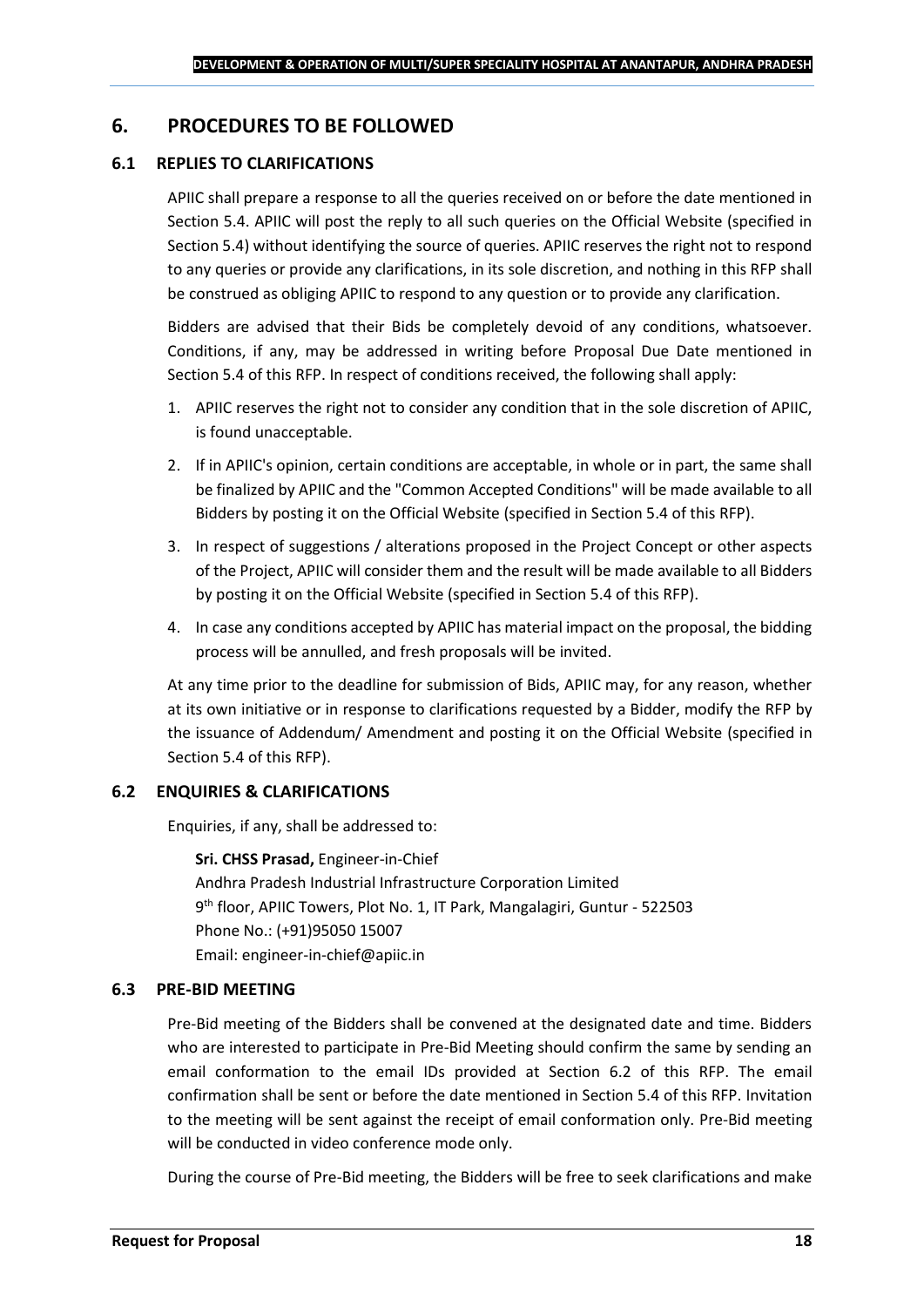suggestions for consideration of APIIC. APIIC shall endeavor to provide clarifications and such further information as it may, in its sole discretion, consider appropriate for facilitating a fair, transparent and competitive Bidding Process.

#### **6.4 SITE VISIT AND SURVEY**

Bidders may prior to submitting their Bid for the Project, visit and inspect the site of the Project and its surroundings at their own expense and obtain and ascertain for themselves, at their own responsibility, all technical data, market data and any other information necessary for preparing their Bids including, inter alia, the actual nature and conditions at the site, availability of materials, stores, labour, probable sites for labour camps, etc. and the extent of lead and lift required for the execution of the work over the entire duration of the construction period, after taking into account the local conditions, traffic restrictions, obstructions in work, if any, etc.

For the above purpose, APIIC will endorse prospective Bidders' request for permission for a site visit. APIIC may or may not depute a representative to accompany the Bidder. The Bidders shall be responsible for all arrangements and shall release and indemnify APIIC and/or its agents from and against all liability in respect thereof and shall be responsible for any personal injury, loss of or damage to property or any other loss, damage, costs or expenses, however caused, which, but for the exercise of such permission, would not have arisen.

The Bidders shall be deemed to have full knowledge of the site, whether physically inspected or not.

#### **6.5 SUBMISSION OF THE BID**

#### **6.5.1 Cover: Technical Proposal**

The information to be submitted by the Bidders in its Proposal is described in Section 7 of this RFP.

The Bidder shall place one (1) original + one (1) copy of its Proposal in a sealed envelope, which shall be inscribed as under:

#### **"Cover - Proposal**

**Submitted by: \_\_\_\_\_\_\_\_\_\_\_\_\_\_\_\_\_\_\_\_\_\_\_\_\_\_\_\_\_\_\_\_\_\_\_\_\_\_. (Name of Bidder)"**

## **6.5.2 Submission of the Bid**

The cover of the Bid organized as above, shall be placed in a sealed outer envelope with the following inscription:

**"RFP for Selection of Developer of Development & Operation of Multi/Super Specialty Hospital at Anantapur, Andhra Pradesh"**

Name of the Bidder: **We are also assumed to the Bidder:** 

The cover should be addressed to: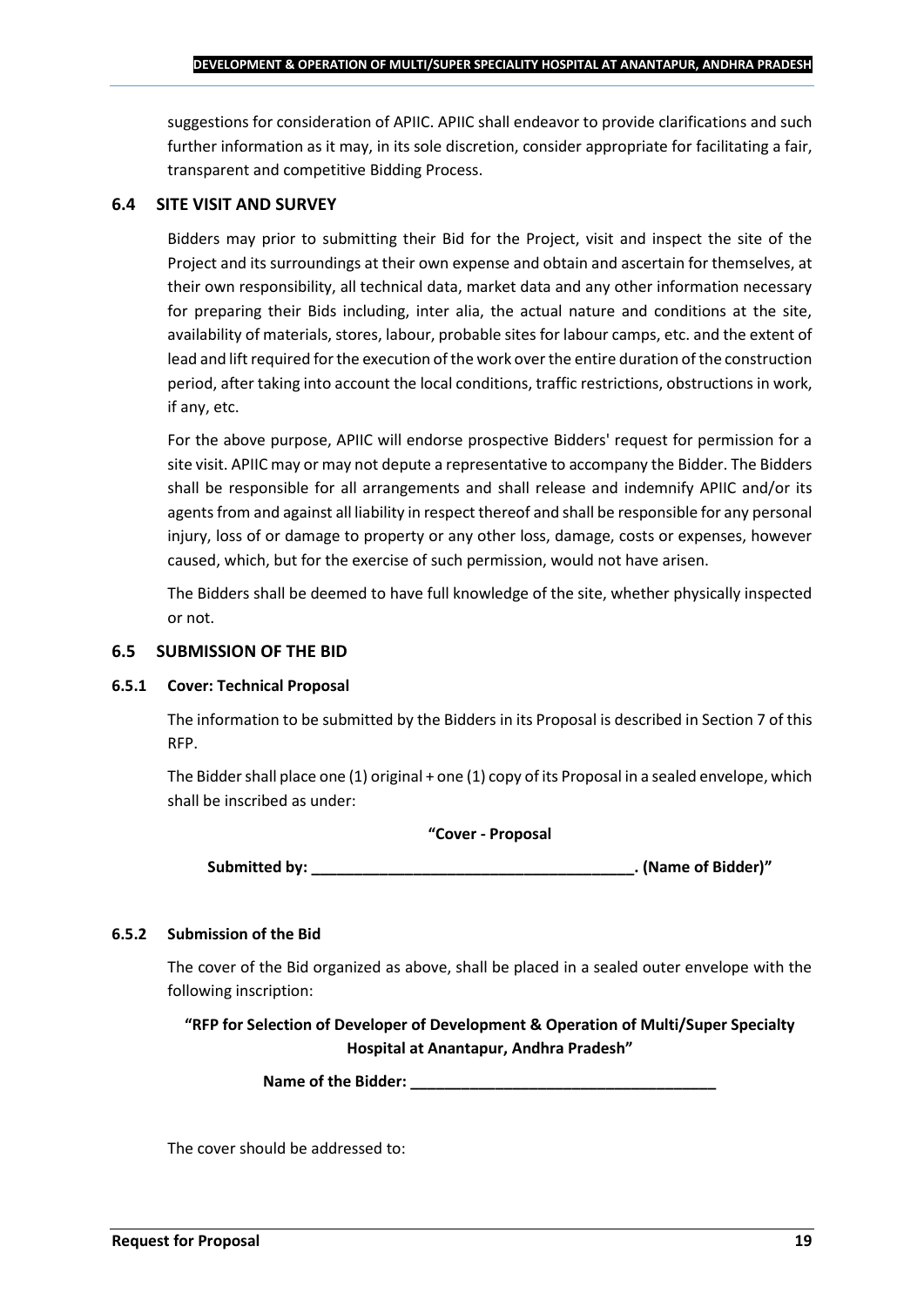Sri. CHSS Prasad, Engineer-in-Chief Andhra Pradesh Industrial Infrastructure Corporation Limited 9 th floor, APIIC Towers, Plot No. 1, IT Park, Mangalagiri, Guntur – 522503 Phone No.: (+91)95050 15007 Email: engineer-in-chief@apiic.in

The envelope shall bear on top, the following:

#### **"Do not open, except in presence of the Authorized Person of APIIC"**

If the envelope is not sealed and marked as instructed above, APIIC assumes no responsibility for the misplacement or premature opening of the contents of the Proposal submitted and consequent losses, if any, suffered by the Bidder.

The Bidder can submit the Bid by registered post/ courier or submit the Bid in person, so as to reach the designated address by the time and date stipulated in Section 5.4 of this RFP. APIIC shall not be responsible for any delay in submission of the Bids. Any Bid received by APIIC after the deadline for submission of the Bids stipulated in Section 5.4 of this RFP shall not be opened.

## **6.6 INITIALLING OF THE BIDS**

Each page of the Bid should be initialed by the Authorized Representative and Signatory of the Bidding Entity/ Bidding Consortium.

#### **6.7 INSTRUCTIONS TO BIDDERS**

All Bidders should note the following:

- 1. Bids that are incomplete in any respect or those that are not consistent with the requirements as specified in this Request for Proposal or those that do not contain the Covering Letter or Letters of Acceptance as per the specified formats may be considered non-responsive and may be liable for rejection.
- 2. Strict adherence to formats, wherever specified, is required. Non-adherence to formats may be a ground for declaring the Bid non-responsive.
- 3. For a Bidding Consortium, the Bid submitted by the Consortium should contain signed letters submitted by each of the Consortium Members, stating that the entire Bid has been examined and each key element of the Bid is agreed to, in the format as specified in Exhibit-2.
- 4. In case a Bidding Consortium is identified as the Selected Bidder, the Lead Member shall continue to remain the representative of the Developer and shall be responsible to APIIC for the fulfilment of all contractual obligations binding on the Developer.
- 5. All communications and information should be provided in writing and in English language only.
- 6. The metric system shall be followed for all units of measurement.
- 7. All communication and information provided should be legible, and wherever the information is given in figures, the same should also be mentioned in words. In case of conflict between amounts stated in figures and words, the amount stated in words will be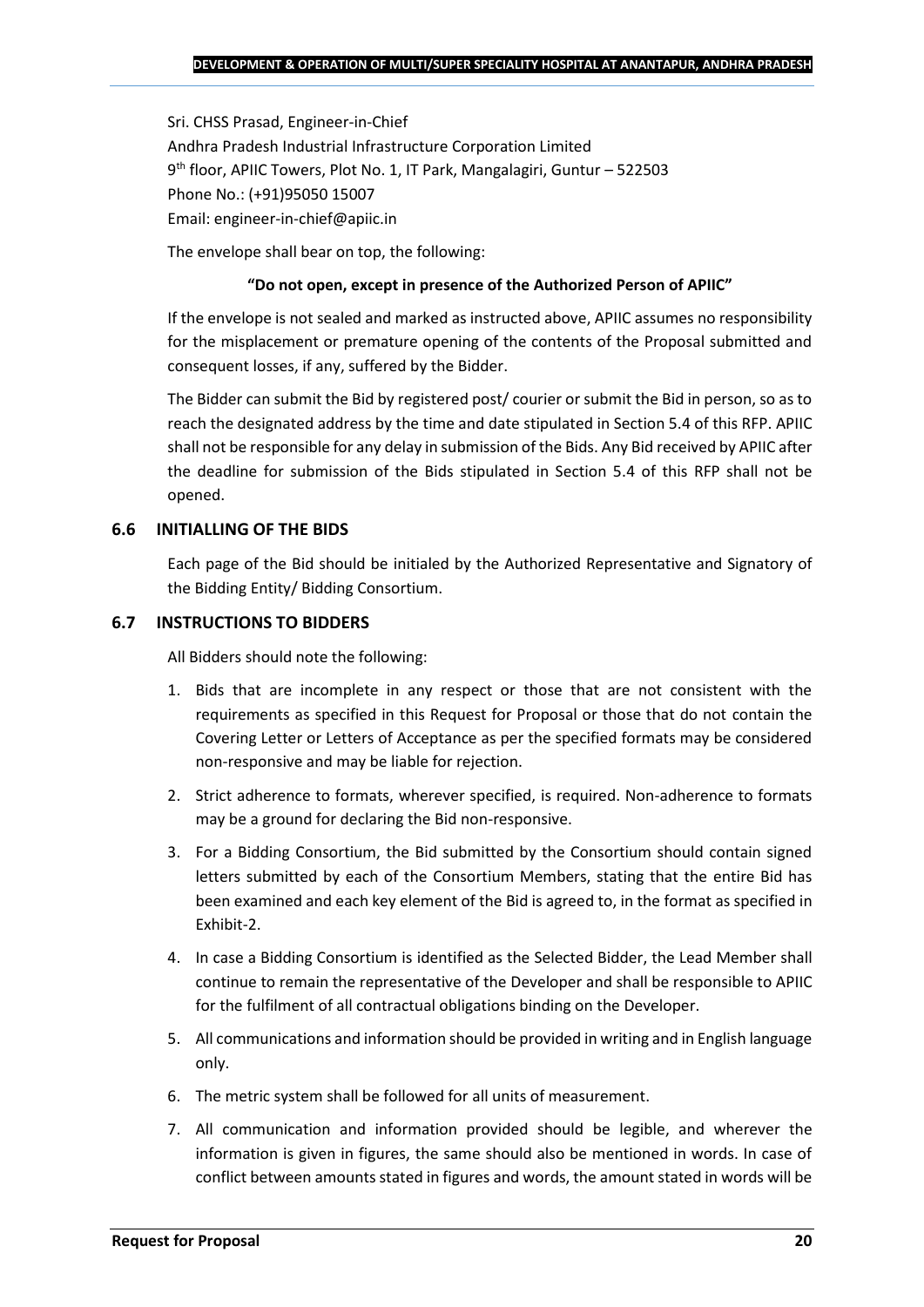taken as correct.

- 8. No change in or supplementary information to a Bid shall be accepted once submitted. However, APIIC reserves the right to seek additional information from the Bidders, if found necessary during the course of evaluation of the Bid. In case of non-submission, incomplete submission or delayed submission of such additional information or clarifications sought by APIIC, the Bid would be evaluated solely on the basis of the available information.
- 9. The Bids shall be evaluated as per the criteria specified in this RFP. However, within the broad framework of the evaluation parameters as stated in the Request for Proposal, APIIC reserves the right to make modifications to the stated evaluation criteria, which would be uniformly applied, to all the Bidders.
- 10. The Bidder should designate one person (**"Authorized Representative and Signatory"**) authorized to represent the Bidder in its dealings with APIIC. The **"Authorized Representative and Signatory"** shall hold the Power of Attorney and be authorized to perform all tasks including but not limited to providing information, responding to enquiries, entering into contractual commitments on behalf of the Bidder etc. The Covering Letter submitted by the Bidder shall be signed by the Authorized Signatory and shall bear the stamp of the entity thereof.
- 11. The Bid (and any additional information requested subsequently) shall also bear the initials of the Authorized Signatory and stamp of the entity thereof on each page of the Bid.
- 12. For a Bidding Consortium, no change in the membership of the consortium, in responsibilities or in equity commitments of any Consortium Member whose strengths are being credited for evaluation, shall be permitted after submission of the Bid.
- 13. The Bidder / Consortium should commit to hold at least 76% (seventy six percent) of the aggregate shareholding of the Developer at least till the fifth anniversary of the Project Completion Date. The equity may be brought down to 51% (fifty one percent) with the prior approval of APIIC. In case of Consortium,
	- (i) The Technical Member would be required to commit to hold a minimum equity stake equal to 26% (twenty six percent) of the aggregate shareholding of the Developer at least till the fifth anniversary of Project Completion Date.
	- (ii) The Financially Significant Consortium Member would be required to commit to hold a minimum equity stake equal to 26% (twenty six percent) of the aggregate shareholding of the Developer, at least till the fifth anniversary of Project Completion Date.
	- (iii) In case the Technical Member is also a Financially Significant Consortium Member, then such member is required to commit to hold a minimum equity stake equal to 26% (twenty six percent) of the aggregate shareholding of the Developer, at least till the fifth anniversary of Project Completion Date.
	- (iv) In any case, notwithstanding the above, the Lead Member, shall not be allowed to change its equity contribution, if it results in its equity holding becoming less than 51%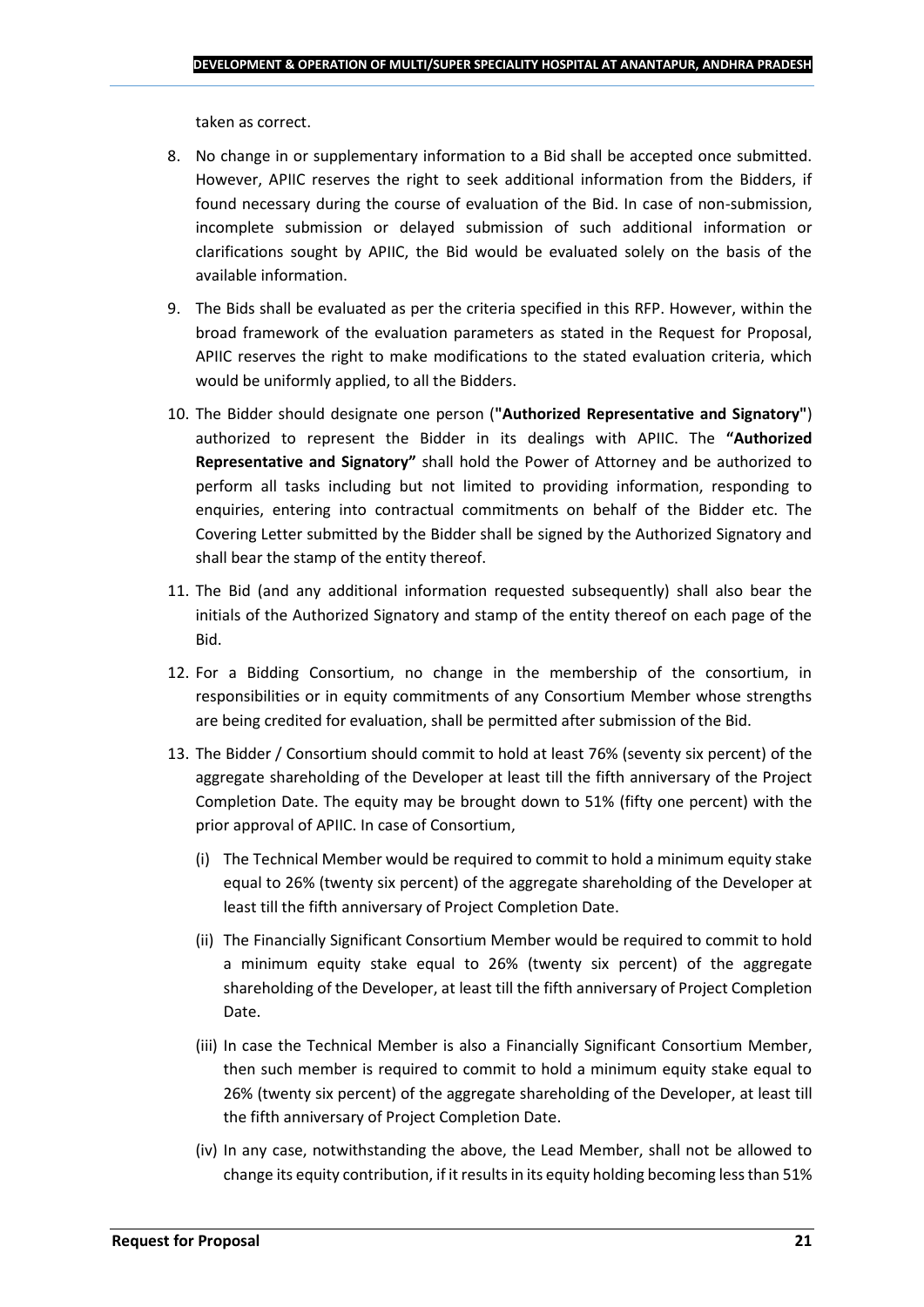(fifty one percent) at any time till the fifth anniversary of Project Completion Date.

- 14. APIIC reserves the right to vet and verify any or all information submitted by the Bidder.
- 15. If any claim made or information provided by the Bidder in the Bid or any information provided by the Bidder in response to any subsequent query by APIIC, is found to be incorrect or is a material misrepresentation of facts, then the Bid will be liable for rejection. Mere clerical errors or bona-fide mistakes may be treated as an exception at the sole discretion of APIIC and if APIIC is adequately satisfied.
- 16. The Selected Bidder would be required to form a Special Purpose Vehicle of the nature of the 'Developer' as was defined in the Section 3.9 of this RFP for the implementation and operations of the project.
- 17. The Bidder shall be responsible for all the costs associated with the preparation of the Bid. APIIC shall not be responsible in any way for such costs, regardless of the conduct or outcome of this process.
- 18. A Bidder shall not have a conflict of interest (the **"Conflict of Interest"**) that affects the bidding process. Any Bidder found to have a Conflict of Interest shall be disqualified. In the event of disqualification, APIIC shall be entitled to forfeit and appropriate the Bid Security or the Performance Security paid by the Selected Bidder, as the case may be, as mutually agreed genuine pre-estimated loss and damage likely to be suffered and incurred by APIIC and not by way of penalty for, inter alia, the time, cost and effort of APIIC, including consideration of such Bidder's proposal (the **"Damages"**), without prejudice to any other right or remedy that may be available to APIIC under the Bidding Documents and/ or the Agreement or otherwise. Without limiting the generality of the above, a Bidder shall be deemed to have a Conflict of Interest affecting the bidding process, if:
	- i. the Bidder, its Consortium Member or Associate (or any constituent thereof) and any other Bidder, its Consortium Member or any Associate thereof (or any constituent thereof) have common controlling shareholders or other ownership interest; provided that this disqualification shall not apply in cases where the direct or indirect shareholding of a Bidder, its Consortium Member or an Associate thereof (or any shareholder thereof having a shareholding of more than 5% (five percent) of the paid up and subscribed share capital of such Bidder, Consortium Member or Associate, as the case may be) in the other Bidder, its Consortium Member or Associate, is less than 5% (five per cent) of the subscribed and paid up equity share capital thereof; provided further that this disqualification shall not apply to any ownership by a bank, insurance company, pension fund or a public financial institution referred to in sub-section (72) of section 2 of the Companies Act, 2013. For the purposes of this Section 6.6.(19), indirect shareholding held through one or more intermediate persons shall be computed as follows: (a) where any intermediary is controlled by a person through management control or otherwise, the entire shareholding held by such controlled intermediary in any other person (the **"Subject Person"**) shall be taken into account for computing the shareholding of such controlling person in the Subject Person; and (b) subject always to sub-section (a) above, where a person does not exercise control over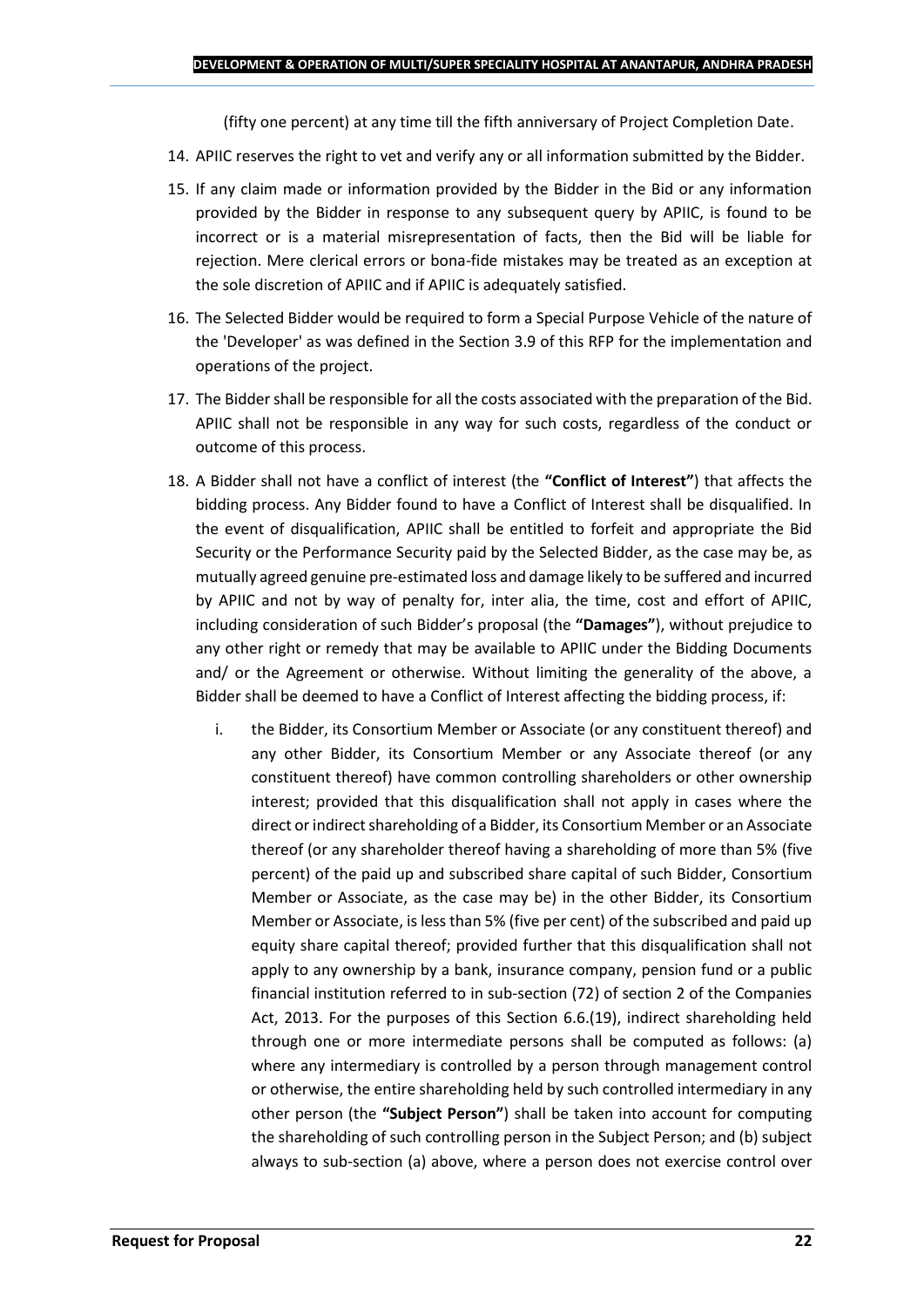an intermediary, which has shareholding in the Subject Person, the computation of indirect shareholding of such person in the Subject Person shall be undertaken on a proportionate basis; provided, however, that no such shareholding shall be reckoned under this sub-section (b) if the shareholding of such person in the intermediary is less than 26% of the subscribed and paid up equity shareholding of such intermediary; or

- ii. a constituent of such Bidder is also a constituent of another Bidder; or
- iii. such Bidder, its Consortium Member or any Associate thereof receives or has received any direct or indirect subsidy, grant, concessional loan or subordinated debt from any other Bidder, its Consortium Member or Associate, or has provided any such subsidy, grant, concessional loan or subordinated debt to any other Bidder, its Consortium Member or any Associate thereof; or
- iv. such Bidder has the same legal representative for purposes of this Bid as any other Bidder; or
- v. such Bidder, or any Associate thereof, has a relationship with another Bidder, or any Associate thereof, directly or through common third party/ parties, that puts either or both of them in a position to have access to each other's information about, or to influence the Bid of either or each other; or
- vi. such Bidder or any Associate thereof has participated as a consultant to APIIC in the preparation of any documents, design or technical specifications of the Project.

For purposes of this RFP, Associate means, in relation to the Bidder, a person who controls, is controlled by, or is under the common control with such Bidder, or is deemed or published as an **"Associate Office"**; or has a formal arrangement such as tie up for client referral or technology sharing, joint venture with the Bidder (the **"Associate"**); provided, however, that if the Bidder has any formal arrangement such as consortium membership in a consortium of advisers/ consultants for a particular assignment/ project, not being this project, with any other person, then such other person shall not be treated to be an Associate of the Bidder solely due to the reason of forming such consortium. As used in this definition, the expression **"control"**  means, with respect to a person which is a company or corporation, the ownership, directly or indirectly, of more than 50% (fifty percent) of the voting shares of such person, and with respect to a person which is not a company or corporation, the power to direct the management and policies of such person by operation of law or by contract.

## **6.8 FRAUD AND CORRUPT PRACTICES**

The Bidders and their respective officers, employees, agents and advisers shall observe the highest standard of ethics during the bidding process and subsequent to the issue of the Letter of Award (LoA) and during the subsistence of the Agreement. Notwithstanding anything to the contrary contained herein, or in the LoA or the Agreement, APIIC may reject a Bid, withdraw the LoA, or terminate the Agreement, as the case may be, without being liable in any manner whatsoever to the Bidder or Selected Bidder, as the case may be, if it determines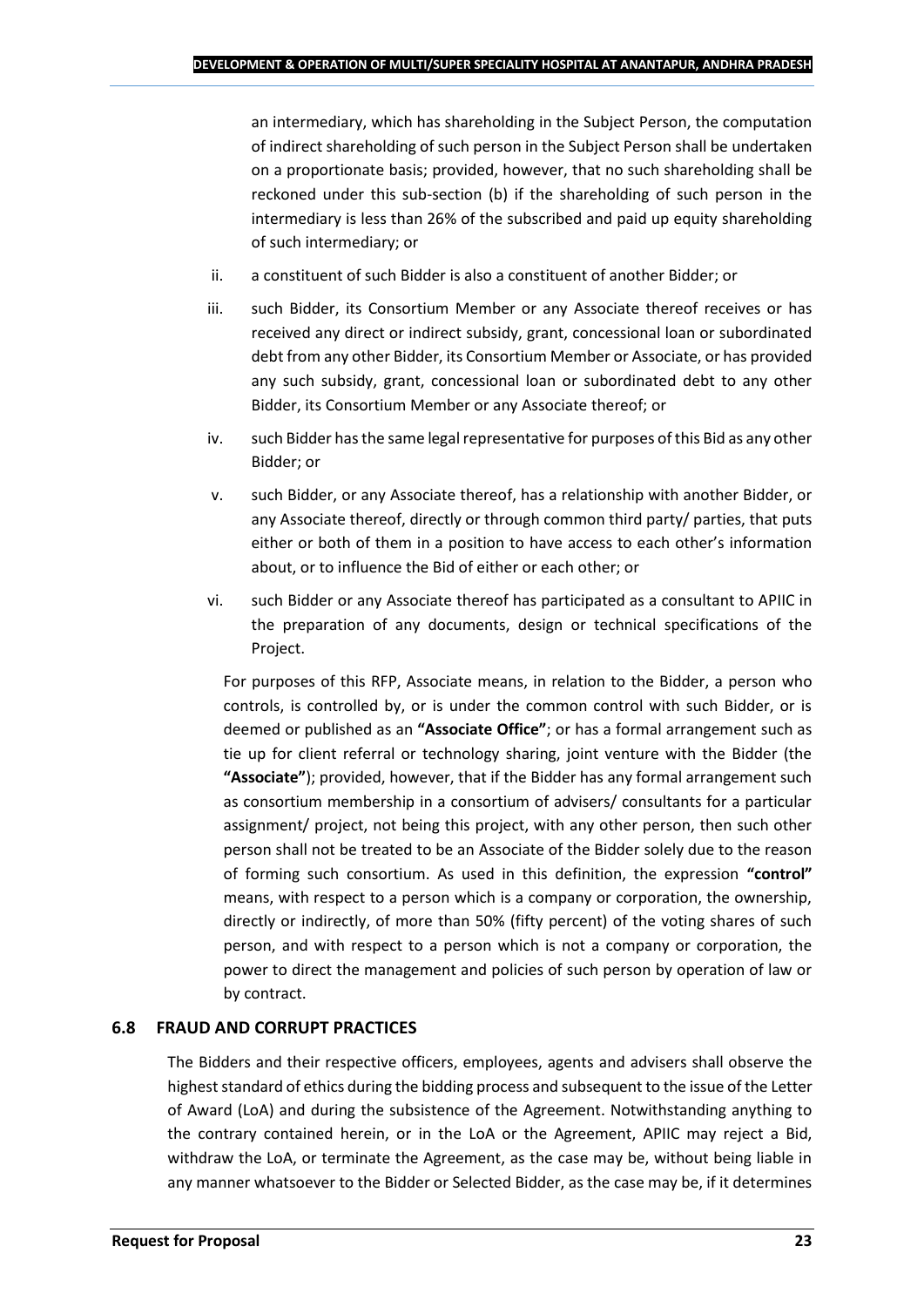that the Bidder or Selected Bidder, as the case may be, has, directly or indirectly or through an agent, engaged in corrupt practice, fraudulent practice, coercive practice, undesirable practice, false statement, misrepresentation, restrictive practice in the bidding process or has violated the terms of the Bid. In such an event, APIIC shall be entitled to cancel the Bid and forfeit and appropriate the Bid Security or the Performance Security paid by the Selected Bidder, as the case may be, as Damages, without prejudice to any other right or remedy that may be available to APIIC under the Bidding Documents and/or the Agreement, or otherwise. In such an event, the Bidder will not be entitled to any compensation whatsoever, or refund of any other amount.

Without prejudice to the rights of APIIC hereinabove and the rights and remedies which APIIC may have under the LoA or the Agreement, or otherwise if a Bidder or Selected Bidder, as the case may be, is found by APIIC to have directly or indirectly or through an agent, engaged or indulged in any corrupt practice, fraudulent practice, coercive practice, undesirable practice or restrictive practice during the bidding process, or after the issue of the LoA or the execution of the Agreement, such Bidder or Selected Bidder, as the case may be, shall not be eligible to participate in any tender or RFP issued by APIIC during a period of 2 (two) years from the date such Bidder or Selected Bidder, as the case may be, is found by APIIC to have directly or indirectly or through an agent, engaged or indulged in any corrupt practice, fraudulent practice, coercive practice, undesirable practice or restrictive practices, as the case may be.

For the purposes of this Section 6.8, the following terms shall have the meaning hereinafter respectively assigned to them:

- (a) **"corrupt practice"** means the offering, giving, receiving, or soliciting, directly or indirectly, of anything of value to influence the actions of any person connected with the bidding process (for avoidance of doubt, offering of employment to or employing or engaging in any manner whatsoever, directly or indirectly, any official of APIIC who is or has been associated in any manner, directly or indirectly, with the bidding process or the LoA or has dealt with matters concerning the Agreement or arising therefrom, before or after the execution thereof, at any time prior to the expiry of one year from the date such official resigns or retires from or otherwise ceases to be in the service of APIIC, shall be deemed to constitute influencing the actions of a person connected with the bidding process);
- (b) **"fraudulent practice"** means a misrepresentation or omission of facts or suppression of facts or disclosure of incomplete facts, to influence the bidding process.
- (c) **"coercive practice"** means impairing or harming, or threatening to impair or harm, directly or indirectly, any person or property to influence any person's participation or action in the bidding process;
- (d) **"undesirable practice"** means (i) establishing contact with any person connected with or employed or engaged by APIIC with the objective of canvassing, lobbying or in any manner influencing or attempting to influence the bidding process; or (ii) having a Conflict of Interest; and
- (e) **"restrictive practice"** means forming a cartel or arriving at any understanding or arrangement among Bidders with the objective of restricting or manipulating a full and fair competition in the bidding process.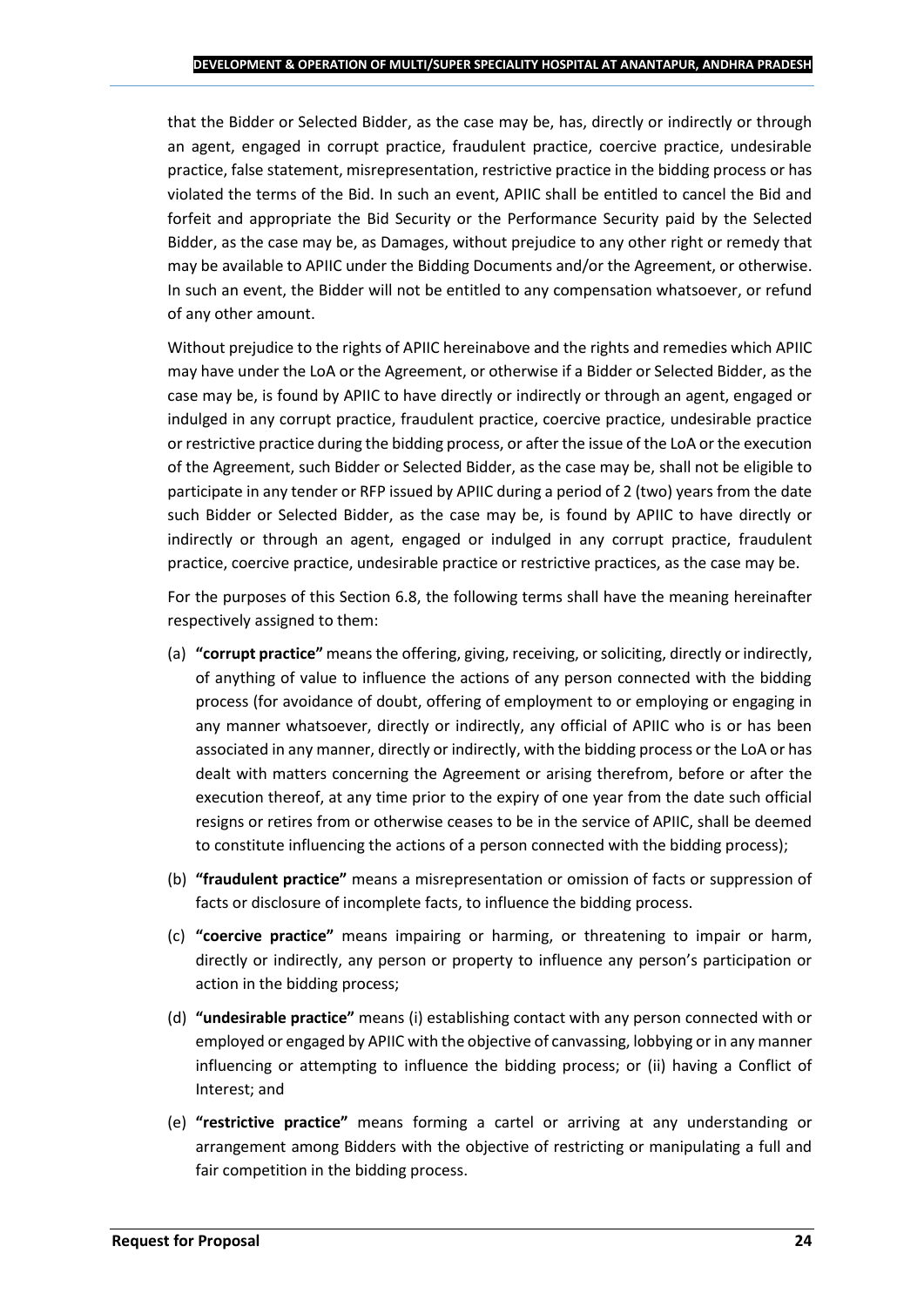#### **6.9 VALIDITY OF TERMS OF THE BID**

Each Bid shall indicate that it is a firm and irrevocable offer and shall remain valid and open for a period of not less than 6 (six) months from the last date for submission of the Bid. Nonadherence to this requirement may be a ground for declaring the Bid as non-responsive. However, APIIC may solicit the Bidder's consent for extension of the period of validity. Requests for additional Information or for extension of validity are procedural and do not indicate qualification of the Bidder in the process. The Bidder agrees to reasonably consider such a request. The request and response shall be in writing. A Bidder accepting APIIC's request for extension of validity shall not be permitted to modify his Bid in any other respect.

#### **6.10 FEES AND DEPOSITS TO BE PAID BY THE BIDDERS**

#### **6.10.1 Bid Processing Fee**

Bidders are requested to pay a non-refundable Bid Processing Fee for an amount specified in the **Annexure-2** of this RFP. This will be paid in the form of a Demand Draft Payable to APIIC and must accompany Cover 1. Bids that are not accompanied by the above bid-processing fee shall be rejected by APIIC as non-responsive.

#### **6.10.2 Bid Security**

Bidders are required to submit a Bid Security for an amount specified in the Annexure-2 of this RFP valid for 6 (six) months from the last date for submission of the Bid and shall accompany Cover 1. The Bid Security shall be in the form of a Bank Guarantee from any Scheduled Bank. In case of Foreign Bidders, the Bank Guarantee shall have to be from the corresponding local branch of the Foreign Bank. The form of the Bank Guarantee shall be as per the Format indicated in Exhibit-3.

Bids, which are not accompanied by the above bid security, shall be rejected by APIIC as nonresponsive. APIIC shall reserve the right to forfeit the Bid Security (by invoking the Bank Guarantee) under the following circumstances:

- a) If the Bidder engages in a corrupt practice, fraudulent practice, coercive practice, undesirable practice or restrictive practice as specified in Section 6.8 of this RFP;
- b) If the Bidder withdraws the bid at any time during the stipulated period of Bid validity as per Section 6.9 of this RFP (or as may be extended)
- c) If the Bidder, for the period of Bid validity: (i) In APIIC's opinion, commits a material breach of any of the terms and/or conditions contained in the RFP and/or subsequent communication from APIIC in this regard and/or (ii) Fails or refuses to execute the Letter of Award (in the event of the award of the Project to it) and/or (iii) Fails or refuses to pay the Performance Security within the stipulated time and/or (iv) Fails or refuses to sign the Agreement.

The Bid Security of the unsuccessful Bidders can cease to be in force after 30 (thirty) days following the announcement of award of the Project to the Selected Bidder and the issuance of the Letter of Award.

The Bid Security of the Selected Bidder shall be returned on issuance of Letter of Award as specified in the Annexure-2 of this RFP.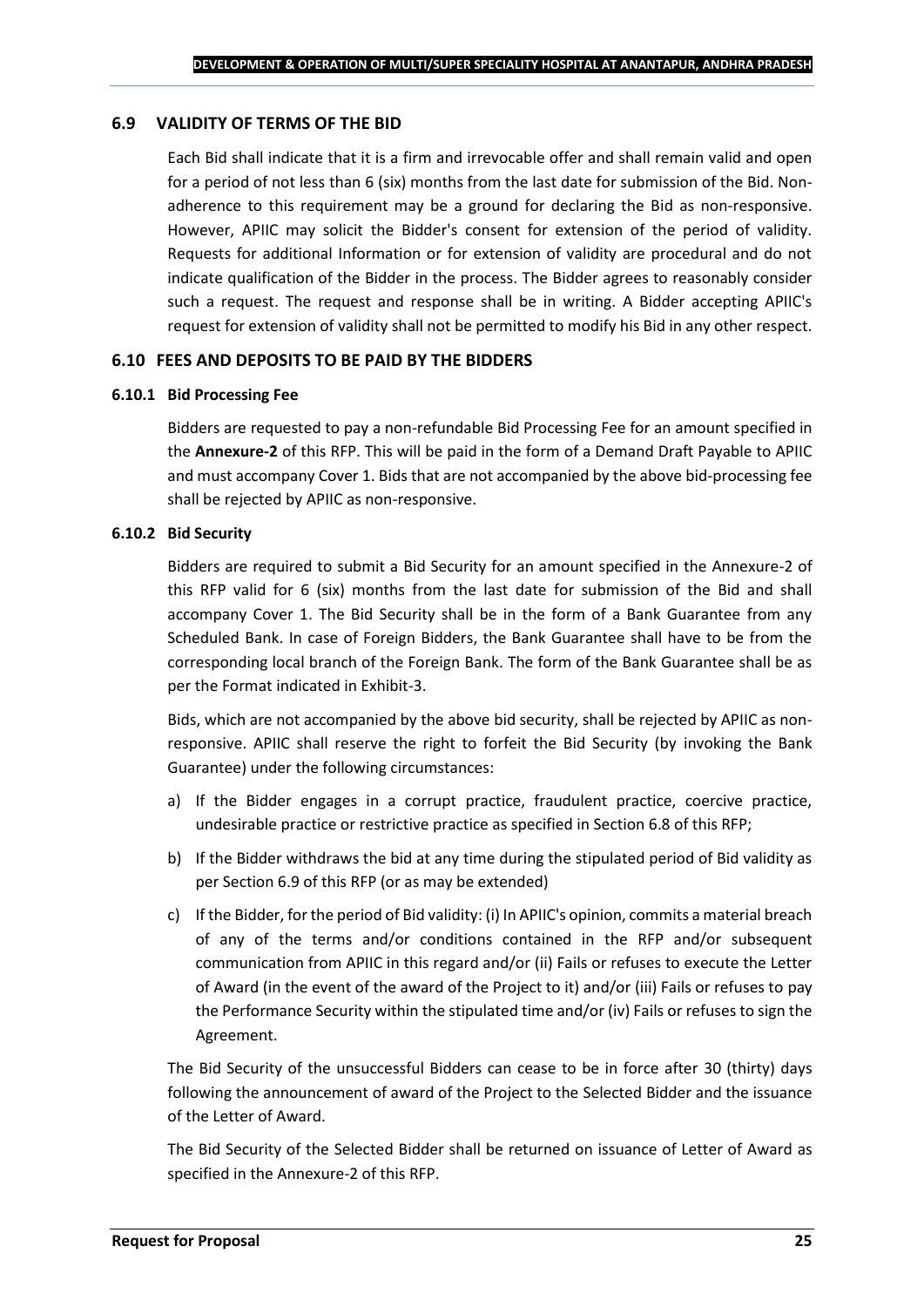## <span id="page-25-0"></span>**7. COVER: TECHNICAL PROPOSAL EVALUATION**

## **7.1 THE OBJECTIVE OF THE TECHNICAL EVALUATION**

The objective of the Technical evaluation is to check whether the Bidder:

- Committed at least ₹100 crore investment in the proposed hospital in its Proposal
- Committed to operationalize at least 100 beds in the proposed hospital in its Proposal
- Has proposed at least 2 specialty/super-specialty treatment in the proposed hospital.
- Has proposed at least 40% equity contribution in the financing of the proposed project
- If any Bidder fails to satisfy even one of the above-mentioned criteria, then it shall be disqualified. All the Bidders who shall meet the above stated criteria shall be shortlisted for scoring to identify the Selected Bidder

## **7.2 ELIGIBILITY CRITERIA**

#### **7.2.1 Entities Eligible to bid for the project**

The following entities would be eligible to bid for the project either individually or as a Consortium.

- Individuals
- Proprietorship Firm
- Partnership Firm
- Private Limited Company
- Public Limited Company
- Not for Profit organizations
- Trusts
- Joint Venture
- **Consortium**

However, the conditions prescribed in this RFP apply to the Bidding Entity or the Bidding Consortium.

#### **7.3 TECHNICAL PROPOSAL: INFORMATION FORMATS**

#### **7.3.1 INFORMATION TO BE SUBMITTED WITH THE BID:**

- (i) Bid Processing Fee for an amount specified in the Annexure-2 of this RFP;
- (ii) Covering Letter as per the format given in Exhibit-1;
- (iii) For a Bidding Consortium, Letter of Acceptance from Consortium members as per format given in Exhibit-2;
- (iv) Bid security as per the format given in Exhibit-3;
- (v) Description of the Bidder as per the format given in Exhibit-4;
- (vi) Memorandum of Understanding incorporating the Principles listed in Exhibit-5;
- (vii) Information submission as per format given in Exhibit-6.
- (viii) Performance Security as given in Exhibit-7

#### **7.3.2 BUSINESS PROPOSAL: EVALUATION CRITERIA**

The objective of the Business Proposal is to ascertain the profile of the Bidder and to assess the plan of the Bidder for execution of proposed project which can be evaluated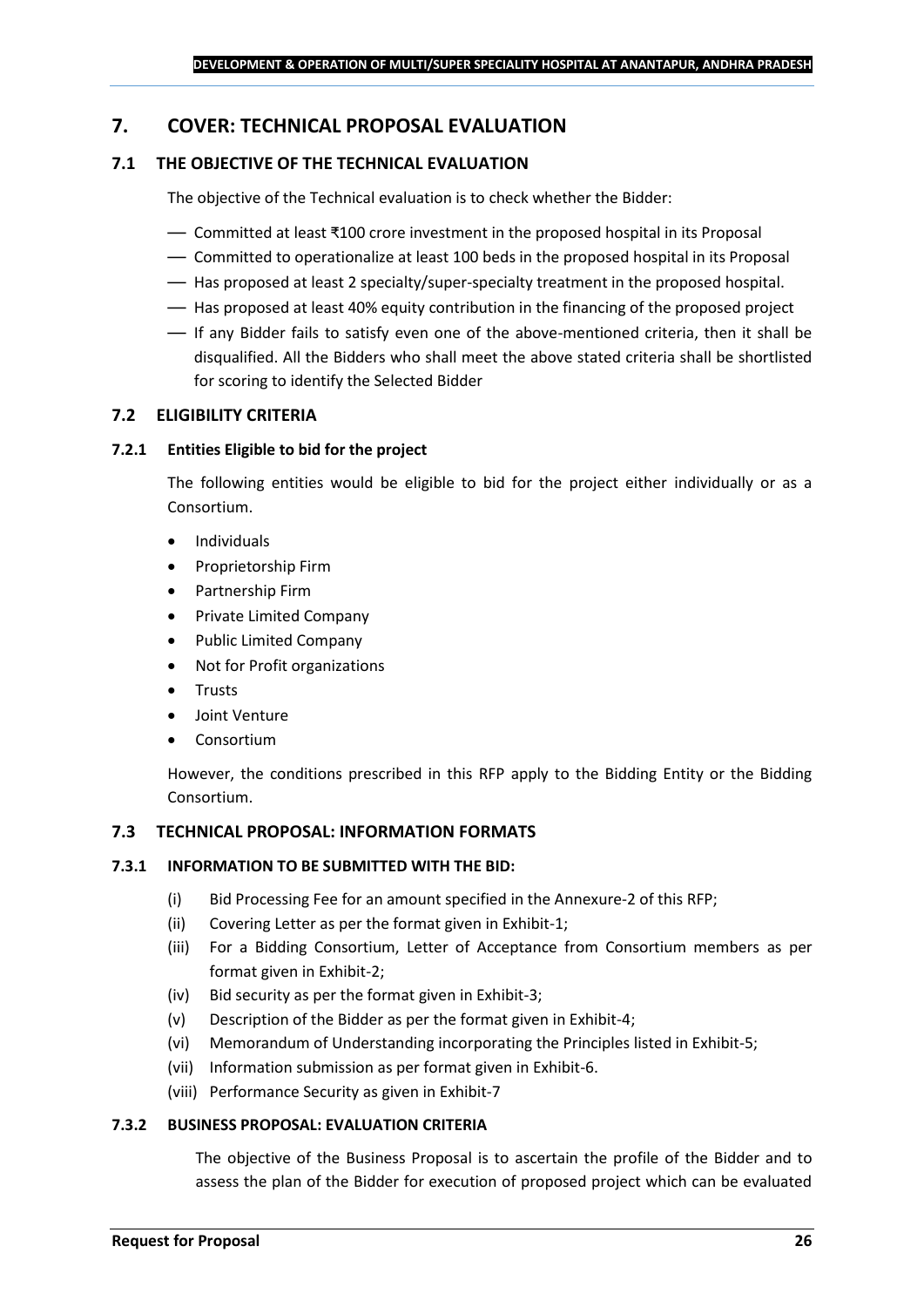on the basis of the criteria outlined in Section 5.3 of this RFP.

#### **7.4 EVALUATION PROCESS**

In evaluating the Business Proposal, APIIC reserves the right to seek clarifications from the Bidders. The Bidders shall be required to furnish such clarifications.

Further to the evaluation, if in APIIC's opinion, the Business Proposal is materially deficient or inconsistent in any aspect; the Bid shall be declared Non-Responsive and shall not be considered for further evaluation.

Only the Qualified Bidders shall be considered for evaluation of the Financial Proposals.

## **7.5 BUSINESS PROPOSAL: INFORMATION FORMATS**

The information requirements for submission of the Business Proposal are detailed in Exhibit-6.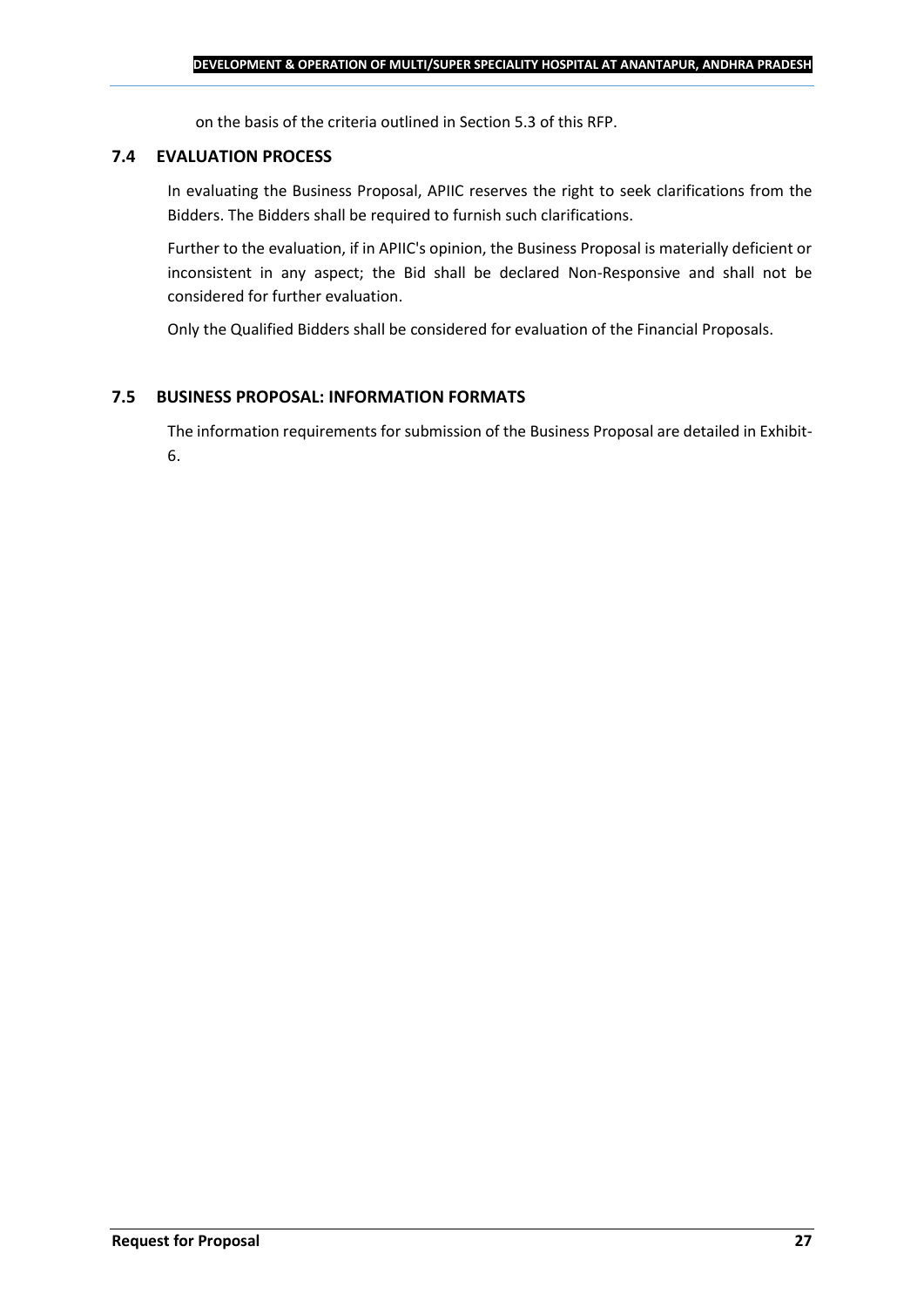## <span id="page-27-0"></span>**8. EXHIBIT-1: FORMAT OF THE COVERING LETTER**

*(The covering letter is to be submitted by the Bidding entity or the Lead Member of a Bidding Consortium, along with the Cover 1 of the Bid)*

Date:

Place:

**To,**

The Vice Chairman & Managing Director Andhra Pradesh Industrial Infrastructure Corporation Limited 11<sup>th</sup> floor, APIIC Towers, Plot No. 1, IT Park, Mangalagiri, Guntur Andhra Pradesh - 522503

Dear Sir,

## **Sub: Bid for Development & Operation of Multi/Super Specialty Hospital at Anantapur, Andhra Pradesh**

Please find enclosed, our Bid for Development & Operation of Multi/Super Specialty Hospital at Anantapur, Andhra Pradesh in response to the Request for Proposal (RFP) dated issued by Andhra Pradesh Industrial Infrastructure Corporation Limited (APIIC).

We hereby confirm the following:

1. The Bid is being submitted by **the intervalle in the Sidding entity**) who is the Bidder in accordance with the conditions stipulated in the RFP.

The Bid is being submitted by **the inclusive in the Solution Contract Contract Contract Contract Contract Contract Contract Contract Contract Contract Contract Contract Contract Contract Contract Contract Contract Contract** the Lead Member of the Bidding Consortium comprising *(mention the names of the entities who are the Consortium Members)*, in accordance with the conditions stipulated in the RFP. Our Bid includes the Letter(s) of Acceptance in the format specified in the RFP.

- 2. We have examined in detail and have understood its content and the terms and conditions stipulated in the RFP issued by APIIC and in any subsequent communication sent by APIIC. We agree and undertake to abide by all these terms and conditions. Our Bid is consistent with all the requirements of submission as stated in the RFP or in any of the subsequent communications from APIIC.
- 3. The information submitted in our Bid is complete, is strictly as per the requirements as stipulated in the RFP and is correct to the best of our knowledge and understanding. We

*Please strike out whichever is not applicable*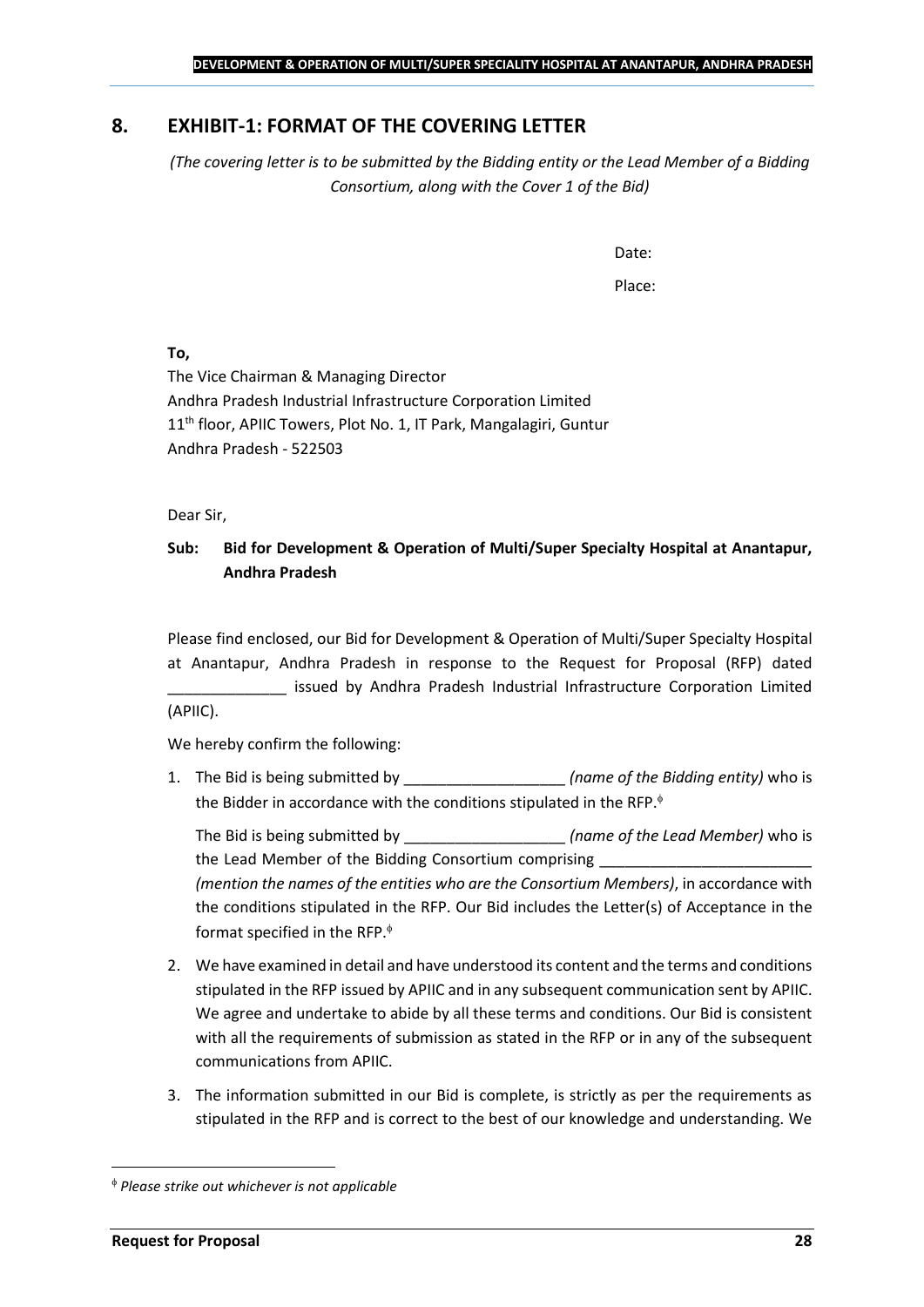would be solely responsible for any errors or omissions in our Bid.

4. The Bidding Company satisfies the legal requirements and meets all the eligibility criteria laid down in the RFP.  $\phi$ 

The Bidding Consortium of which we are the Lead Member satisfies the legal requirements and meets all the eligibility criteria laid down in the RFP.

5. We as the Bidding Company/ Lead Member<sup> $\phi$ </sup>, designate Mr./ Ms.  $\frac{1}{\sqrt{1-\frac{1}{2}}\sqrt{1-\frac{1}{2}}\sqrt{1-\frac{1}{2}}\sqrt{1-\frac{1}{2}}\sqrt{1-\frac{1}{2}}\sqrt{1-\frac{1}{2}}\sqrt{1-\frac{1}{2}}\sqrt{1-\frac{1}{2}}\sqrt{1-\frac{1}{2}}\sqrt{1-\frac{1}{2}}\sqrt{1-\frac{1}{2}}\sqrt{1-\frac{1}{2}}\sqrt{1-\frac{1}{2}}\sqrt{1$ *(mention name, designation, contact address, phone no., fax no., etc.)*, as our Authorized Representative and Signatory who is authorized to perform all tasks including, but not limited to providing information, responding to enquiries, entering into contractual commitments etc. on behalf of the us in respect of the Project.

For and on behalf of : Signature : the state of the state of the state of the state of the state of the state of the state of the state of the state of the state of the state of the state of the state of the state of the state of the state of th

(Authorized Representative and Signatory of the Bidding Entity or Lead Member of the Bidding Consortium)

Name of the Person : Designation : Company Seal :

*Note: Power of Attorney authorizing the Representative is to be attached.*

*Please strike out whichever is not applicable*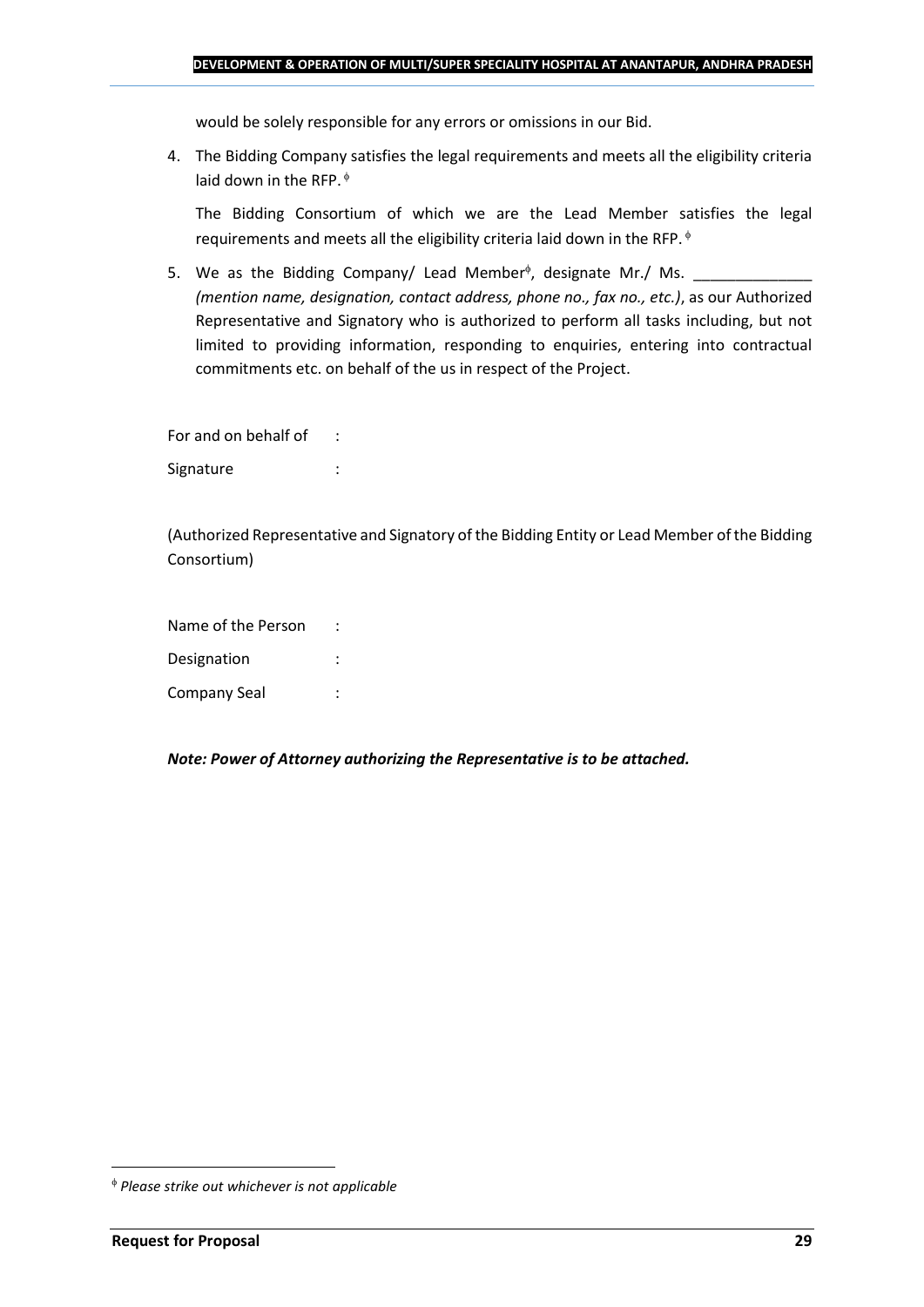#### **Format for Power of Attorney for Authorized Representative**

*(To be executed by the Bidding Entity or by all members in case of Consortium)*

Know all men by these presents, We, the state of the firm and address of the registered office) do hereby irrevocably constitute, nominate, appoint and authorise Mr. / Ms (Name), son/daughter/wife of \_\_\_\_\_\_\_\_\_\_\_\_\_\_\_\_\_\_\_\_\_\_\_\_ and presently residing at who is [presently employed with us/ the Lead Member of our Consortium and holding the position of  $\Box$  . The position of  $\Box$  as our true and lawful attorney (hereinafter referred to as the "Attorney") to do in our name and on our behalf, all such acts, deeds and things as are necessary or required in connection with or incidental to submission of our Bid for the Development & Operation of Multi/Super Specialty Hospital at Anantapur, Andhra Pradesh proposed by Andhra Pradesh Industrial Infrastructure Corporation Limited (APIIC) (the "Authority") including but not limited to signing and submission of all applications, Bids and other documents and writings, participate in Bidders' and other conferences and providing information / responses to the Authority, representing us in all matters before the Authority, signing and execution of all contracts/agreements and undertakings consequent to acceptance of our Bid, and generally dealing with the Authority in all matters in connection with or relating to or arising out of our Bid for the said Project and/or upon award thereof to us and/or till the entering into the Agreement with the Authority.

AND we hereby agree to ratify and confirm and do hereby ratify and confirm all acts, deeds and things lawfully done or caused to be done by our said Attorney pursuant to and in exercise of the powers conferred by this Power of Attorney and that all acts, deeds and things done by our said Attorney in exercise of the powers hereby conferred shall and shall always be deemed to have been done by us.

| IN WITNESS WHEREOF WE,                  |        | THE ABOVE NAMED PRINCIPAL HAVE |  |
|-----------------------------------------|--------|--------------------------------|--|
| EXECUTED THIS POWER OF ATTORNEY ON THIS | DAY OF | $20**$                         |  |

For  $\Box$ 

(Signature)

(Name, Title and Address)

Witnesses:

Accepted [Notarised]

(Signature)

(Name, Title and Address of the Attorney)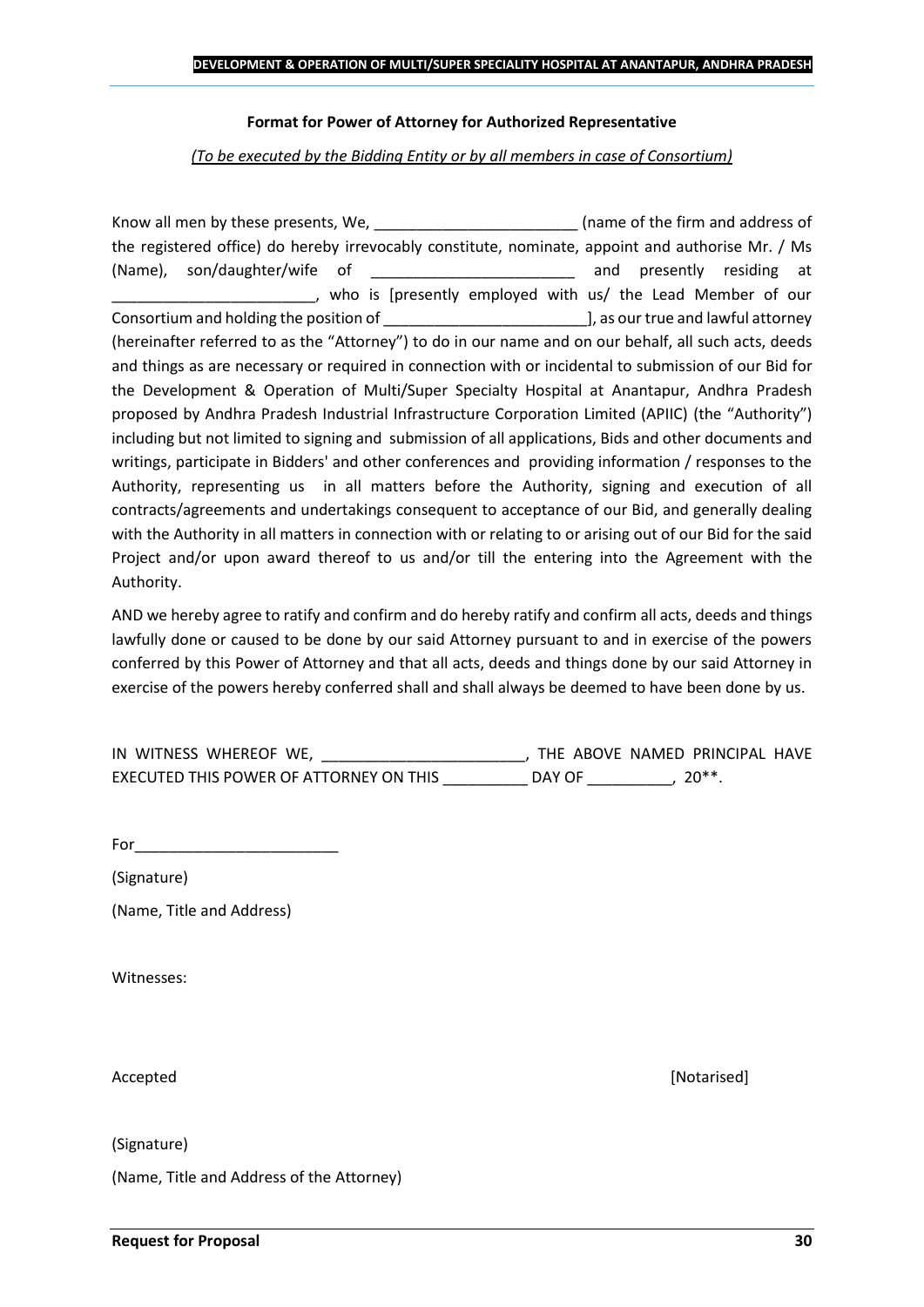#### *Notes:*

*The mode of execution of the Power of Attorney should be in accordance with the procedure, if any, laid down by the applicable law and the charter documents of the executant(s) and when it is so required, the same should be under common seal affixed in accordance with the required procedure*.

*Also, wherever required, the Bidder should submit for verification the extract of the charter documents and documents such as a resolution/power of attorney in favour of the person executing this Power of Attorney for the delegation of power hereunder on behalf of the Bidder.* 

For a Power of Attorney executed and issued overseas, the document will also have to be legalised by the *Indian Embassy and notarised in the jurisdiction where the Power of Attorney is being issued.*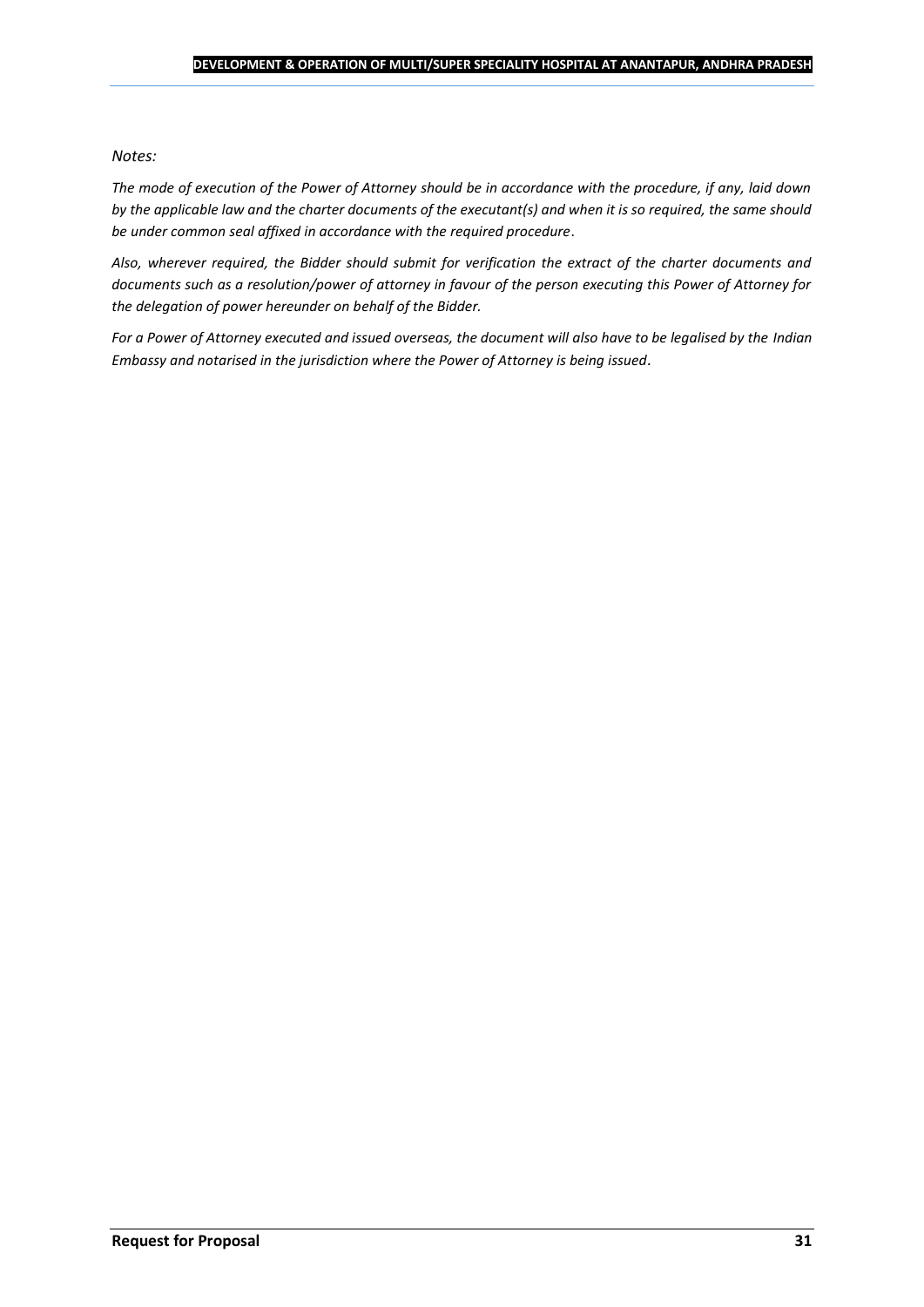### **Format for Power of Attorney for Lead Member of Consortium**

*(To be executed by all members in case of Consortium)*

Whereas Andhra Pradesh Industrial Infrastructure Corporation Limited (APIIC) ("the Authority") has invited Bids for the Development & Operation of Multi/Super Specialty Hospital at Anantapur, Andhra Pradesh ("the Project").

Whereas, \_\_\_\_\_\_\_\_\_\_\_\_, \_\_\_\_\_\_\_\_\_\_\_, and \_\_\_\_\_\_\_\_\_\_\_\_ (collectively the "Consortium") being Members of the Consortium are interested in bidding for the Project in accordance with the terms and conditions of the Request for Proposal and other connected documents in respect of the Project, and

Whereas, it is necessary for the Members of the Consortium to designate one of them as the Lead Member with all necessary power and authority to do for and on behalf of the Consortium, all acts, deeds and things as may be necessary in connection with the Consortium's Bid for the Project and its execution.

## NOW THEREFORE KNOW ALL MEN BY THESE PRESENTS

We, \_\_\_\_\_\_\_\_\_\_\_\_\_ having our registered office at \_\_\_\_\_\_\_\_\_\_\_\_\_, M/s. \_\_\_\_\_\_\_\_\_\_\_, having our registered office at \_\_\_\_\_\_\_\_\_\_, and M/s. \_\_\_\_\_\_\_\_\_\_, having our registered office at \_\_\_\_\_\_\_\_\_\_\_\_, [the respective names and addresses of the registered office] (hereinafter collectively referred to as the "Principals") do hereby irrevocably designate, nominate, constitute, appoint and authorise M/s \_\_\_\_\_\_\_\_\_\_\_, having its registered office at  $\qquad \qquad$ , being one of the Members of the Consortium, as the Lead Member and true and lawful attorney of the Consortium (hereinafter referred to as the "Attorney") and hereby irrevocably authorise the Attorney (with power to sub-delegate) to conduct all business for and on behalf of the Consortium and any one of us during the bidding process and, in the event the Consortium is awarded the Right/ Contract, during the execution of the Project, and in this regard, to do on our behalf and on behalf of the Consortium, all or any of such acts, deeds or things as are necessary or required or incidental to the submission of its Bid for the Project, including but not limited to signing and submission of all applications, Bids and other documents and writings, participate in Bidders' and other conferences, respond to queries, submit information/ documents, sign and execute contracts/agreements and undertakings consequent to acceptance of the Bid of the Consortium and generally to represent the Consortium in all its dealings with the Authority, and/ or any other Government Agency or any person, in all matters in connection with or relating to or arising out of the Consortium's Bid for the Project and/ or upon award thereof till the Agreement is entered into with the Authority.

AND hereby agree to ratify and confirm and do hereby ratify and confirm all acts, deeds and things lawfully done or caused to be done by our said Attorney pursuant to and in exercise of the powers conferred by this Power of Attorney and that all acts, deeds and things done by our said Attorney in exercise of the powers hereby conferred shall and shall always be deemed to have been done by us/ Consortium.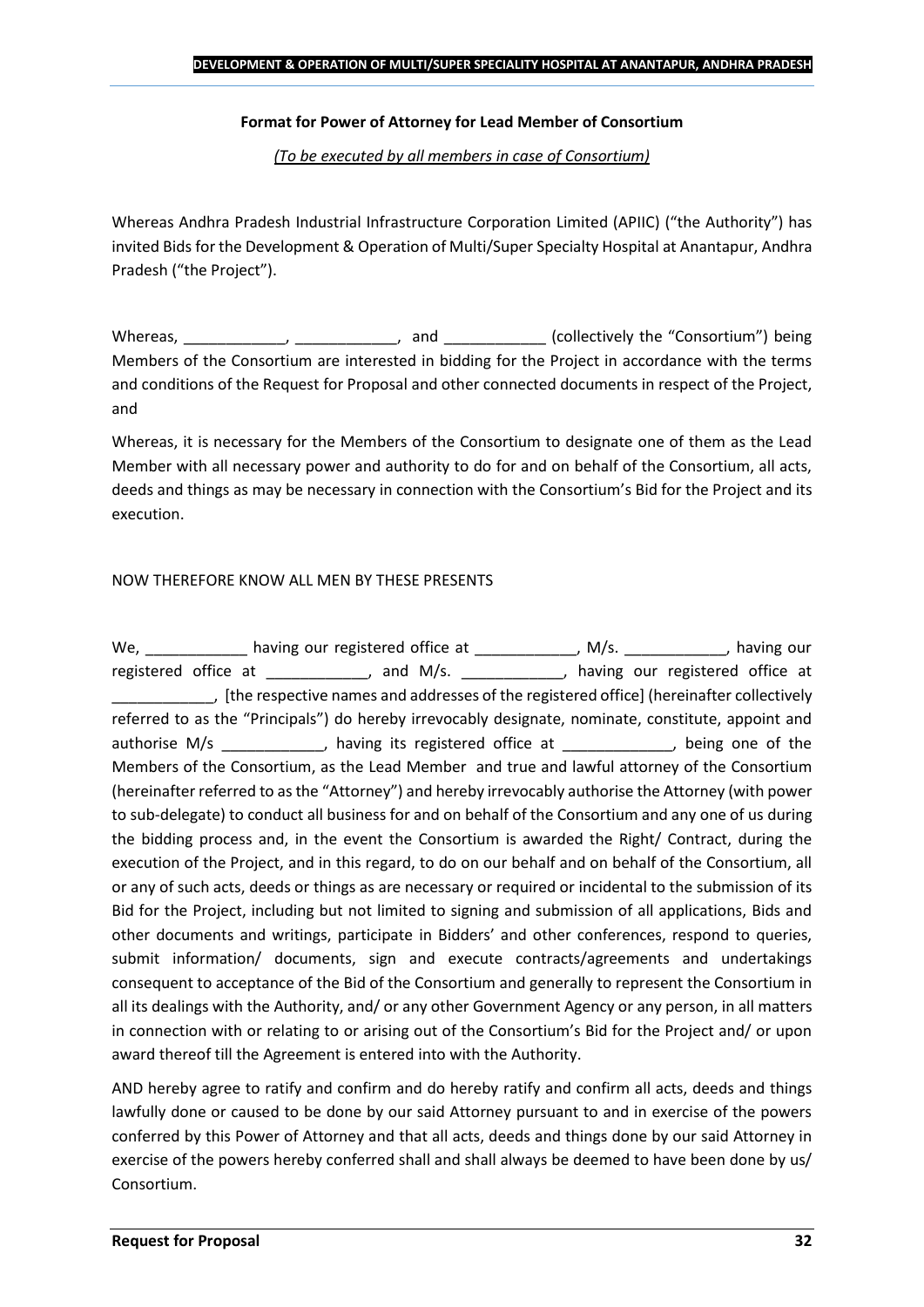IN WITNESS WHEREOF WE THE PRINCIPALS ABOVE NAMED HAVE EXECUTED THIS POWER OF ATTORNEY ON THIS \_\_\_\_\_\_\_\_ DAY OF \_\_\_\_\_\_\_ 20\*\*.

For \_\_\_\_\_\_\_\_\_\_\_\_ (Name & Title)

For  $(Name & Title)$ 

Witnesses:

1

2

#### (Executants)

(To be executed by all the Members of the Consortium)

#### *Notes:*

*The mode of execution of the Power of Attorney should be in accordance with the procedure, if any, laid down by the applicable law and the charter documents of the executant(s) and when it is so required, the same should be under common seal affixed in accordance with the required procedure*.

*Also, wherever required, the Bidder should submit for verification the extract of the charter documents and documents such as a resolution/ power of attorney in favour of the person executing this Power of Attorney for the delegation of power hereunder on behalf of the Bidder.* 

*For a Power of Attorney executed and issued overseas, the document will also have to be legalised by the Indian Embassy and notarised in the jurisdiction where the Power of Attorney is being issued. However, the Power of Attorney provided by Bidders from countries that have signed the Hague Legislation Convention 1961 are not required to be legalised by the Indian Embassy if it carries a conforming Appostille certificate.*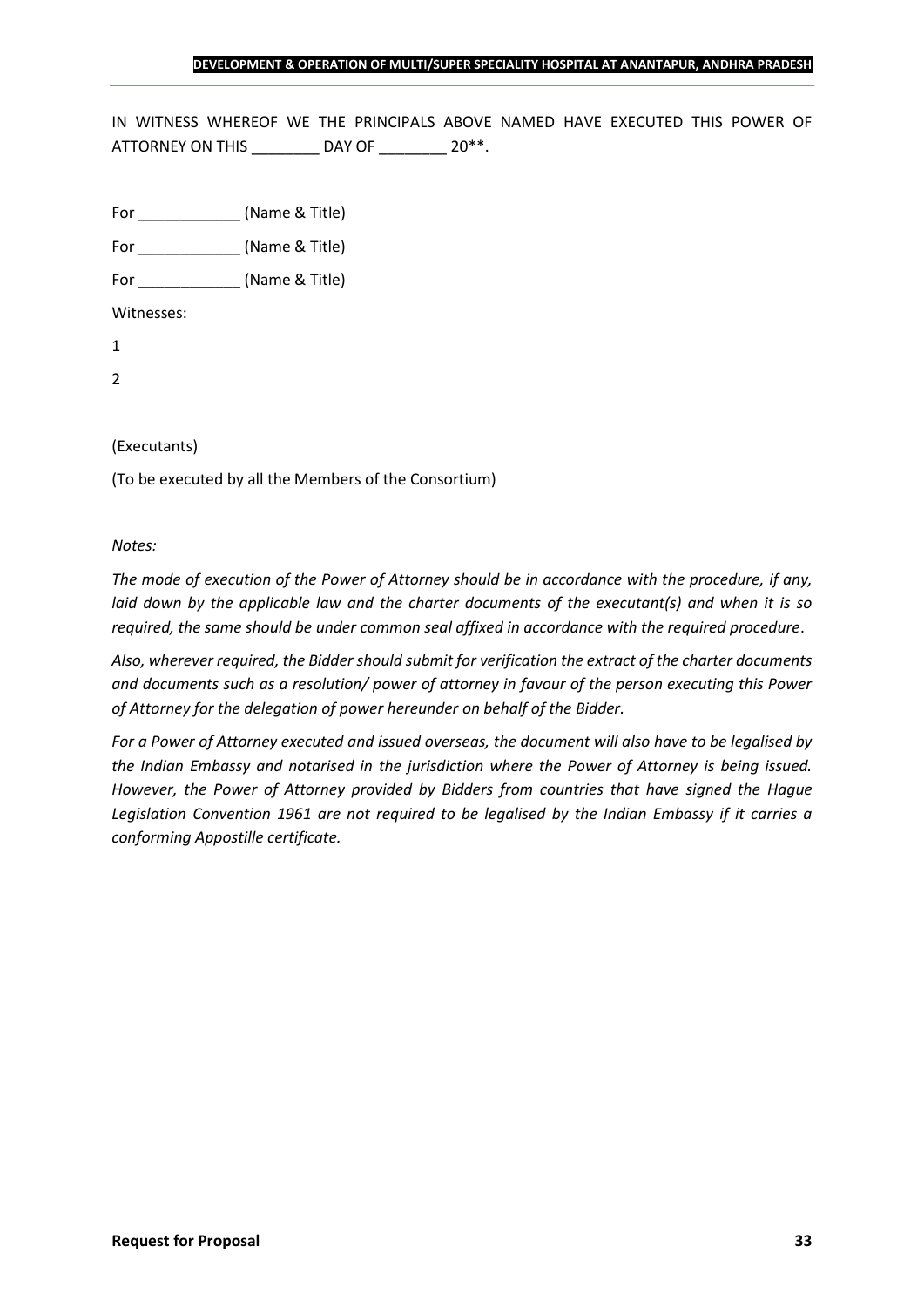## <span id="page-33-0"></span>**9. EXHIBIT-2: FORMAT OF LETTER OF ACCEPTANCE (IN CASE OF A BIDDING CONSORITUM)**

*(The Letter of Acceptance is to be submitted by each Consortium Member of the Bidding Consortium)*

Date:

Place:

**To,**

Vice Chairman & Managing Director Andhra Pradesh Industrial Infrastructure Corporation Limited APIIC Towers, Plot No. 1, IT Park, Mangalagiri, Guntur - 522503 Andhra Pradesh

Dear Sir,

## **Sub: Bid for Development and Operation of Multi/Super Specialty Hospital at Anantapur, Andhra Pradesh**

This has reference to the Bid being submitted by *(mention the name of the Lead Member of the Bidding Consortium)*, as Lead Member of the Bidding Consortium comprising *(mention name of the Consortium Members)* for Development and Operation of Multi/Super Specialty Hospital at Anantapur, Andhra Pradesh in response to the Request for Proposal (RFP) dated

issued by Andhra Pradesh Industrial Infrastructure Corporation Limited (APIIC).

We hereby confirm the following:

- 1. We \_\_\_\_\_\_\_\_\_\_\_\_\_\_\_\_\_\_\_\_\_\_\_\_\_\_\_\_\_\_\_\_\_\_ *(name of the Consortium Member furnishing the Letter of Acceptance)*, have examined in detail and have understood and satisfied ourselves regarding the contents including in respect of the following:
	- The RFP issued by APIIC;
	- All subsequent communications between APIIC and the Bidder, represented by \_\_\_\_\_\_\_\_\_\_\_\_\_ *(Mention name of the Lead Member)*.
	- The MoU signed between/ among \_\_\_\_\_\_\_\_\_\_\_\_\_\_\_\_\_\_\_\_\_\_\_\_\_\_ *(names of the Consortium Members)*, as members of the Bidding Consortium; and
	- The Bid being submitted by \_\_\_\_\_\_\_\_\_\_\_\_\_\_\_\_\_\_\_\_\_\_\_\_\_\_\_\_\_\_\_\_ *(name of the Lead Member)*
- 2. We have satisfied ourselves regarding our role (as specified in the Bid) in the Project. If the Bidding Consortium is awarded the Project, we shall perform our role as outlined in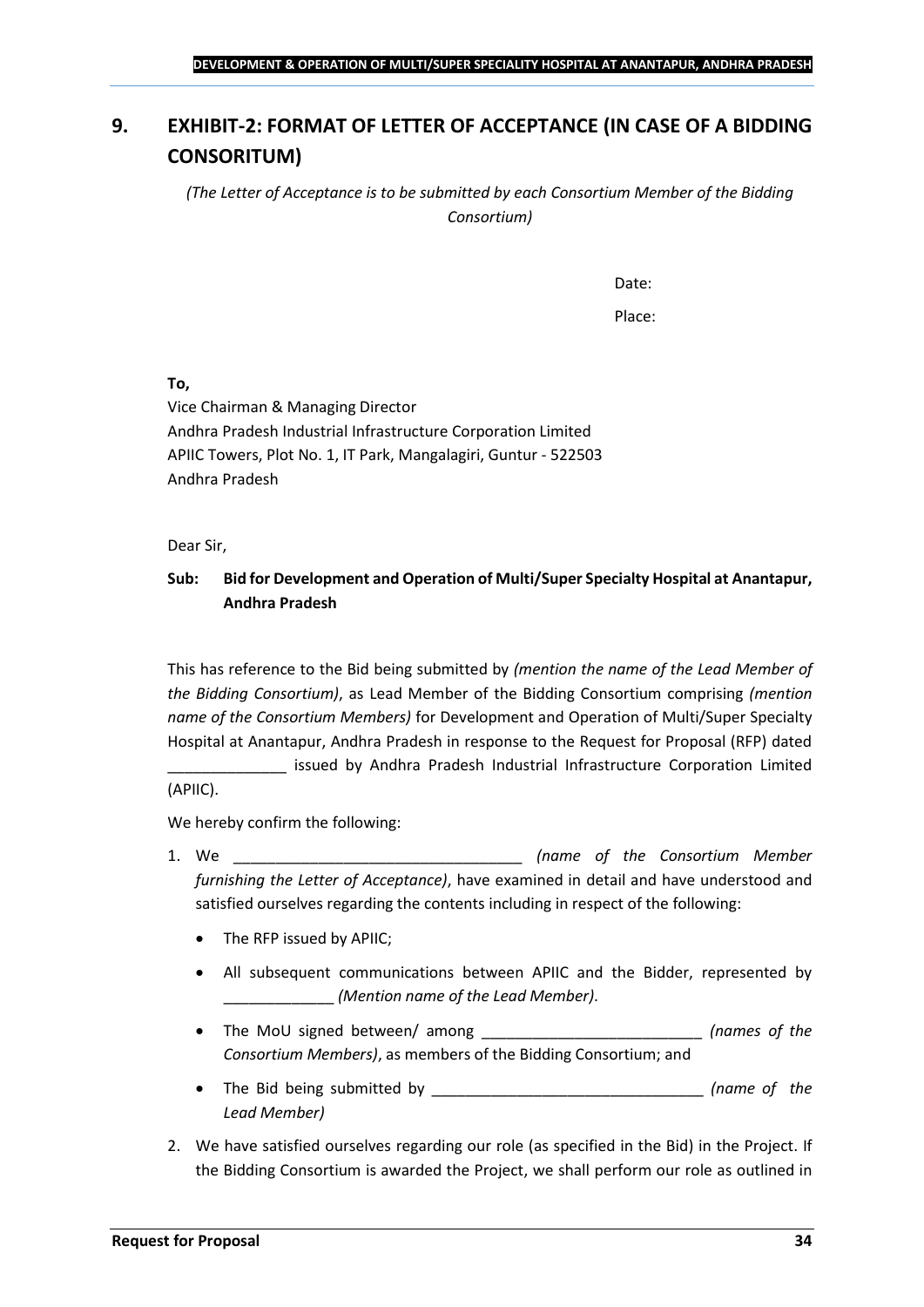the Bid to the best of our abilities. We have examined the Bid in detail and the commitments made in the same. We agree and undertake to abide by the Bid and the commitments made therein.

- 3. We authorize \_\_\_\_\_\_\_\_\_\_\_\_\_\_\_\_\_\_\_\_\_\_\_\_\_\_\_\_\_\_\_\_\_\_\_\_\_\_ *(name of the Lead Member)*, as the Lead Member and authorize the same to perform all tasks including, but not limited to providing information, responding to enquiries, entering into contractual commitments etc. on behalf of the consortium in respect of this Project.
- 4. We understand that, no change in the membership in the Bidding Consortium, in the role and form of responsibility of any Consortium Member shall be permitted after submission of the Bid. After selection, if any change in the equity in the Consortium (whose strengths have been credited for evaluation) is desired, it would need to be communicated to APIIC in writing for its approval. APIIC would reserve the right to reject such requests for a change of consortium structure, if in its opinion; it would adversely affect the same.
- 5. [Notwithstanding the above, we undertake that our equity stake in the Bidding Consortium shall not be less than 51% (fifty one percent) for the period of the Lock-in as detailed in the RFP] $\triangleq$ .

For and on behalf of :

Signature : :

(Authorized Signatory of respective Consortium Member)

| Name of the Person |  |
|--------------------|--|
| Designation        |  |
| Company Seal       |  |

To be inserted only in the Acceptance Letter to be submitted by Lead Member of the Bidding Consortium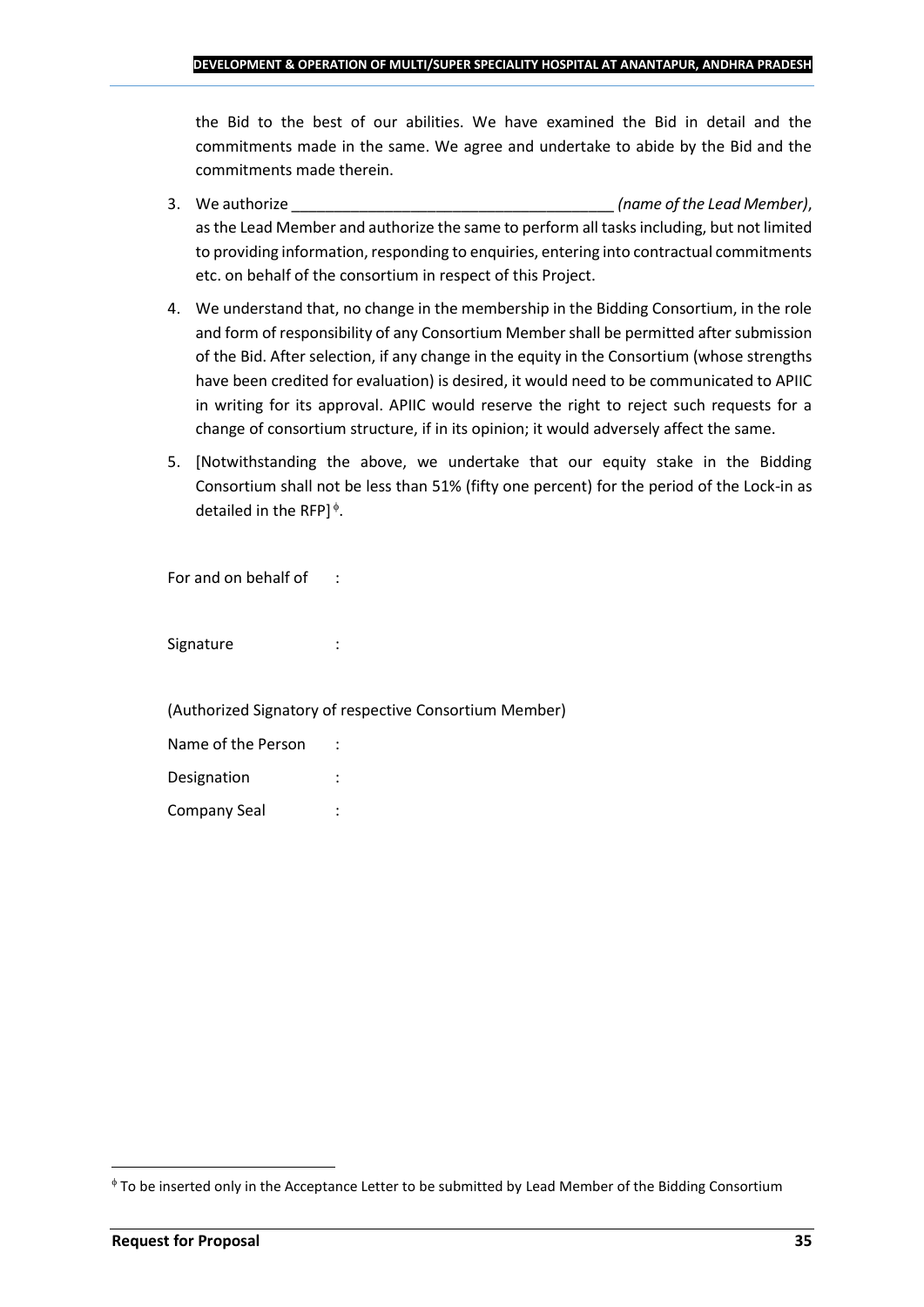## <span id="page-35-0"></span>**10. EXHIBIT-3: PROFORMA OF BANK GUARANTEE FOR BID SECURITY**

*(To be executed on appropriate value of Non-Judicial Stamp Paper as per Stamp Act prevailing in the State of Andhra Pradesh)*

WHEREAS, \_\_\_\_\_\_\_\_\_\_\_\_\_\_\_\_\_\_\_\_\_\_\_\_\_\_\_ *(name of the Bidding Entity / Lead Member of the Bidding Consortium)*, hereinafter called "the Bidder", wishes to submit his Bid for, Development and Operation of Multi/Super Specialty Hospital at Anantapur, Andhra Pradesh in response to the Request for Proposal (RFP) issued by Andhra Pradesh Industrial Infrastructure Corporation Limited (APIIC), hereinafter called "the Bid",

|    | KNOW ALL MEN by these presents that we                                                      |        |     |                          | (name of bank) |         |
|----|---------------------------------------------------------------------------------------------|--------|-----|--------------------------|----------------|---------|
| 0f | (country)                                                                                   | having | our | registered               | office         | at      |
|    |                                                                                             |        |     | (hereinafter called "the |                |         |
|    | bank") are bound to the Andhra Pradesh Industrial Infrastructure Limited, or its successor, |        |     |                          |                |         |
|    | (hereinafter referred to as "APIIC") in the sum of Rs.                                      |        |     |                          |                | (Rupees |
|    | only) which payment can truly be made to APIIC. The Bank binds                              |        |     |                          |                |         |
|    | themselves, their successors and assigns by these presents.                                 |        |     |                          |                |         |

Sealed with the Common Seal of the Bank this day of  $\qquad \qquad$  2021.

THE CONDITIONS of this obligation for invoking the guarantee (APIIC) are:

- (a) If the Bidder engages in a corrupt practice, fraudulent practice, coercive practice, undesirable practice or restrictive practice as specified in Section 6.8 of the RFP;
- (b) If the Bidder withdraws its Bid at any time during the stipulated period of 6 (six) months of Bid Validity specified in the Request for Proposal (or such period of validity as may be extended as per Section 6.8 of the RFP)
- (c) If the Bidder, for the period of the Bid Validity as per Section 6.9 of the RFP:
	- (i) in APIIC's opinion, commits a material breach of any of the terms and/ or conditions contained in the RFP and/ or subsequent communication from APIIC in this regard; and/ or
	- (ii) fails or refuses to accept the Letter of Award (in the event of the award of the Project to it); and/or
	- (iii) Fails or refuses to pay the Performance Security within the stipulated time; and/or
	- (iv) Fails or refuses to sign the Agreement as defined in the RFP.

The Guarantee will remain in force up to and including the date of expiry of the period of Bid Validity as stated in the RFP or as extended by APIIC at any time as per Section 6.9 of the RFP, notice of which extension to the Bank being hereby waived.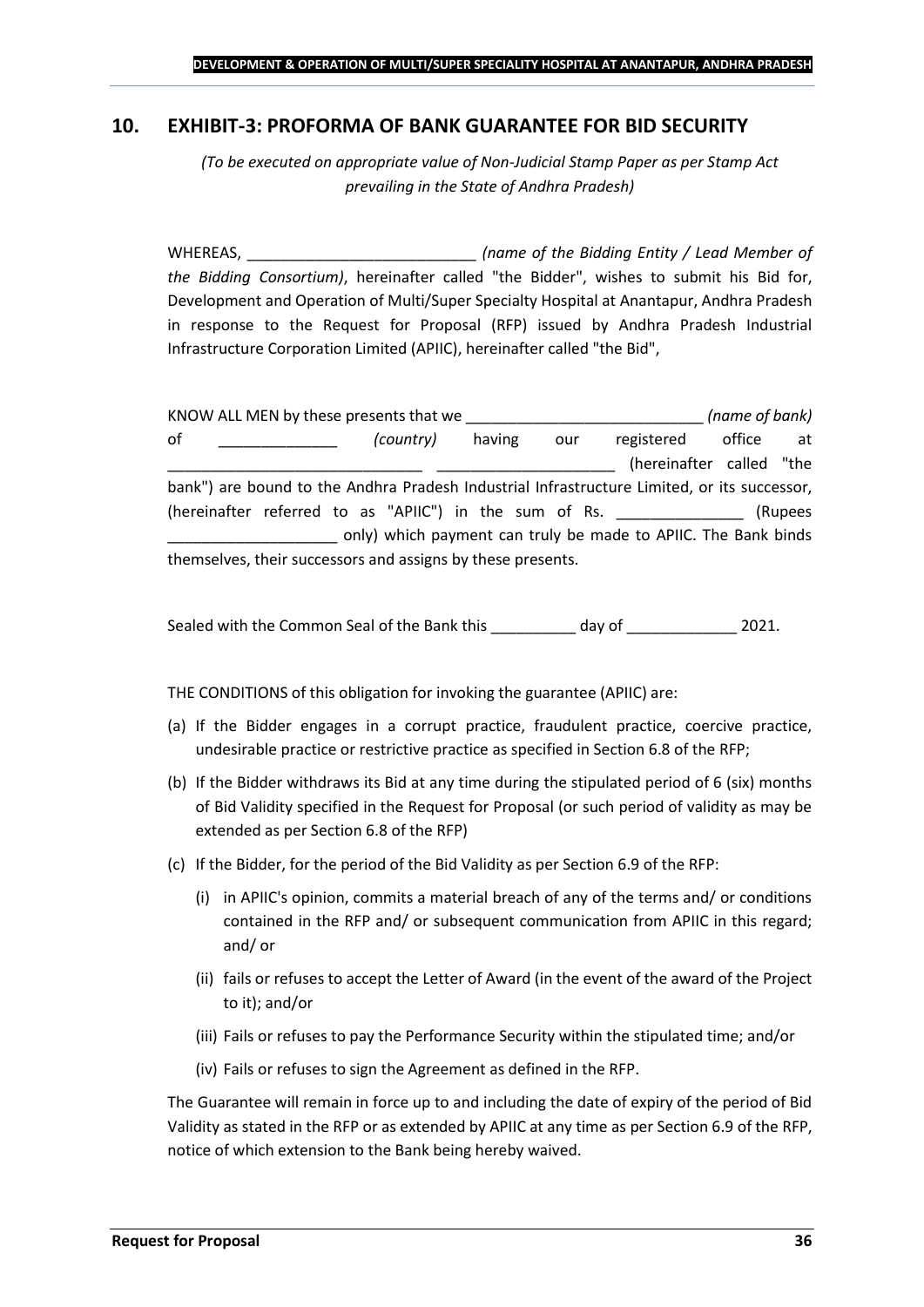Provided however, that

• In the event that Bidder is selected for award of the Project through the issuance of the Letter of Award, the Bid Security shall remain in force until the payment of Performance Security by such Bidder.

OR

• In the event this Bidder is not selected for award of the Project, the Bid Security shall remain in force up to and including a period of 30 (thirty) days after the announcement of award of the Project to the Selected Bidder and the issuance of the Letter of Award awarding the same.

Notwithstanding anything contained herein above:

- 1. our liability under this guarantee shall not exceed Rs. \_\_\_\_\_\_\_\_\_\_\_\_\_\_\_ (Rupees  $\begin{array}{c} \begin{array}{c} \begin{array}{c} \end{array} \end{array}$
- 2. this guarantee is valid from to be to to to the state of the state of the state of the state of the state o
- 3. we are liable to pay guaranteed amount or part thereof only if you serve upon us a written claim or demand on or before

Any demand in respect this Guarantee should reach the Bank not later than the date of expiry (as defined above) of this Guarantee.

| Signature of Authorized Representative of the Bank | $\mathcal{L}=\frac{1}{\sqrt{2\pi}}\left\{ \frac{1}{\sqrt{2\pi}}\right\}$                                                              |
|----------------------------------------------------|---------------------------------------------------------------------------------------------------------------------------------------|
| Name and Designation                               | the contract of the contract of the contract of the contract of the contract of the contract of                                       |
| Seal of the Bank                                   | the control of the control of the control of the control of the control of                                                            |
| Signature of the Witness                           |                                                                                                                                       |
| Name of the Witness                                | en de la componentación de la componentación de la componentación de la componentación de la componentación de<br>A la componentación |
| Address of the Witness                             |                                                                                                                                       |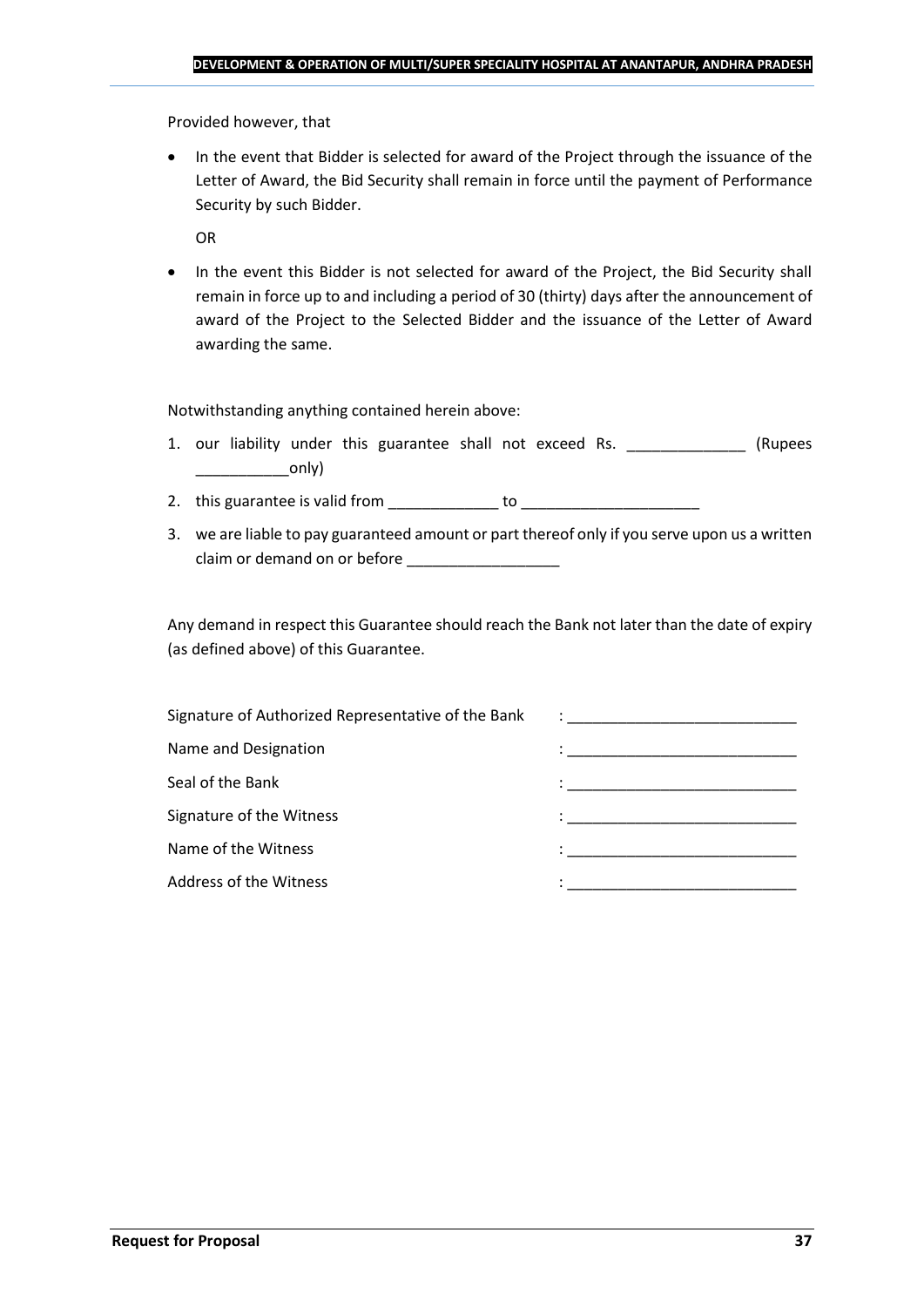## <span id="page-37-0"></span>**11. EXHIBIT-4: DESCRIPTION OF THE BIDDING ENTITY/ BIDDING CONSORTIUM**

| Name of the Bidding Entity / Bidding<br>Consortium                  |  |
|---------------------------------------------------------------------|--|
| Name of the Lead Member (In case of a<br><b>Bidding Consortium)</b> |  |

## In case of a Bidding Consortium:

| S.<br>No. | Name of Each Consortium<br>Member | Proposed $%$ equity Role as per the MOU<br>contribution into the $ $<br>project | signed by and between<br>all the consortium<br>members |
|-----------|-----------------------------------|---------------------------------------------------------------------------------|--------------------------------------------------------|
|           |                                   |                                                                                 |                                                        |
|           |                                   |                                                                                 |                                                        |
|           |                                   |                                                                                 |                                                        |
|           |                                   |                                                                                 |                                                        |
|           |                                   |                                                                                 |                                                        |
|           |                                   |                                                                                 |                                                        |
|           |                                   |                                                                                 |                                                        |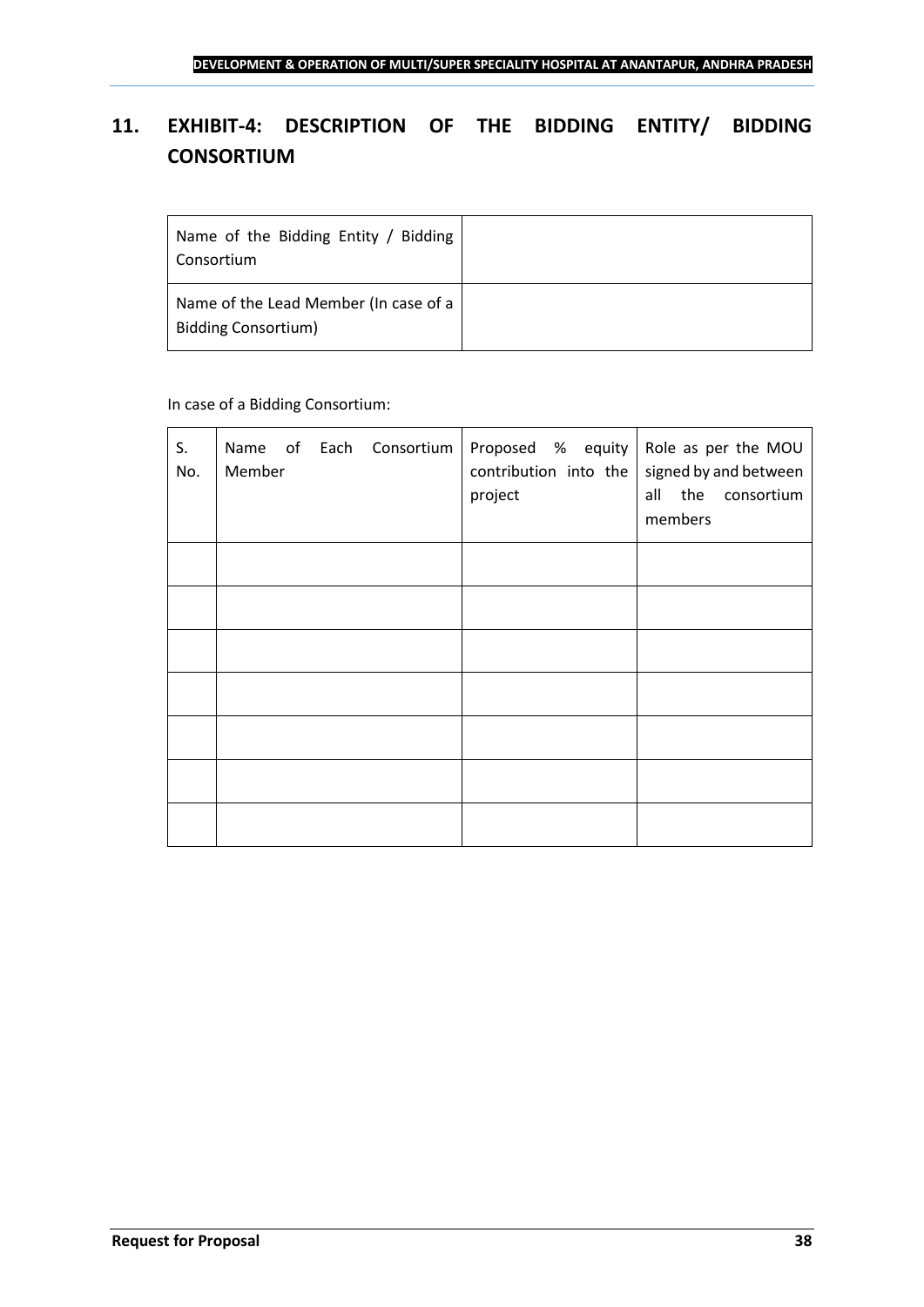## <span id="page-38-0"></span>**12. EXHIBIT-5: PRINCIPLES OF THE MEMORANDUM OF UNDERSTANDING (MOU) TO BE EXECUTED BETWEEN THE MEMBERS OF A CONSORTIUM**

The principles based on which the Memorandum of Understanding (MOU) shall be executed between/ among the Consortium Members, are stated below:

- 1. The MOU should clearly specify the roles and responsibilities of each of the Members. It is expected that the individual members have role definitions not conflicting with that of the other members of the consortium. The operational responsibility should be assigned to only one of the Members.
- 2. The MOU should clearly designate one of the Members as the Lead Member.
- 3. The Lead Member shall be responsible for tying up the complete financing required for the Project.
- 4. All Members of the Bidding Consortium shall be jointly and severally liable for the execution of the Project
- 5. The Technical Member of the bidding consortium should hold equity not less than 26% (twenty six percent) in the Developer at least till the fifth anniversary of Project Completion Date.
- 6. The Financially Significant Consortium Member should hold equity not less than 26% (twenty six percent) of the aggregate shareholding of the Developer, at least till the fifth anniversary of Project Completion Date.
- 7. In case the Technical Member is also a Financially Significant Consortium Member, then such member is required to commit to hold equity not less than 26% (twenty six percent) of the aggregate shareholding of the Developer, at least till the fifth anniversary of Project Completion Date.
- 8. The Lead Member should hold equity not less than 51% (fifty one percent) of the aggregate shareholding of the Developer, at least till the fifth anniversary of Project Completion Date.
- 9. The Lead Member should be authorized to perform all tasks including, but not limited to providing information, responding to enquiries, entering into contractual commitments on behalf of the Bidders, etc. in respect of the Project
- 10. The MOU should be duly signed by each Member of the consortium.
- 11. The MOU should be executed on an appropriate stamp paper.
- 12. The MOU should be specific to the Project
- 13. The MOU should be valid for a minimum of 9 (nine) months from the last date for submission of the Bid. The validity period of the MOU should be extendible on the original terms, if required by APIIC.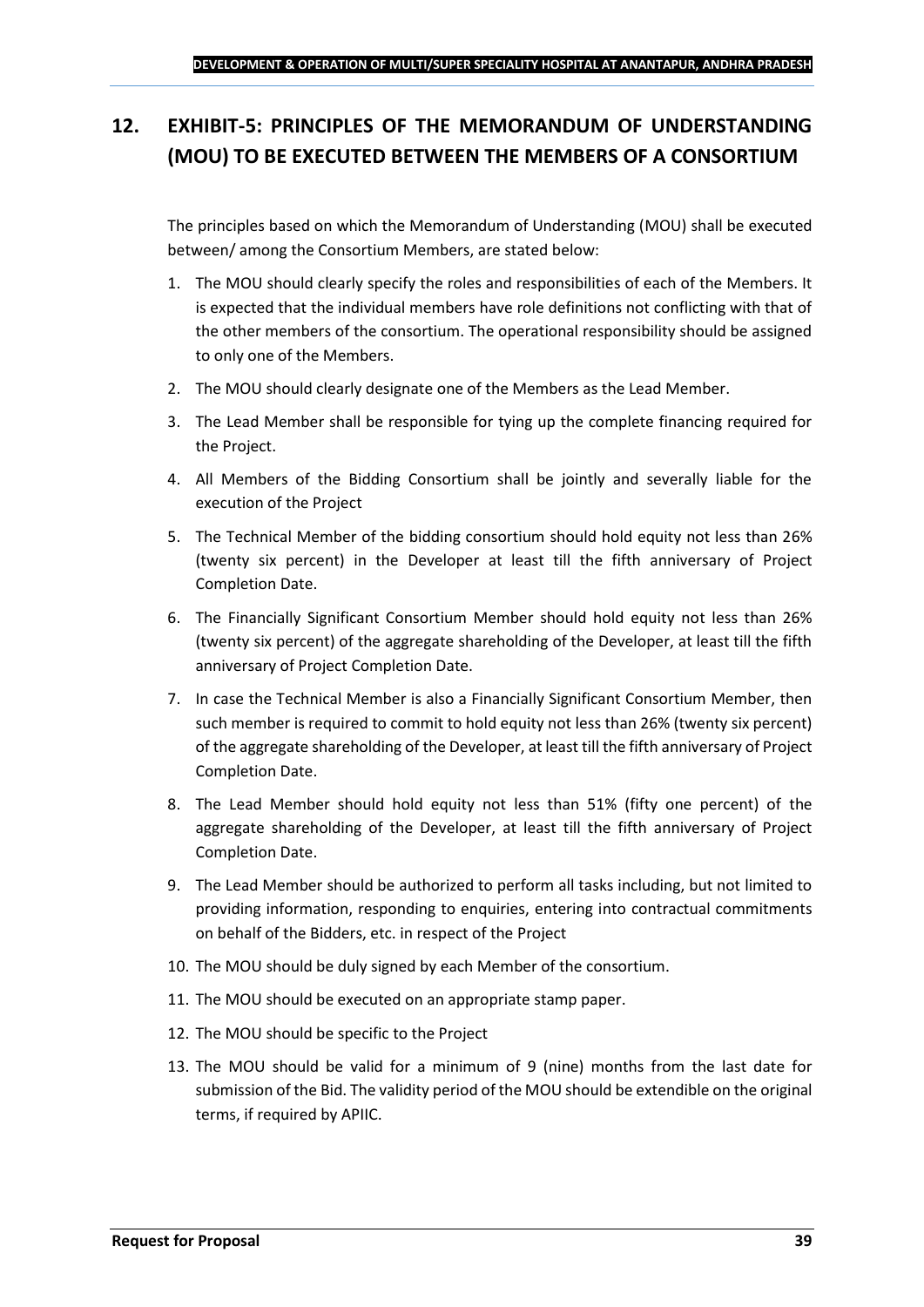## <span id="page-39-0"></span>**13. EXHIBIT-6: FORMAT FOR INFORMATION SUBMISSION FOR BUSINESS PROPOSAL** *(Refer Clause 5.3 of the RFP)*

The Business Proposal shall consist of following information and be presented as per the below produced format:

### **1. Brief summary on the profile of Bidder.**

- i. Year of incorporation
- ii. Promoters and shareholding
- iii. Experience in healthcare sector
- iv. Geographic presence
- v. Details of specialist doctors on rolls of the Bidder as on Bid Submission Date:

| <b>S. No.</b> | <b>Doctor Name</b> | Specialization | <b>Educational</b><br>qualification | Yrs. of<br>experience |
|---------------|--------------------|----------------|-------------------------------------|-----------------------|
|               |                    |                |                                     |                       |
| 2.            |                    |                |                                     |                       |
| 3.            |                    |                |                                     |                       |
| 4.            |                    |                |                                     |                       |
| n.            |                    |                |                                     |                       |

#### **2. Plan for execution of proposed hospital project**

i. Proposed bed capacity in the Project

Bed Capacity in number

ii. Percentage of bed capacity in the Project to be reserved for the Dr. YSR Aarogyasri Scheme

Percentage of Bed Capacity reserved for patients enrolled through Dr. YSR Aarogyasri Scheme

iii. Details of specialty/ super specialty treatments proposed including any organ transplant specialty

| <b>S. No.</b> | List of Proposed Specialty /<br><b>Super Specialty / Organ</b><br><b>Transplant Specialty</b> | <b>Bed Capacity dedicated against</b><br>each proposed Specialty / Super<br><b>Specialty</b><br><b>Transplant</b><br>Organ<br><b>Specialty</b> |
|---------------|-----------------------------------------------------------------------------------------------|------------------------------------------------------------------------------------------------------------------------------------------------|
|               |                                                                                               |                                                                                                                                                |
| 2.            |                                                                                               |                                                                                                                                                |
| 3.            |                                                                                               |                                                                                                                                                |
| 4.            |                                                                                               |                                                                                                                                                |
| n.            |                                                                                               |                                                                                                                                                |

iv. Number of Specialist Doctors proposed to be employed in the Project at Anantapur

Number of Specialist Doctors proposed to be employed in the Project at Anantapur

v. Land extent required for the proposed hospital project in acres: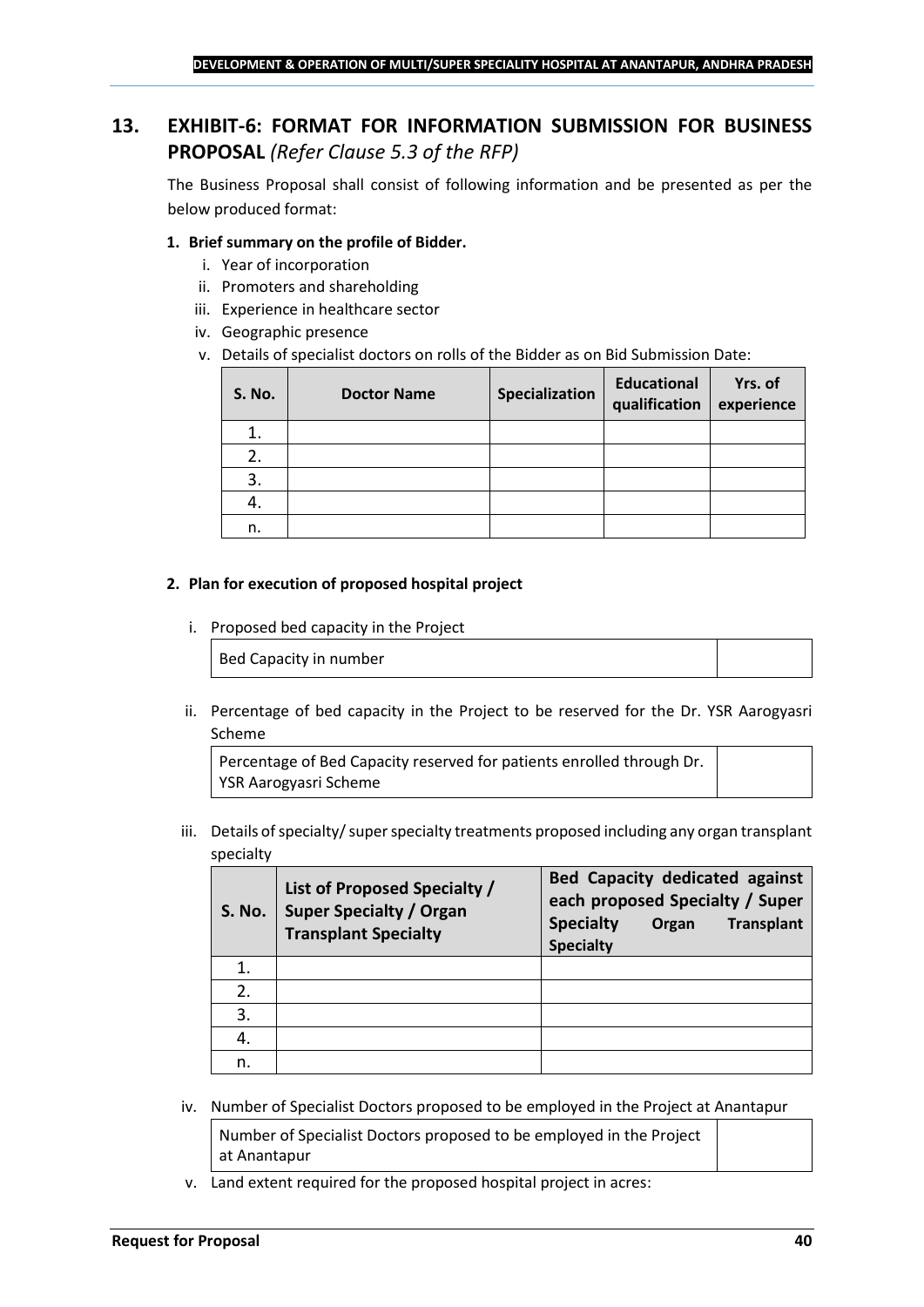#### vi. Investment committed towards proposed project:

| <b>Details of Project Cost</b>                                                 | In Rs. Lakhs |
|--------------------------------------------------------------------------------|--------------|
| Site development                                                               |              |
| Civil Works                                                                    |              |
| Hospital Equipment & Machinery                                                 |              |
| Consultancy Expenses (Architectural / Technical / Project<br>Management, etc.) |              |
| <b>Interest During Construction</b>                                            |              |
| Any other, please specify                                                      |              |
| ΤΟΤΑL                                                                          |              |

## *a. Proposed means of finance*

The proposed capital structure shall be given in the following format:

| <b>Capital Structure</b> | Amount (Rs) |
|--------------------------|-------------|
| Equity                   |             |
| Debt                     |             |

Details regarding proposed Equity shall be given in the following format: -

| Name of the Equity Investor | Amount (Rs) |
|-----------------------------|-------------|
|                             |             |
|                             |             |

*\*\*The Bidder shall submit either Income Tax Return for last 3 financial years preceding the proposal submission date or the certificate of net worth as on 31.03.2021 from statutory auditor / chartered accountant.*

Details regarding proposed Debt shall be given in the following format: -

| Name of the Financial Institution | Amount (Rs) |
|-----------------------------------|-------------|
|                                   |             |
|                                   |             |

*\*\*The Bidder shall submit a comfort letter from the financial institution(s) regarding the amount proposed as debt in the capital structure of the project*

Proposed Project Implementation Schedule:

| Period from the date of signing of the<br>Agreement, or the date of handing over of the<br>site, whichever is later | Percentage of<br>Work to be<br>completed in<br>physical terms | Percentage of<br>Work to be<br>completed in<br>cost terms |
|---------------------------------------------------------------------------------------------------------------------|---------------------------------------------------------------|-----------------------------------------------------------|
| At the end of 6 months                                                                                              |                                                               |                                                           |
| At the end of 12 months                                                                                             |                                                               |                                                           |
| At the end of 18 months                                                                                             |                                                               |                                                           |
| At the end of 24 months                                                                                             |                                                               |                                                           |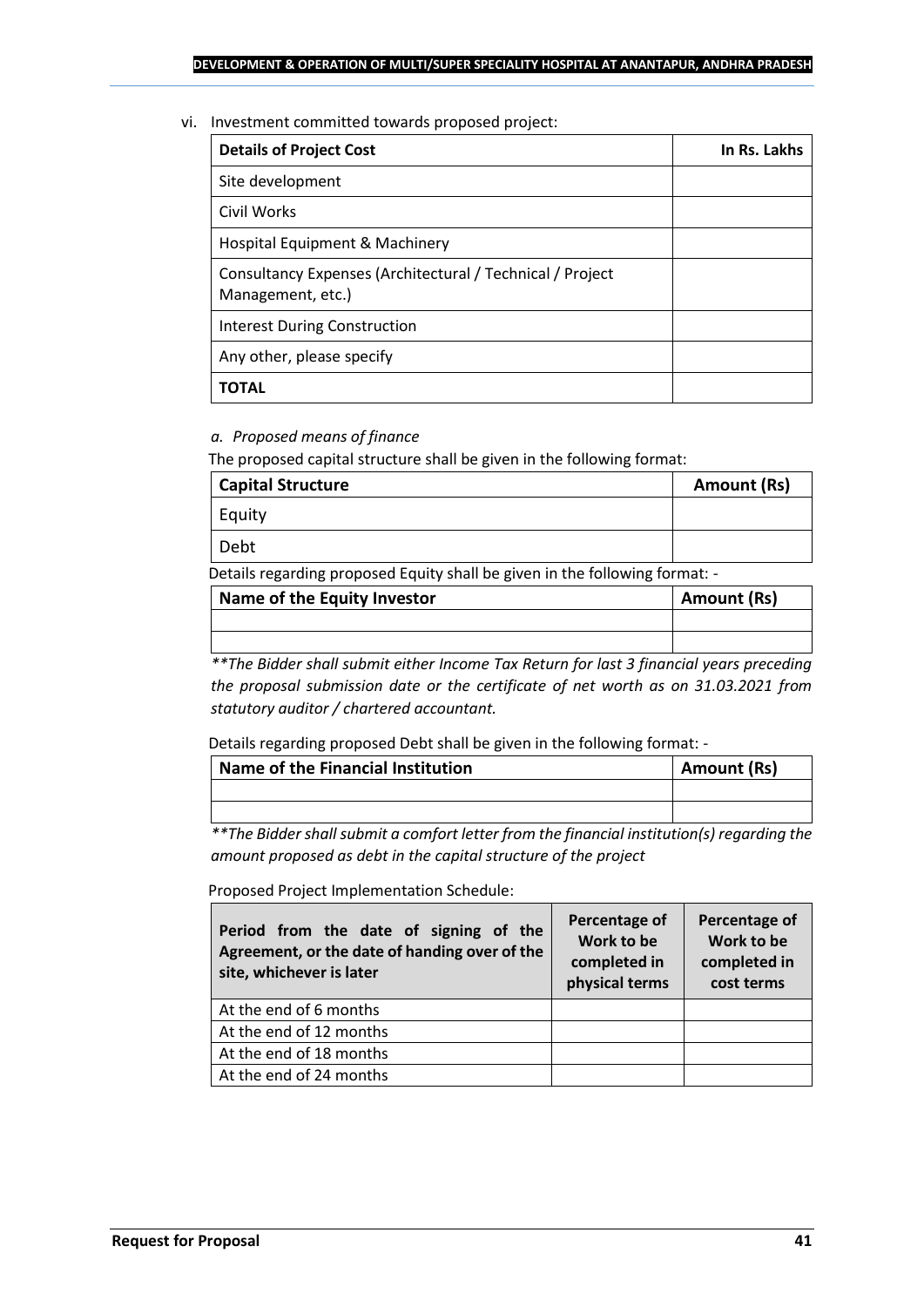## <span id="page-41-0"></span>**14. EXHIBIT-7: PROFORMA OF BANK GUARANTEE FOR PERFORMANCE SECURITY**

#### To,

Vice Chairman & Managing Director Andhra Pradesh Industrial Infrastructure Corporation Limited 11<sup>th</sup> floor, APIIC Towers, Plot No. 1, IT Park, Mangalagiri, Guntur - 522503 Andhra Pradesh

#### WHEREAS:

- (A) ……………….. (the **"Selected Bidder"**) and the ……………… (the **"APIIC"**) have entered into a Sale Agreement dated …………….. (the "Agreement") whereby the APIIC has agreed to the Selected Bidder undertaking the development of the Project, subject to and in accordance with the provisions of the Agreement.
- (B) The Agreement requires the Selected Bidder to furnish a Performance Security to the APIIC in a sum of Rs. 20 Crore (Indian Rupees twenty crore only) (the **"Guarantee Amount"**) as security for due and faithful performance of its obligations, under and in accordance with the Sale Agreement entered into with APIIC.
- (C) We,………………….. through our Branch at…………………. (the "Bank") have agreed to furnish this Bank Guarantee by way of Performance Security.

NOW, THEREFORE, the Bank hereby, unconditionally and irrevocably, guarantees and affirms as follows:

- 1. The Bank hereby unconditionally and irrevocably guarantees and undertakes to pay to the APIIC upon occurrence of any failure or default in due and faithful performance of all or any of the Selected Bidder's obligations, under and in accordance with the provisions of the Sale Agreement, on its mere first written demand, and without any demur, reservation, recourse, contest or protest, and without any reference to the Selected Bidder, such sum or sums upto an aggregate sum of the Guarantee Amount as the APIIC shall claim, without the APIIC being required to prove or to show grounds or reasons for its demand and/or for the sum specified therein.
- 2. A letter from the APIIC, under the hand of an Officer not below the rank of Vice Chairman and Managing Director in the APIIC, that the Selected Bidder has committed default in the due and faithful performance of all or any of its obligations under and in accordance with the Agreement shall be conclusive, final and binding on the Bank. The Bank further agrees that the APIIC shall be the sole judge as to whether the Selected Bidder is in default in due and faithful performance of its obligations during the Construction Period under the Agreement and its decision that the Selected Bidder is in default shall be final, and binding on the Bank, notwithstanding any differences between the APIIC and the Selected Bidder, or any dispute between them pending before any court, tribunal, arbitrators or any other authority or body, or by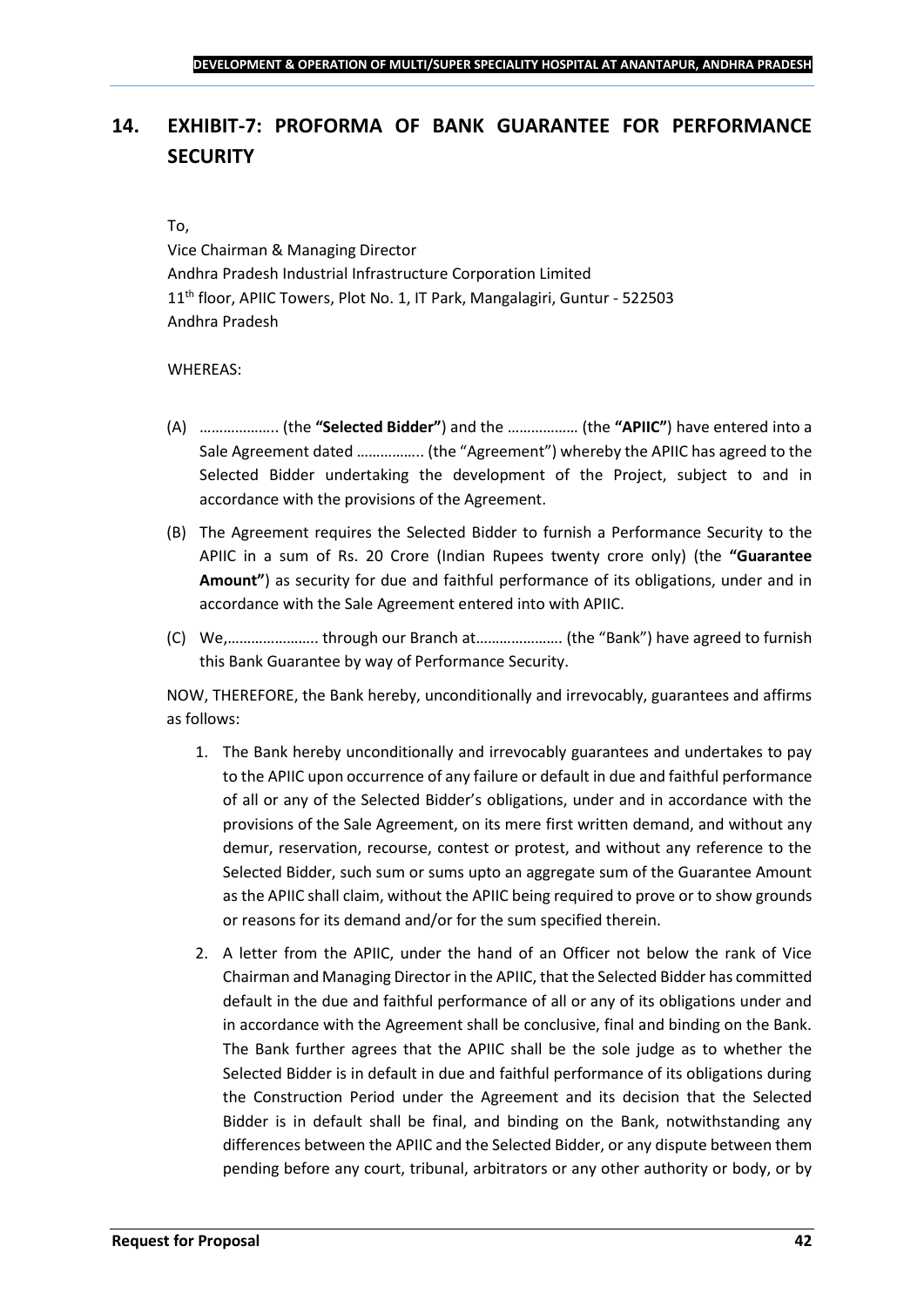the discharge of the Selected Bidder for any reason whatsoever.

- 3. In order to give effect to this Guarantee, the APIIC shall be entitled to act as if the Bank were the principal debtor and any change in the constitution of the Selected Bidder and/or the Bank, whether by their absorption with any other body or corporation or otherwise, shall not in any way or manner affect the liability or obligation of the Bank under this Guarantee.
- 4. It shall not be necessary, and the Bank hereby waives any necessity, for the APIIC to proceed against the Concessionaire before presenting to the Bank its demand under this Guarantee.
- 5. The APIIC shall have the liberty, without affecting in any manner the liability of the Bank under this Guarantee, to vary at any time, the terms and conditions of the Agreement or to extend the time or period for the compliance with, fulfilment and/ or performance of all or any of the obligations of the Selected Bidder contained in the Agreement or to postpone for any time, and from time to time, any of the rights and powers exercisable by the APIIC against the Selected Bidder, and either to enforce or forbear from enforcing any of the terms and conditions contained in the Agreement and/or the securities available to the APIIC, and the Bank shall not be released from its liability and obligation under these presents by any exercise by the APIIC of the liberty with reference to the matters aforesaid or by reason of time being given to the Selected Bidder or any other forbearance, indulgence, act or omission on the part of the APIIC or of any other matter or thing whatsoever which under any law relating to sureties and guarantors would but for this provision have the effect of releasing the Bank from its liability and obligation under this Guarantee and the Bank hereby waives all of its rights under any such law.
- 6. This Guarantee is in addition to and not in substitution of any other guarantee or security now or which may hereafter be held by the APIIC in respect of or relating to the Agreement or for the fulfilment, compliance and/or performance of all or any of the obligations of the Selected Bidder under the Agreement.
- 7. Notwithstanding anything contained hereinbefore, the liability of the Bank under this Guarantee is restricted to the Guarantee Amount and this Guarantee will remain in force until the date of signing of the Sale Deed between APIIC & the Selected Bidder and unless a demand or claim in writing is made by the APIIC on the Bank under this Guarantee, no later than 6 (six) months from the date of expiry of this Guarantee, all rights of the APIIC under this Guarantee shall be forfeited and the Bank shall be relieved from its liabilities hereunder.
- 8. The Bank undertakes not to revoke this Guarantee during its currency, except with the previous express consent of the APIIC in writing and declares and warrants that it has the power to issue this Guarantee and the undersigned has full powers to do so on behalf of the Bank.
- 9. Any notice by way of request, demand or otherwise hereunder may be sent by post addressed to the Bank at its above referred Branch, which shall be deemed to have been duly authorized to receive such notice and to effect payment thereof forthwith,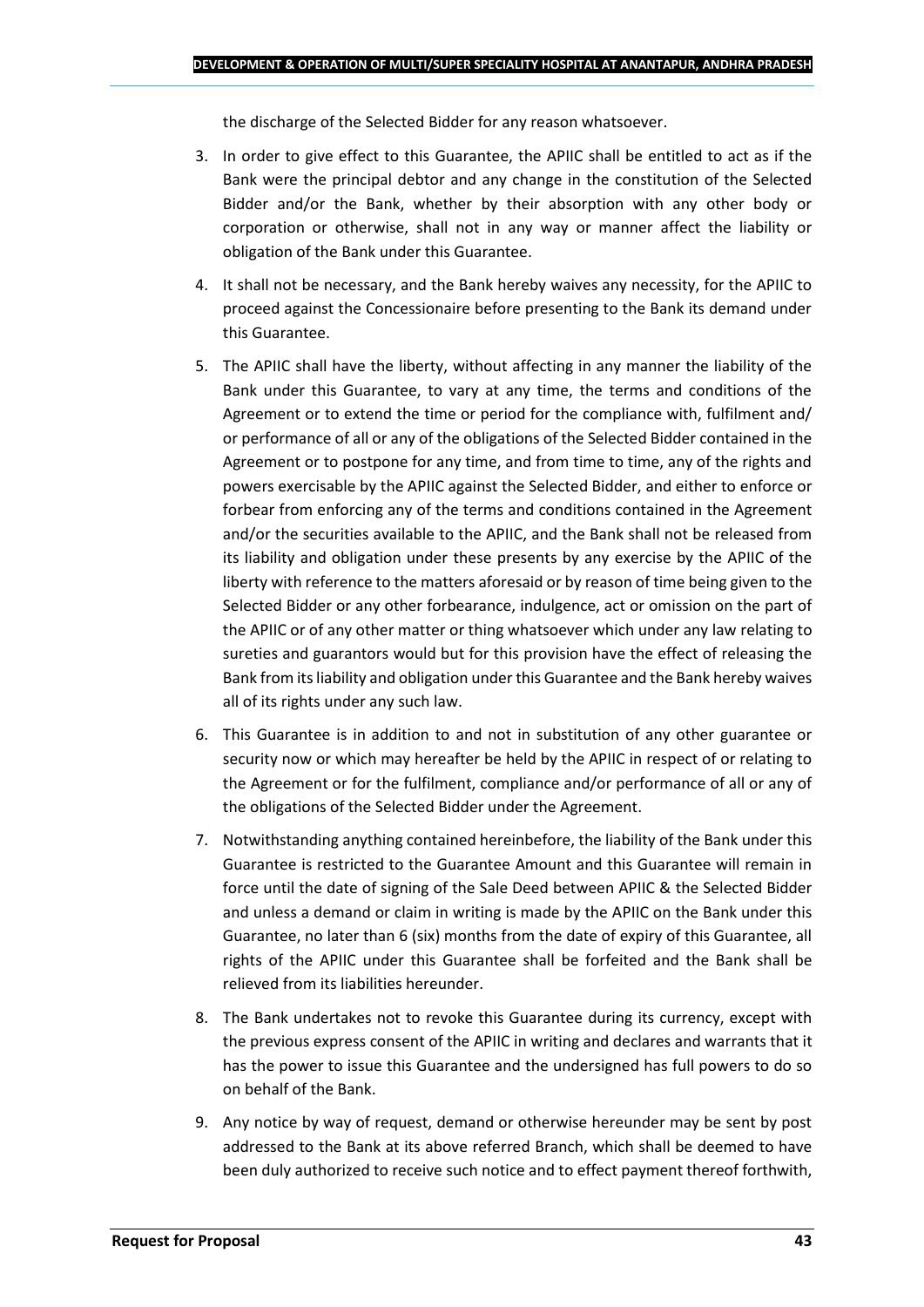and if sent by post it shall be deemed to have been given at the time when it ought to have been delivered in due course of post and in proving such notice, when given by post, it shall be sufficient to prove that the envelope containing the notice was posted and a certificate signed by an officer of the APIIC that the envelope was so posted shall be conclusive.

10. This Guarantee shall come into force with immediate effect and shall remain in force and effect for a period equivalent until the tenth (10<sup>th</sup>) anniversary of the commencement of operations of the hospital at the Project Site or until it is released earlier by the APIIC pursuant to the provisions of the Agreement.

Signed and sealed this ………. day of……….., 20……… at ………..

SIGNED, SEALED AND DELIVERED For and on behalf of the BANK by:

(Signature)

(Name)

(Designation)

(Code Number)

(Address)

Notes:

- i. The bank guarantee should contain the name, designation and code number of the officer(s) signing the guarantee.
- ii. The address, telephone number and other details of the Head Office of the Bank as well as of issuing Branch should be mentioned on the covering letter of issuing Branch.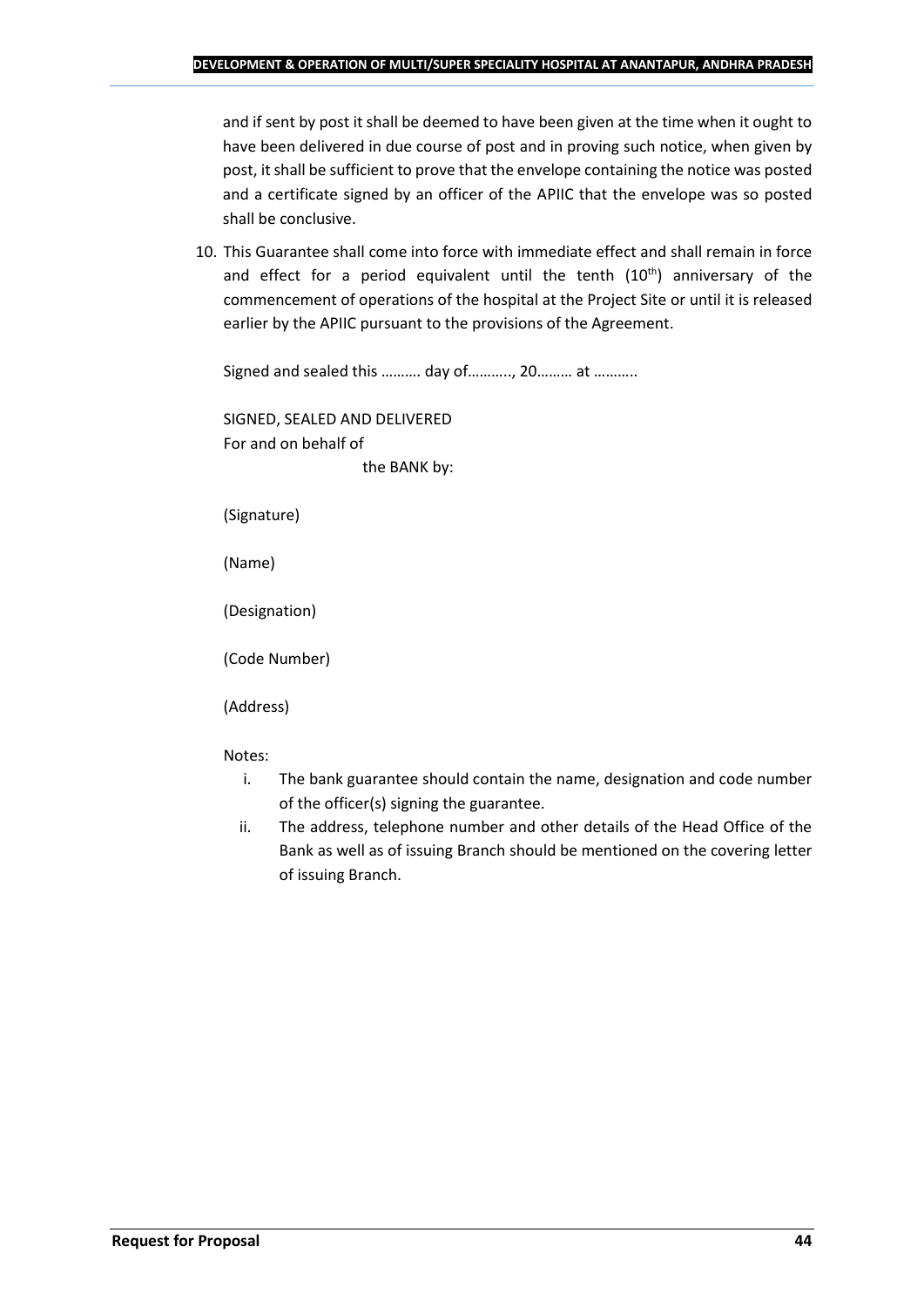## <span id="page-44-0"></span>**15. ANNEXURE-1: DETAILS OF THE PROJECT SITE**

## **15.1 Site Features**

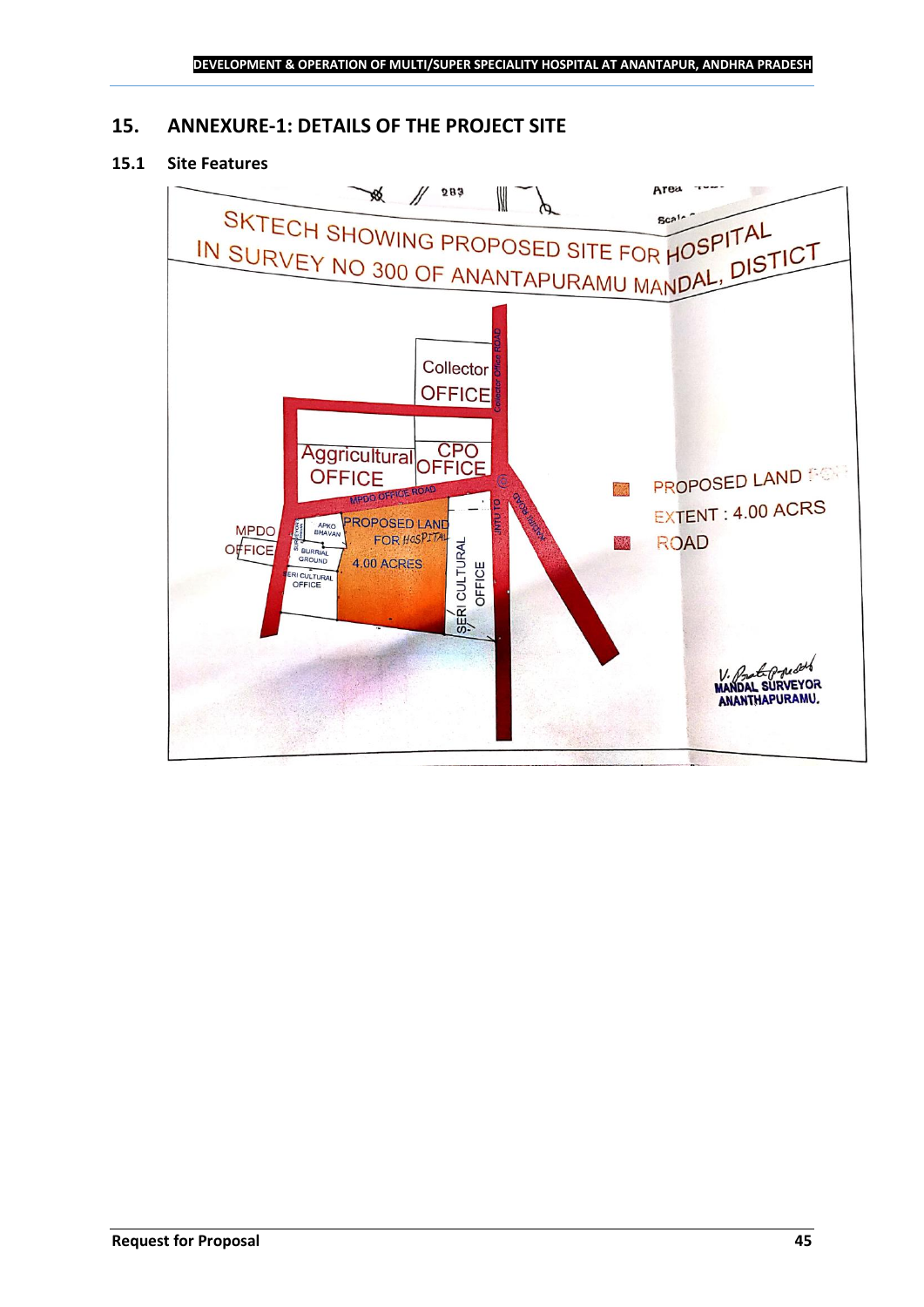### **15.2 Site Map**

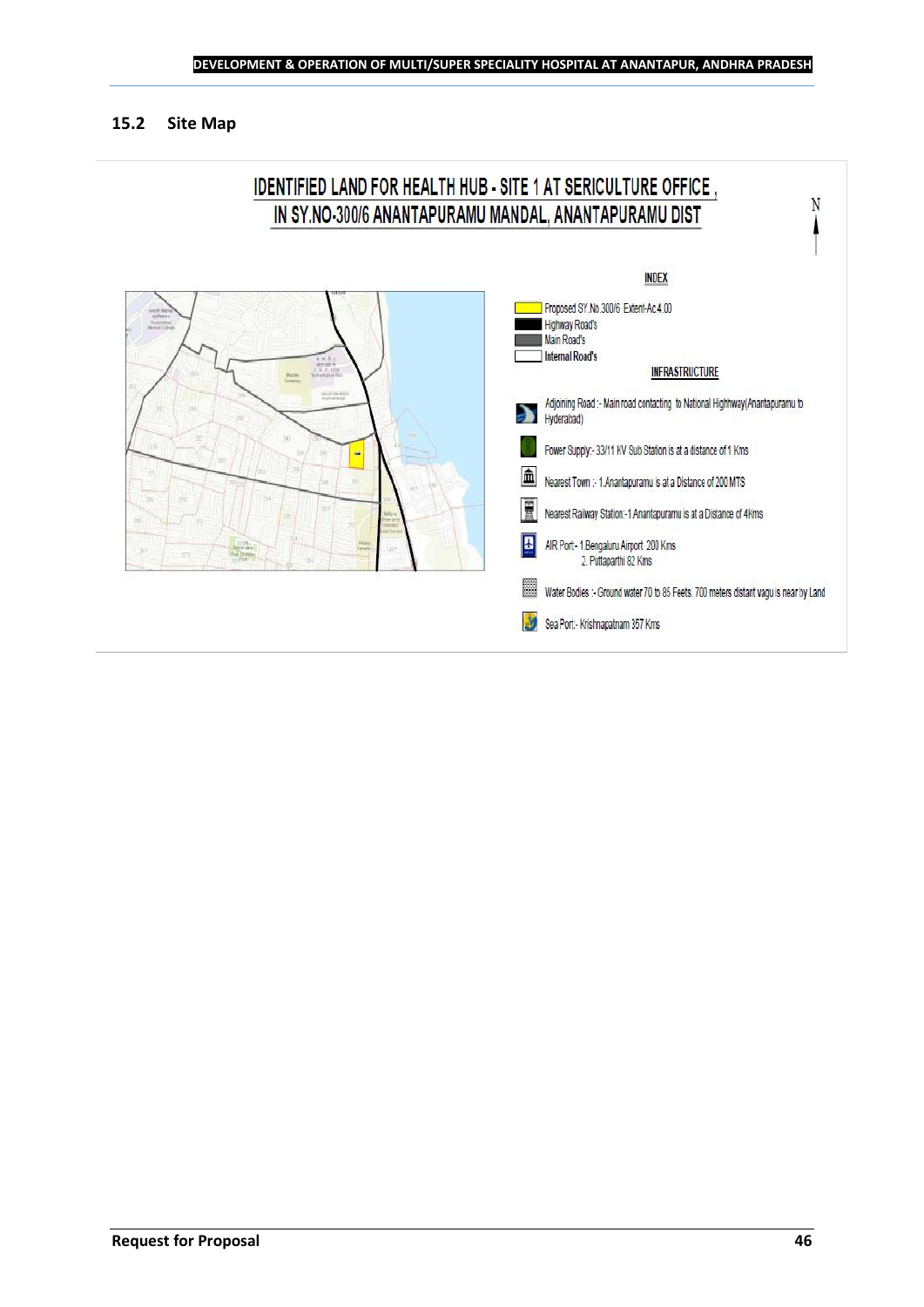## <span id="page-46-0"></span>**16. ANNEXURE-2: FEES AND DEPOSITS TO BE PAID BY THE BIDDERS FOR THE PROPOSED PROJECT**

## **1. Bid Processing Fee**

Bidders are required to pay a non-refundable Bid Processing Fee of Rs. 29,500/- (Rupees twenty-nine thousand five hundred only) i.e. Rs 25,000 + 18% GST along with the Bid. The Bid Processing Fee shall be in the form of a Demand Draft issued by one of the Nationalized/Scheduled Banks in India in favor of the Andhra Pradesh Industrial Infrastructure Corporation Limited payable at Guntur.

#### **2. Bid security**

Bidders are required to submit a Bid Security for an amount equal to Rs. 1 Lakh (Rupees one lakh only). The Bid Security shall be in the form of a Bank Guarantee from any Scheduled Bank. In case of Foreign Bidders, the Bank Guarantee shall have to be from the corresponding local branch of the Foreign Bank. The form of the Bank Guarantee shall be as per the Format indicated in Exhibit-3.

#### **3. Performance Security**

The Selected Bidder shall for the performance of its obligations, provide to the APIIC no later than the date of 30 days within the issue of Letter of Award (LoA), an irrevocable and unconditional guarantee from a Bank for a sum equivalent to Rs. 20 crore (Indian Rupees twenty crore only), in the form set forth in Exhibit-7 (the "Performance Security"). Until such time the Performance Security is provided by the Selected Bidder pursuant hereto and the same comes into effect, the Bid Security shall remain in force and effect, and upon such provision of the Performance Security pursuant hereto, the APIIC shall release the Bid Security to the Selected Bidder. Performance Security in the form of Performance Bank Guarantee (PBG) equivalent to the value of land shall be maintained until the  $10<sup>th</sup>$ anniversary of operations of the Hospital by the Selected Bidder / Developer.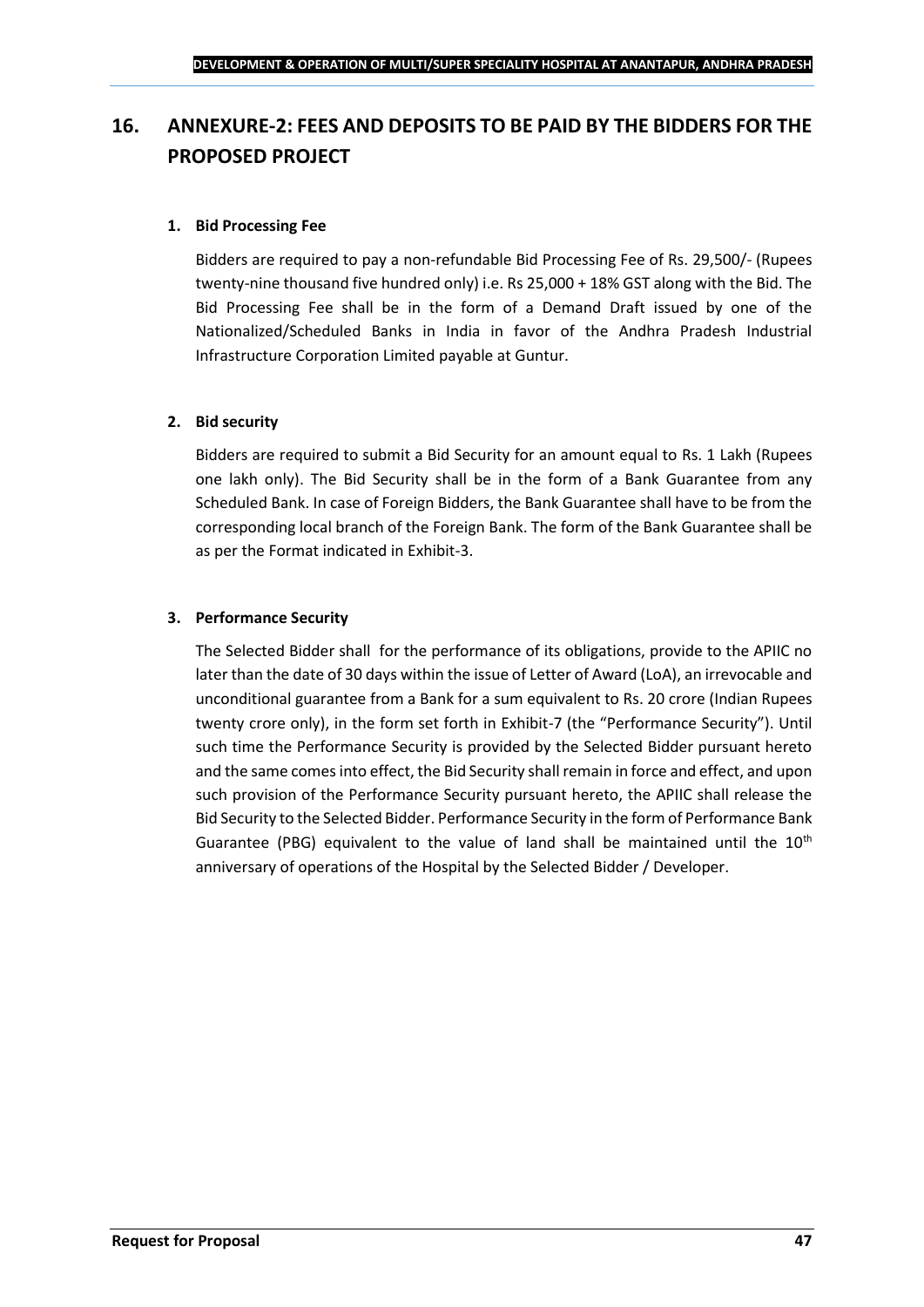## <span id="page-47-0"></span>**17. ANNEXURE-3: DRAFT AGREEMENT TO SELL**

#### **AGREEMENT TO SELL**

This Agreement to Sell **("Agreement")** made on this the \_\_\_\_\_\_\_\_\_\_\_\_\_ Day of \_\_\_\_\_\_\_\_\_\_\_\_\_\_\_\_ **2021** at Guntur, Andhra Pradesh, India.

#### **BETWEEN**

Andhra Pradesh Industrial Infrastructure Corporation Limited, a Company registered under the Companies Act 1956, having its registered Office at 4th Floor, Parisrama Bhavan, Fateh Maidan Road, Basheerbagh, Hyderabad - 500004 and having its corporate office at APIIC Towers, Plot No. 1, IT Park, Mangalagiri, Guntur – 522503, represented by its \_\_\_\_\_\_\_\_\_\_\_\_\_\_\_\_\_\_\_\_\_\_\_\_\_\_\_\_\_\_\_\_<br>(Designation) (which term shall include his successors in office and assigns hereinafter referred to as **"APIIC"**).

#### **AND**

\_\_\_\_\_\_\_\_\_\_\_\_\_\_\_\_\_\_\_\_\_\_\_\_\_\_\_\_\_\_\_\_\_\_\_\_\_\_\_\_\_\_\_\_\_, a company incorporated under the Companies Act, 2013 / a society under The Societies Registration Act 1860 / a trust under the Indian Trust Act, 1882 / a Section 8 company as per Companies Act,2013 / and having its registered office at \_\_\_\_\_, represented by its \_\_\_\_\_\_\_\_\_\_\_\_\_ [insert designation of authorized representative and signatory], \_\_\_\_\_\_\_\_\_\_\_\_\_\_\_\_[insert name of authorized representative and signatory] who is authorized to sign this document as per Board Resolution /Power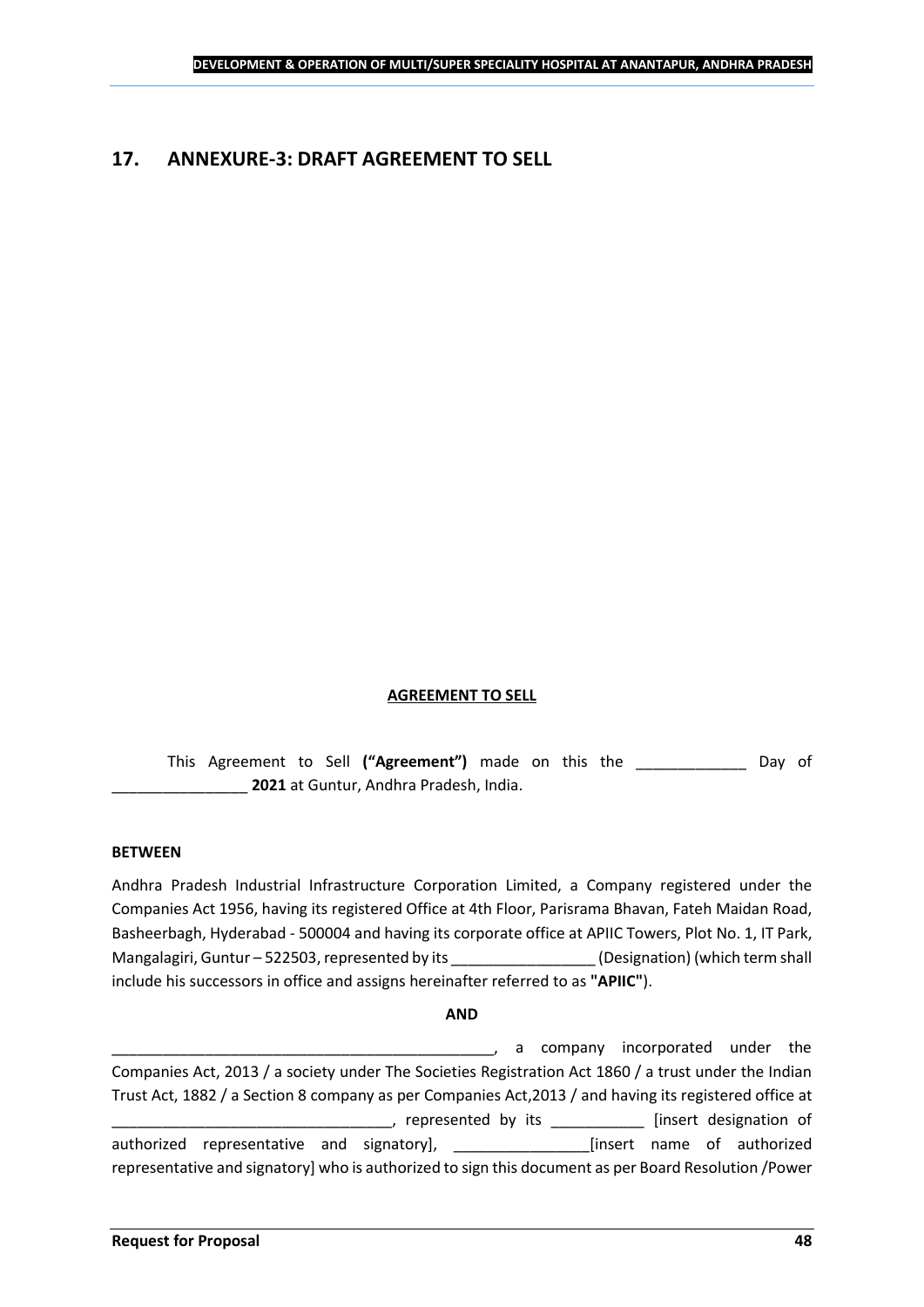of Attorney dt:  $\qquad \qquad$  (which expression shall unless context requires otherwise include their heirs, executors administrators and legal representatives hereinafter referred to as the **"Developer"**)

APIIC and the Developer are hereinafter individually referred to as a "**Party**" and collectively as the "**Parties**".

## WHEREAS:

- A. APIIC offered an extent of 1 Acre land situated at Anantapur, Anantapur District of Andhra Pradesh (hereinafter referred to as **"Project Site"**), through an Advertisement published in daily Newspaper for development and operation of Multi/Super Specialty Hospital on the Project Site (hereinafter referred to as **"Project"**), in accordance with the terms set out in this Agreement, through private sector participation by allotting the land free of cost on Outright Sale (ORS) basis. The description of the Project Site is specified in Schedule-1 of this Agreement.
- B. APIIC is the sole and absolute owner, and peaceful possessor of the Project Site.
- C. Pursuant to evaluation of the Proposals that were received, APIIC accepted the Proposal submitted by [Selected Bidder] and a Letter of Award (LoA) bearing number \_\_\_\_\_\_\_\_\_\_\_ dated \_\_\_\_\_\_\_ was issued to the \_\_\_\_\_\_\_\_\_\_\_\_ [Selected Bidder] for allotment of Project Site. APIIC acknowledges that [Selected Bidder] has signed and returned the duplicate copy of the LoA in acknowledgement thereof vide their letter bearing number dated the dated and the dated and the dated  $\sim$
- D. \_\_\_\_\_\_\_ [Selected Bidder (Bidding Entity/ Bidding Consortium)] has promoted the Developer ("Special Purpose Vehicle" or "SPV") and has requested APIIC through a letter bearing number dated to accept the Developer as the entity which shall undertake and perform the obligations and exercise the rights of the Selected Bidder under the LoA, including the obligation to enter into this Agreement pursuant to the LoA for implementing the Project.
- E. APIIC acknowledges that the [Selected Bidder / Developer] has paid an amount of Rs. \_\_\_\_\_\_\_\_\_\_\_ (Rupees \_\_\_\_\_\_\_\_\_\_\_\_\_\_\_\_ only) towards the Performance Security by means of a Bank Guarantee dated bearing number on the lame of bank].
- F. APIIC, in pursuance of the Bid Documents (Request for Proposal), LoA and the correspondence APIIC had with the Developer now agreed to execute this Agreement.
- G. Whereas the vacant physical possession of the Project Site is handed over to the Developer on \_\_\_\_\_\_ for implementation of the Project.

## NOW THESE PRESENTS WITNESSETH AND IT IS HEREBY AGREED AS FOLLOWS:

- 1. The date and time are the essence of this Agreement.
- 2. The Developer agrees and assures that they will not request for execution of the Sale Deed until project is implemented as detailed in this Agreement. The Developer expressly agrees upon intimation of its eligibility for Sale Deed by APIIC, to take the Sale Deed and take steps for registration of the same within one month of such intimation by APIIC.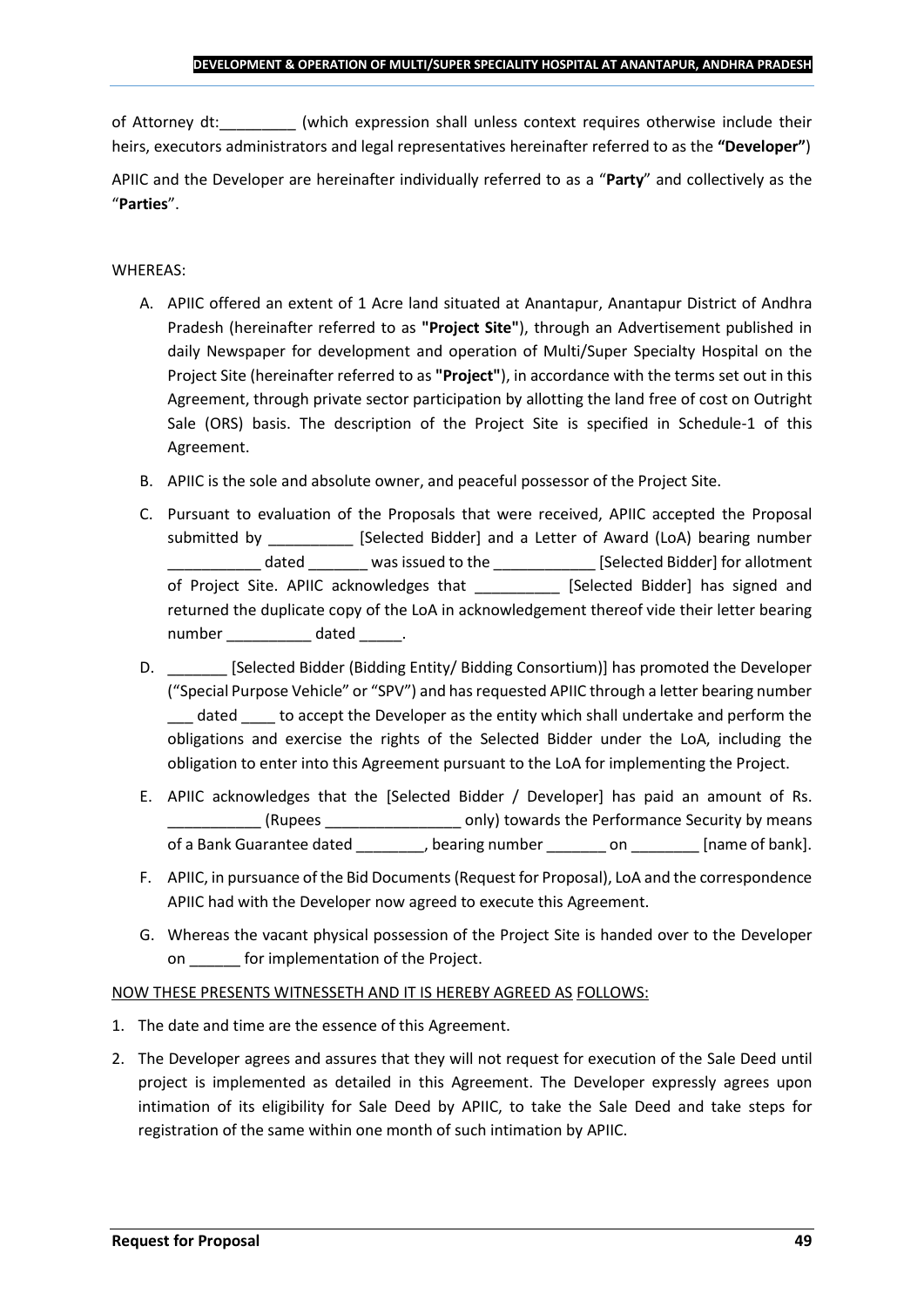- 3. APIIC has assured the Developer that APIIC has the marketable title for the Project Site, which is free from encumbrances and the Developer has verified and satisfied itself regarding the same.
- 4. The Developer shall pay charges/taxes for supply of water, electricity and other services to the administration or some other agency as the case may be as per applicable law, within the stipulated time, from the date of handing over possession of the land to the Developer, failure in respect of which would entail the services being disconnected.
- 5. The Developer shall bear, pay and discharge all existing and further amounts, duties, imposing and outgoing of whatsoever taxes imposed or charged upon the Project Site or upon the occupier in respect thereof from the date of execution of this Agreement.
- 6. The Developer having agreed to hold the Project Site on the terms and conditions hereinafter mentioned. APIIC hereby authorizes the Developer to perform its obligations as detailed in this Agreement. APIIC will not be responsible for any claims arising out of or related to the construction of hospital or healthcare services provided by the Developer from any third parties.
- 7. a) The Developer shall use the Project Site for setting up of the Project and the Developer agree that they shall not put up any structure or building other than as agreed upon through this Agreement without the prior permission in writing of APIIC.
	- b) The Developer expressly agree and undertake that the Project Site shall be utilized exclusively for the purpose set forth in this Agreement and that no change shall be made without the written sanction of APIIC.
	- c) The Developer shall mobilize funds for the Project and achieve financial closure within 3 (three) months from the date of execution of this Agreement.
	- d) Within 3 (three) months from the date of execution of this Agreement, the Developer shall apply to the competent authorities and procure all necessary approvals, sanctions, permits etc. required for commencing the construction for the Project. The Developer shall make necessary applications and sign all papers, to appear before the competent authorities to pay necessary fees/premium required and to do all other acts and things as may be necessary for getting the necessary approvals, sanctions, permits etc. APIIC shall provide reasonable support and assistance to the Developer in procuring Applicable Permits required from any Government Instrumentality for implementation and operation of the Project.
	- e) The Developer shall apply for and obtain permission for water supply, electricity supply, laying down drainage and for other amenities as are generally required. APIIC shall provide reasonable assistance to the Developer in obtaining access to all necessary infrastructure facilities and utilities, including water and electricity at rates and on terms no less favorable to the Developer than those generally available to commercial customers receiving substantially equivalent services.
	- f) The Developer shall start construction within 3 (three) months from the Commencement Date from the date of execution of this Agreement. The Developer shall implement the Project on the Project Site as per the sanctioned plans and according to specifications and other requirements of the competent authorities and shall employ contractors, architects, structural engineers, surveyors and other professionals as may be required in the construction and implementation of the Project.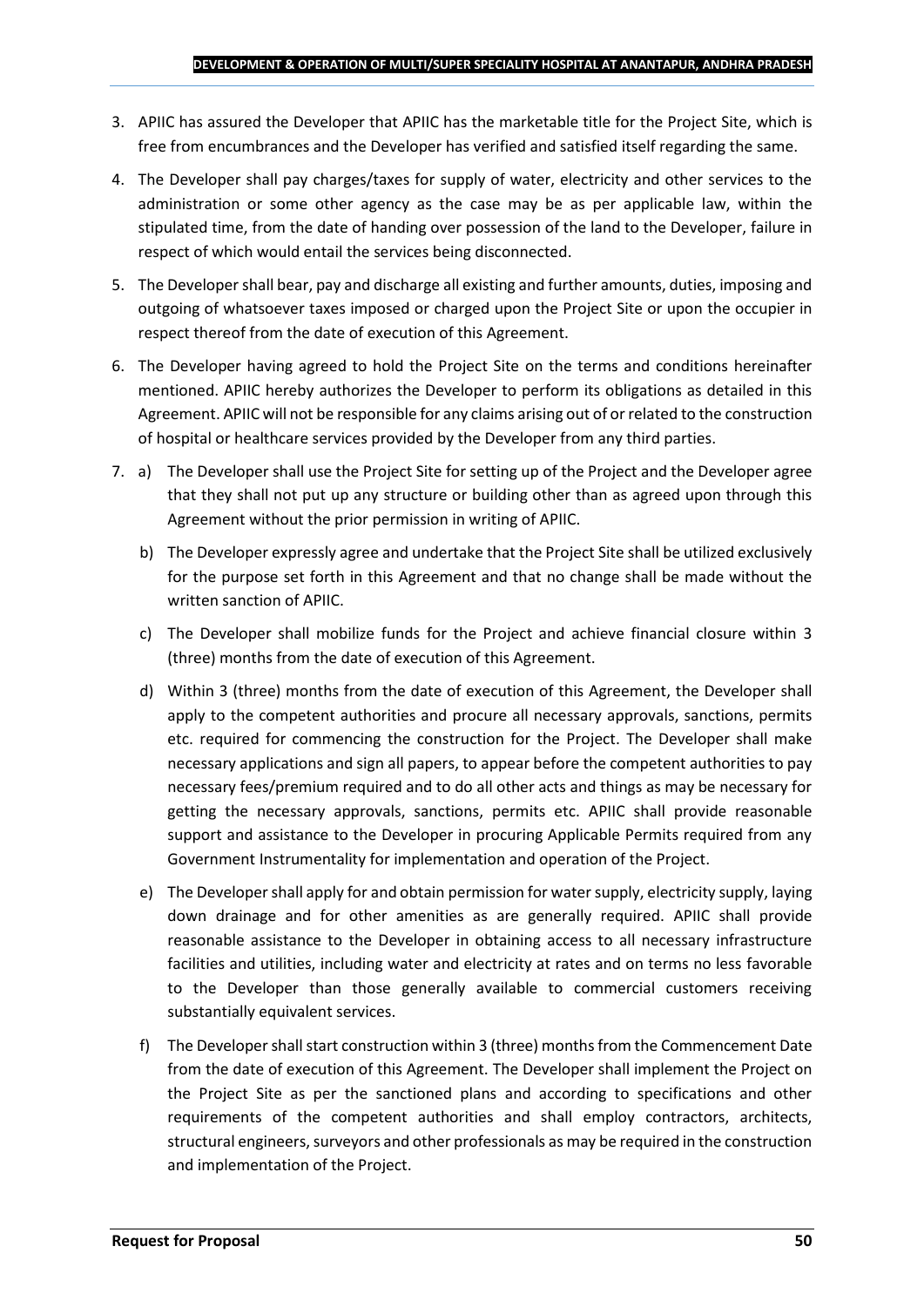- g) The Developer shall implement the Project as per specifications and time schedule given in this Agreement. The Developer shall follow the below mentioned general guidelines for development of the Project:
	- i. 100% (hundred percent) investment made in the development of the Project as committed in the Business Proposal submitted as per Exhibit-6 of the RFP. The Developer shall furnish a Chartered Accountant Certificate or Certificate from the Statutory Auditor who normally audits the accounts of the Company in support of its investment made. The Developer shall achieve Project Completion Date within 2 (two) years from the date of handover of the Project Site . In case of failure to comply with this timeline, APIIC shall have right to cancel the allotment made through 'Agreement to Sell' and to resume the Project Site apart from forfeiting the Performance Security in the form of Performance Bank Guarantee submitted by the Developer.
	- ii. Achievement of license to operate the hospital with the bed capacity as mentioned in the Business Proposal submitted as per Exhibit-6 of the RFP by the Developer within 2 (two) years from the date of handover of the Project Site . In case of failure to comply with this timeline, APIIC shall have right to cancel the allotment made through 'Agreement to Sell' and to resume the Project Site apart from forfeiting the Performance Security in the form of Performance Bank Guarantee submitted by the Developer.
	- iii. Installation of the bed capacity as per the number of Multi/Super Specialty that is committed by the Developer in its Business Proposal as per Exhibit-6 of the RFP.
	- iv. The Developer has on its rolls the number of Specialist Doctors that it committed in its Business Proposal as per Exhibit-6 of the RFP.
	- v. The Developer has created a Board of Directors to oversee the proposed project and has appointed at least one official nominated by the Government, preferably of Joint Collector or above cadre, as recommended by the Government in the Board of SPV.
	- vi. The Developer has empaneled with the Dr. YSR Aarogyasri Health Care Trust and committed % of the Bed Capacity stated in the Business Proposal as per Exhibit-6 of the RFP towards patients enrolled through the Dr. YSR Aarogyasri Health Care Scheme
	- vii. The Project is consistent with all applicable norms of the Andhra Pradesh Allopathic Private Medical Care Establishments (Registration and Regulation) Rules, 2007 published vide Notification No. G.O. Ms. No. 135, Health, Medical and Family Welfare (K2), dated 28.04.2007 and its subsequent modifications, if any.
- h) The Developer shall represent before the public, local and/or private authorities in respect of the construction of the Project and to make such of the actions and things as may be necessary for effectually commencing the construction work and completing the same.
- i) The Developer shall complete the implementation of the Project within 2 (two) years from the date of handover of the Project Site by APIIC
- j) The Developer shall apply for and obtain occupation and completion certificate from the competent authorities on completion of the Project.
- k) The Developer shall market and promote the Project.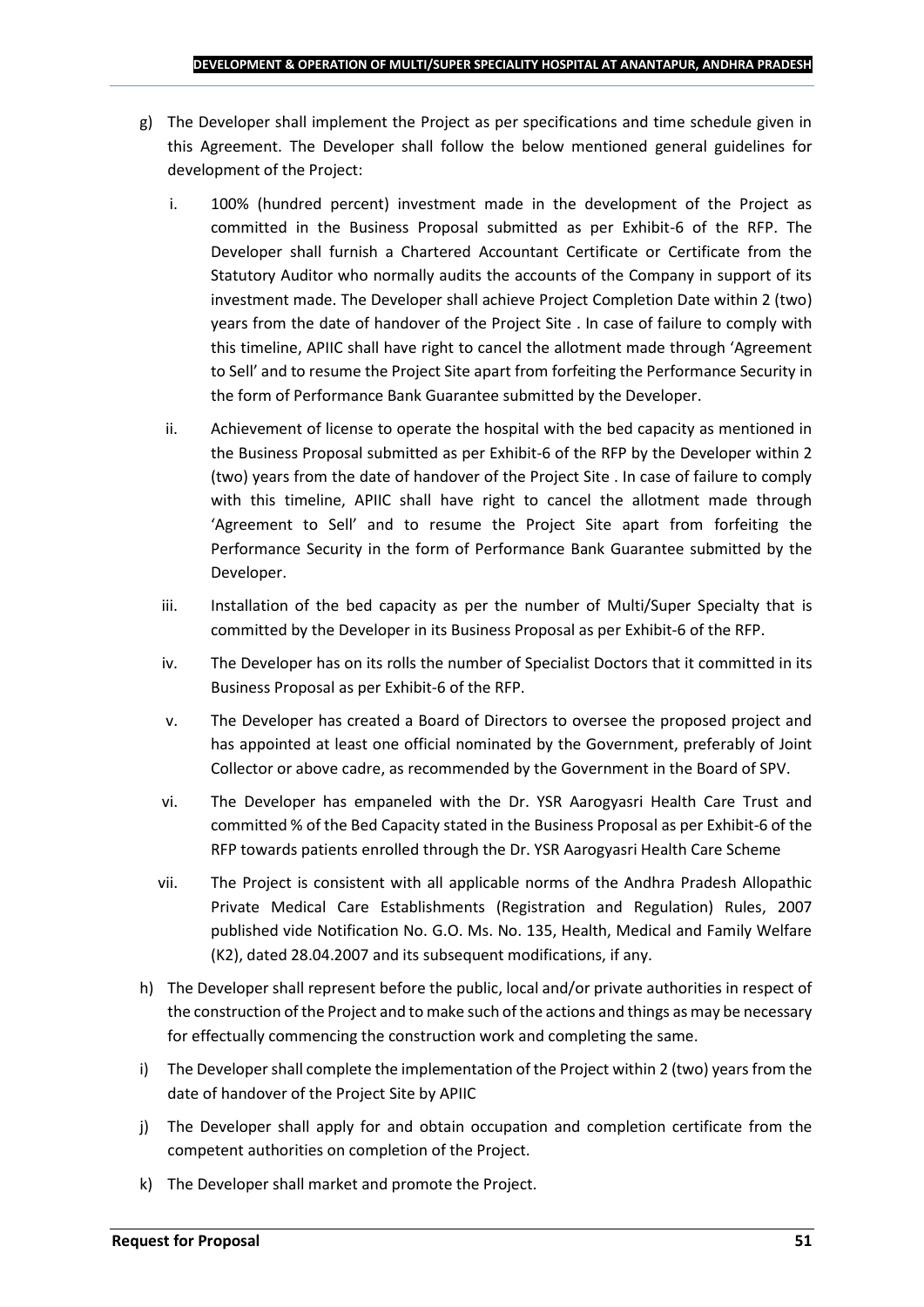- l) The Developer shall operate and maintain the Project safely and securely as per the standards to provide the required levels of service to its users.
- m) The Developer shall collect, appropriate and allocate revenue, fees, charges from the users of the Project.
- n) The Developer shall pay all dues under the Agreement to APIIC.
- o) That as and when the Project Site is no longer required by the Developer for the aforesaid purpose, the Developer shall forthwith relinquish and restore the Project Site in favor of APIIC provided such surrender of the property by the Developer is made before cancellation of the allotment by APIIC for breach of any of the covenants of this Agreement. In the event of surrender, no refunds/reimbursements shall be made by APIIC and the complete Performance Security shall be forfeited by APIIC.
- i) The Developer shall not permit any sale by auction upon the Project Site or suffer the Project Site to be used, in such a way as to cause nuisance, annoyance or inconvenience to the occupiers of the area and the patients of the hospital.
- p) The Developer shall permit APIIC or their agent or officers with or without workmen at all reasonable times, with prior notice to the Developer, to enter upon the Project Site to view the conditions thereof.
- q) The Developer shall not obstruct flow of natural courses of water flowing through the land if any existing in the Project Site.
- r) The Developer shall not transfer or change the ownership/ constitution of the business relating to the Project without obtaining specific permission in writing from APIIC.
- s) The Developer shall allow APIIC to recover the amounts in any way recoverable by it from the Developer as per law in force at the time without prejudice to the rights of the Financing Agency.
- t) That APIIC is competent to enforce the compliance with all the rules and regulations and the provisions of any other act in force in respect of the Project and the Developer shall be responsible for complying at its cost with all instructions issued from time to time in this regard.
- u) Sale Deed will be issued by APIIC in favor of the Developer on satisfying all the conditions as mentioned in the Clause 4.3.4 of the RFP within 2 years from the date of handover of the Project Site. In case of failure to comply with this timeline, APIIC shall have right to cancel the allotment made through this Agreement and to resume the Project Site apart from forfeiting the Performance Security submitted by the Developer.
- 8. That if the Developer commits breach of the any of the covenants herein contained, the allotment stands cancelled and this Agreement shall stands determined without any notice thereupon the Developer will be treated as an encroacher and a trespasser who will have no right whatsoever in the Project Site under these presents and it shall be lawful for APIIC to re-enter upon the Project Site and resume the possession thereof and also of the buildings standing thereon, the transfer made in favour of the Developer under these presents shall become null and void and all rights of the Developer in the Project Site under this Agreement and any building therein shall at once cease and determined. In event of cancellation/ resumption of the Project Site, the Performance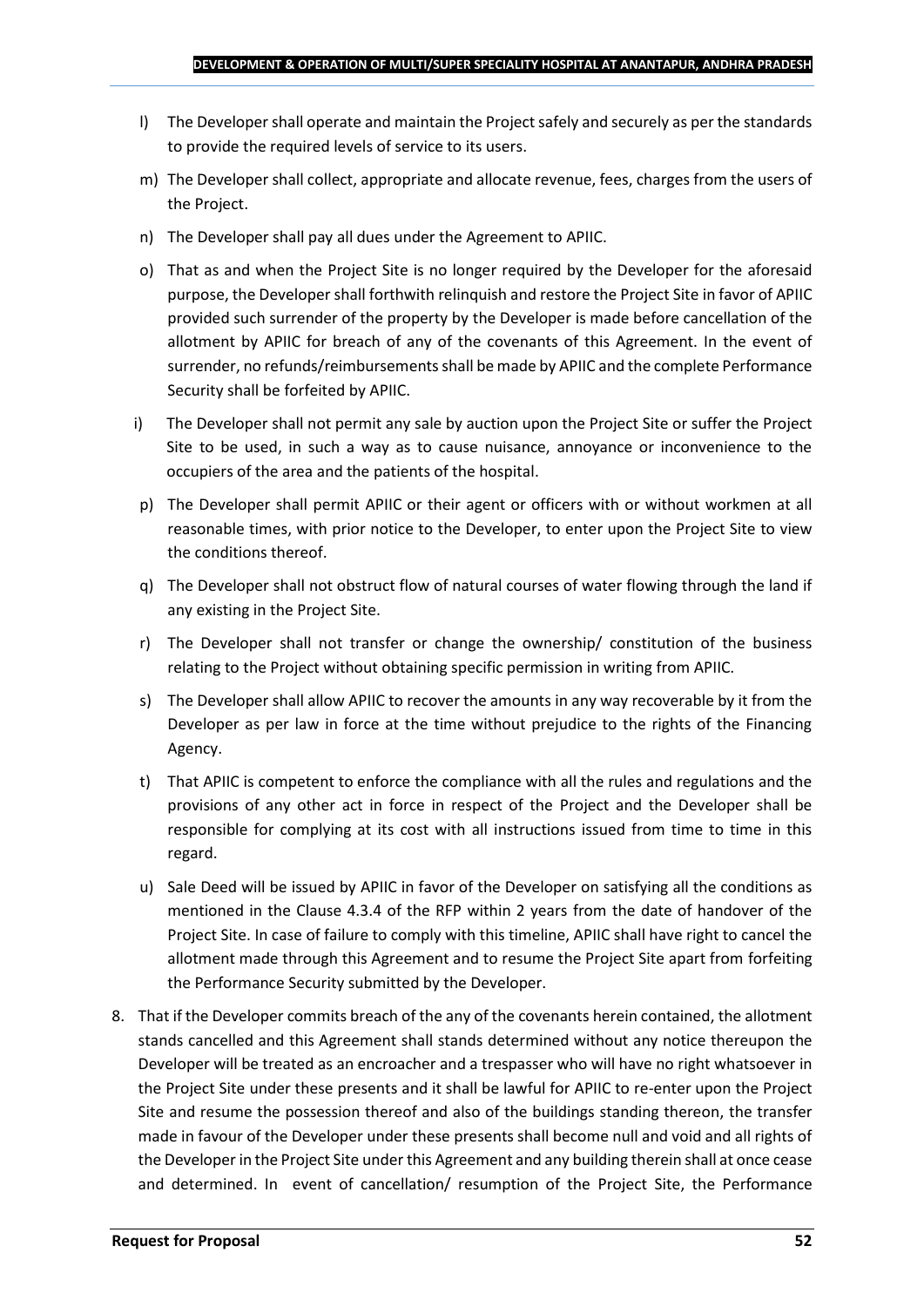#### **DEVELOPMENT & OPERATION OF MULTI/SUPER SPECIALITY HOSPITAL AT ANANTAPUR, ANDHRA PRADESH**

Security submitted by the Developer shall remain forfeited towards use and occupation of the Project Site.

- 9. All the costs and expenses of an incidental to the preparation and execution of this Agreement shall be paid by the Developer.
- 10. In all the matters of doubts concerning and in respect of this indenture, the decision of APIIC shall be final and binding on the Developer and any default by the Developer there of shall be deemed to be breach of the terms of this indenture.

IN WITNESS WHEREOF THE PARTIES HAVE EXECUTED AND DELIVERED THIS AGREEMENT AS OF THE DATE FIRST ABOVE WRITTEN

| Signed, Sealed and Delivered | Signed, Sealed and Delivered       |
|------------------------------|------------------------------------|
| For and on behalf of APIIC   | For and on behalf of the Developer |
| Of the first part            | Of the first part                  |
|                              |                                    |
| Signature                    | Signature                          |
|                              |                                    |
| Name                         | Name                               |
|                              |                                    |
| Designation                  | Designation                        |
|                              |                                    |
| Seal:                        | Seal:                              |
|                              |                                    |
|                              |                                    |
|                              |                                    |
|                              |                                    |
| In the presence of           | In the presence of                 |
|                              |                                    |
| 1. $\qquad$                  | 1.                                 |
|                              |                                    |
|                              |                                    |
|                              |                                    |
| 2.                           | 2.                                 |
|                              |                                    |